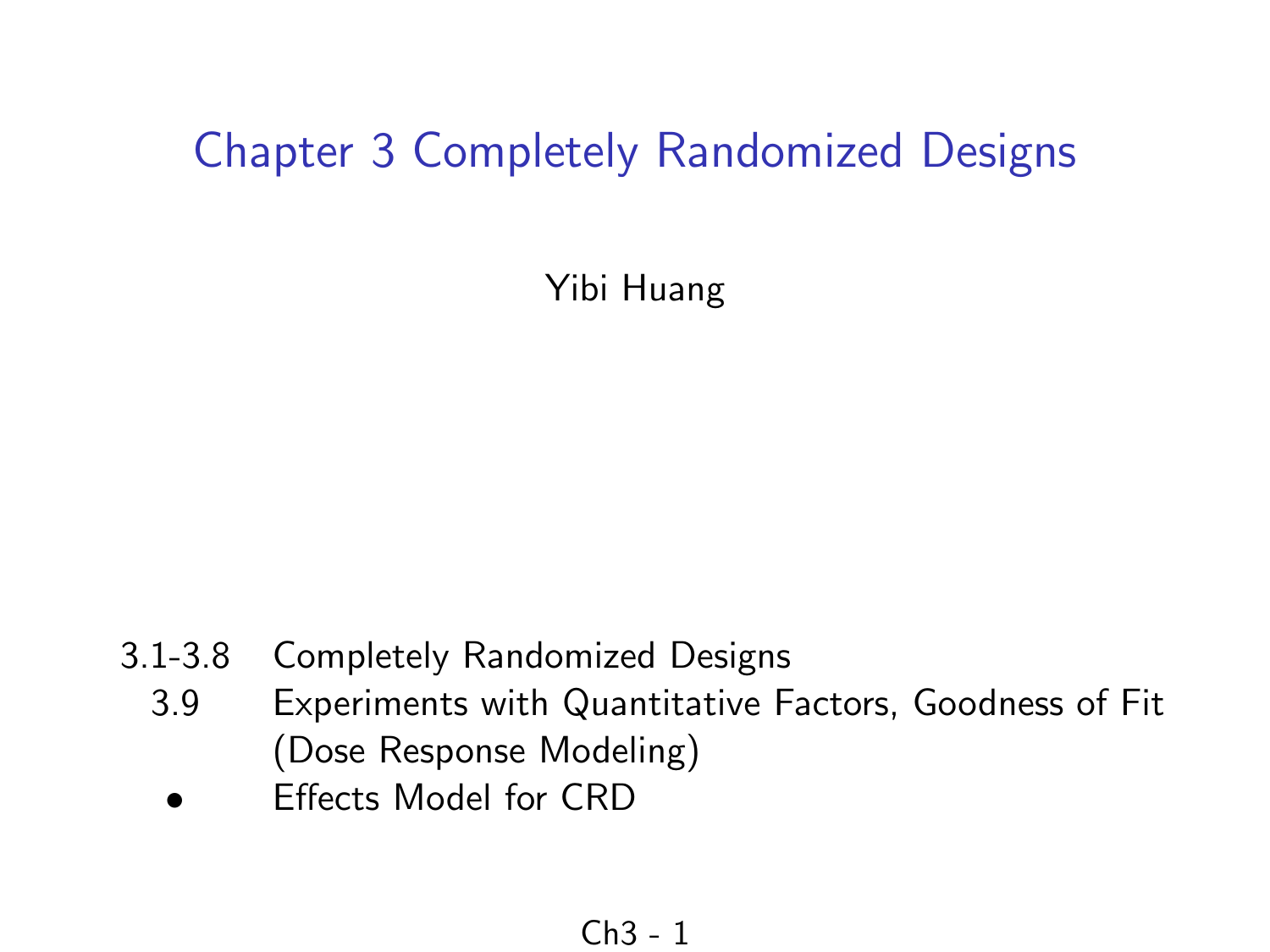An experiment has a completely randomized design if

- In the number of treatments g (including the control if there is one) is predetermined
- In the number of replicates  $(n_i)$  in the *i*th treatment group is predetermined,  $i = 1, \ldots, g$ , and
- **E** each allocation of  $N = n_1 + \cdots + n_g$  experimental units into g groups of size  $(n_1, \ldots, n_g)$  occurs equally likely.
- Say we have 4 units: A, B, C, D and, 2 treatments  $w/2$  units each. The CRD ensures the following allocations occur equally likely

$$
(AB, CD), (AC, BD), (AD, BC), (BC, AD), (BD, AC), (CD, AB).
$$

$$
Ch3-2
$$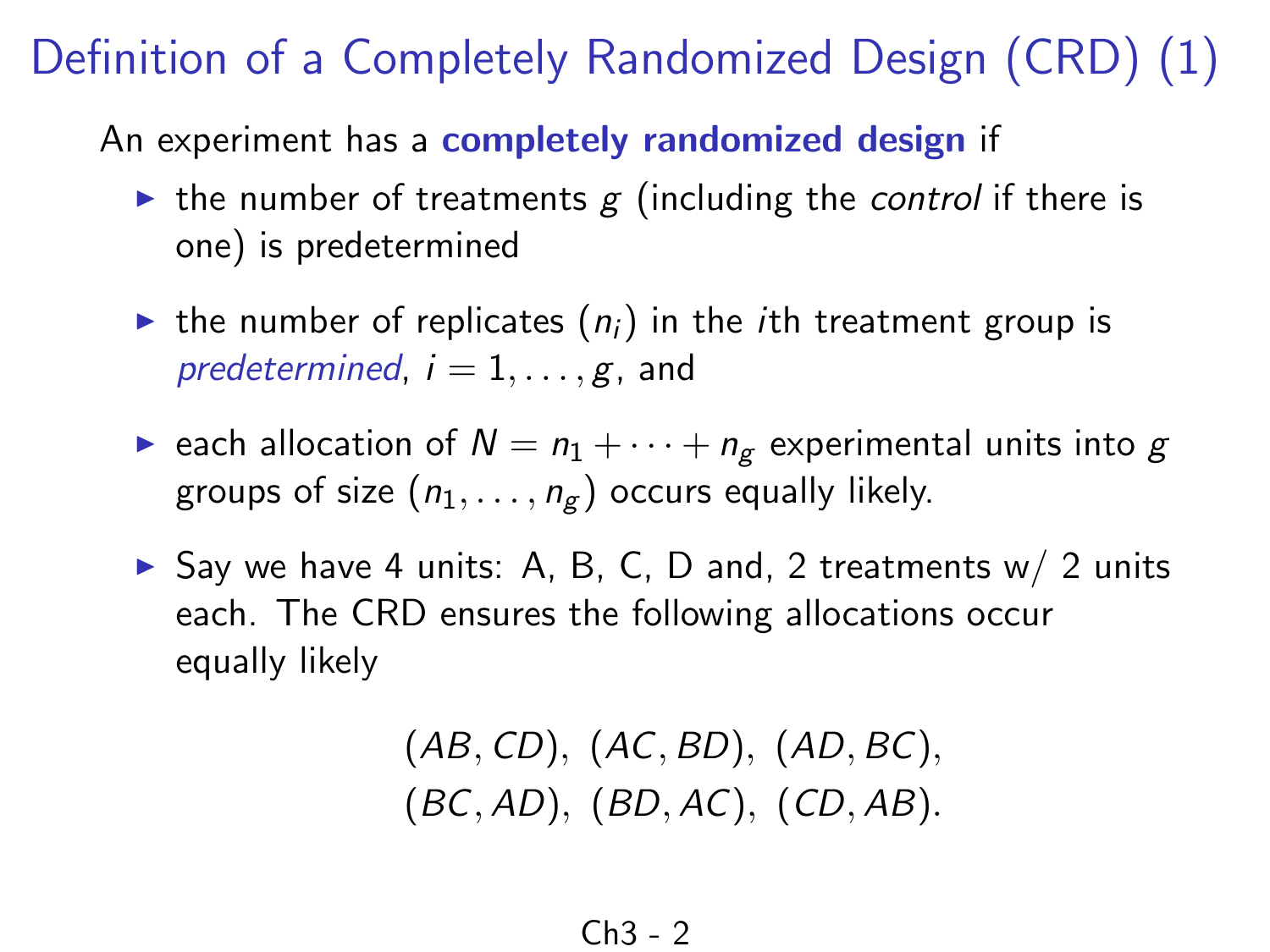$\triangleright$  Tossing a coin for each of the 20 patients,

if head  $\longrightarrow$  treatment, if tail  $\longrightarrow$  control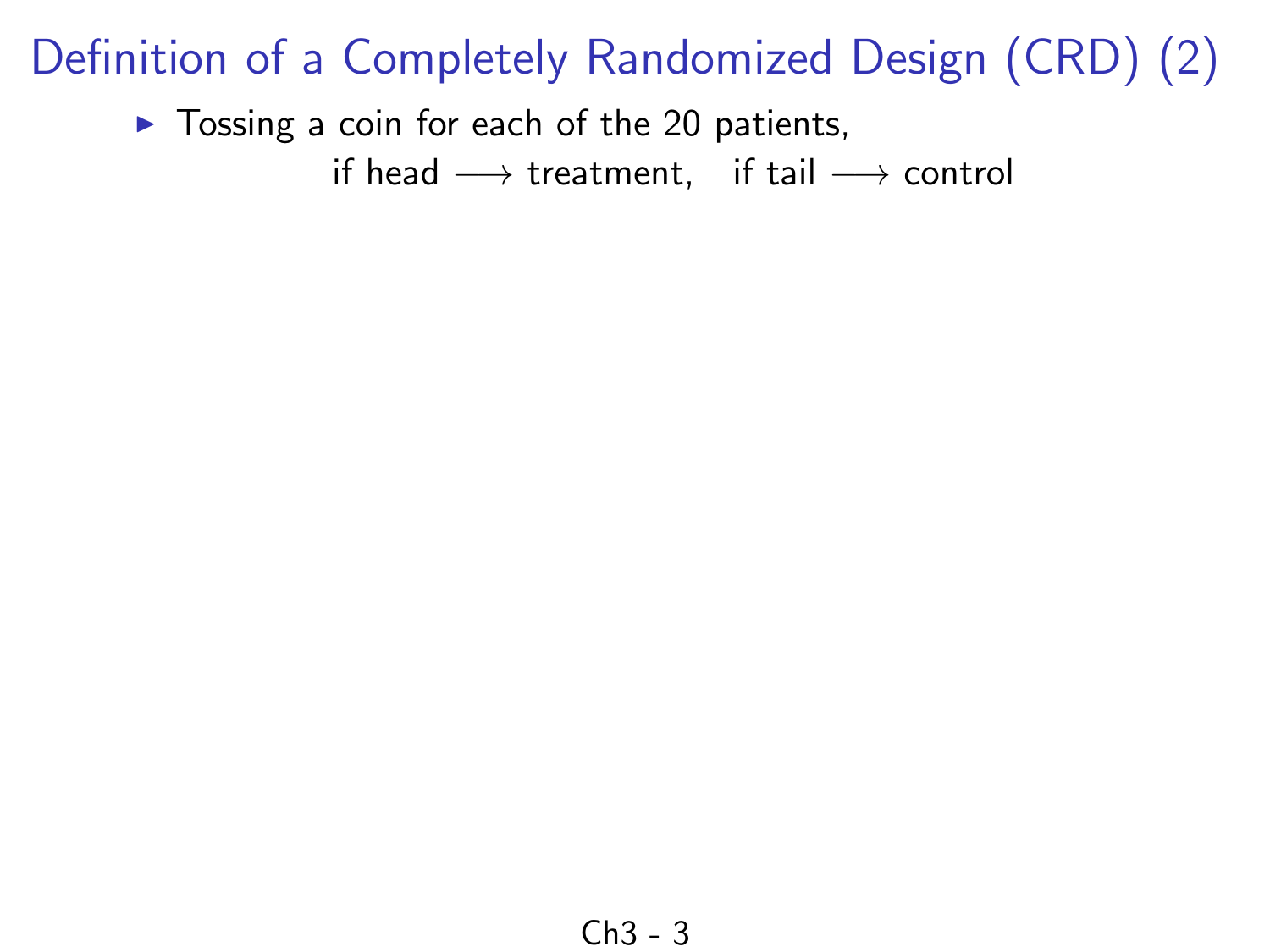$\triangleright$  Tossing a coin for each of the 20 patients,

if head  $\longrightarrow$  treatment, if tail  $\longrightarrow$  control

 $\triangleright$  NOT a CRD, as the number of replications in the 2 groups is not fixed.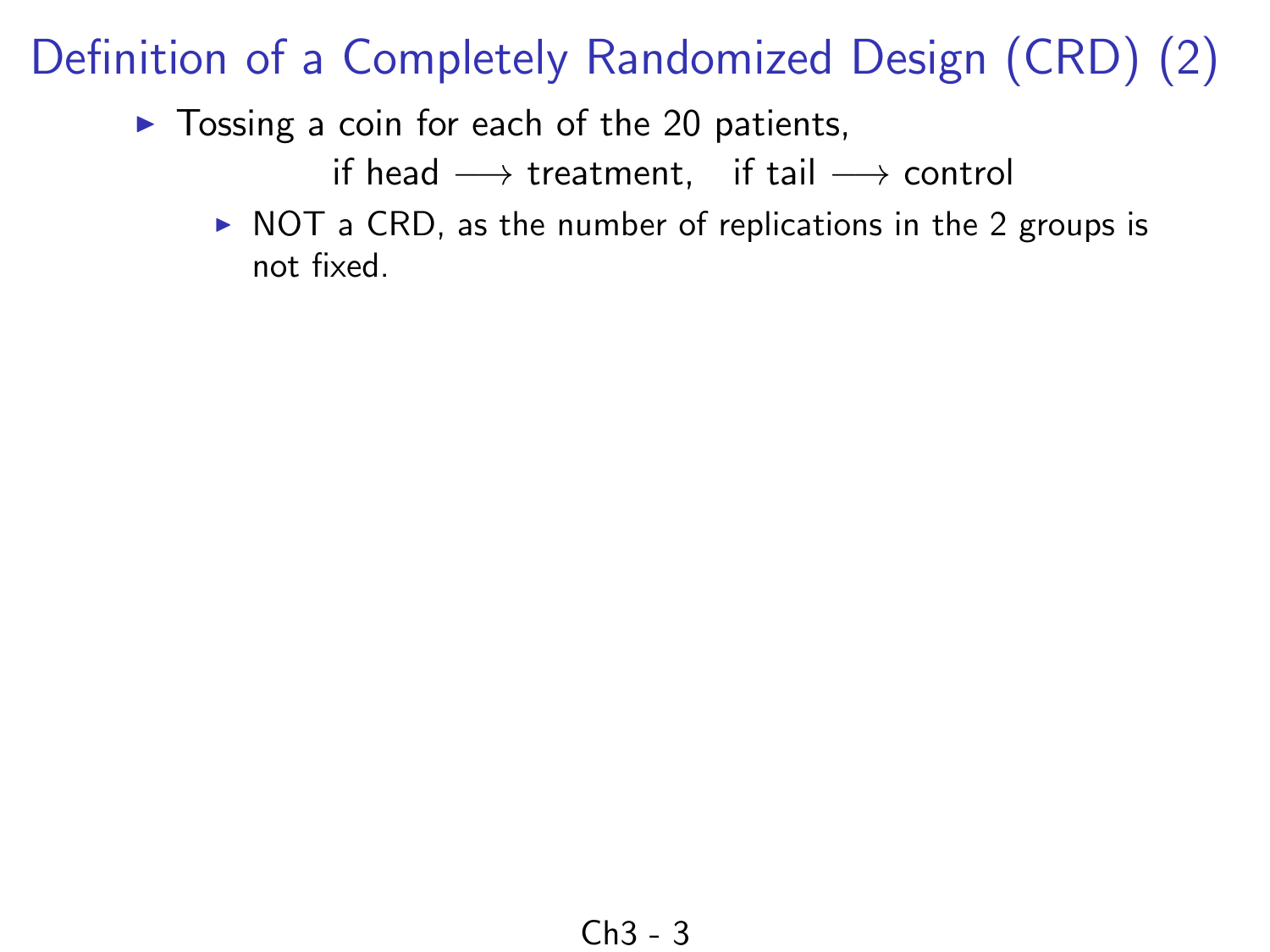$\triangleright$  Tossing a coin for each of the 20 patients,

if head  $\longrightarrow$  treatment, if tail  $\longrightarrow$  control

- $\triangleright$  NOT a CRD, as the number of replications in the 2 groups is not fixed.
- If the patients draw lots, say, from 20 tickets in a hat, 10 of which are marked "treatment", it is a CRD.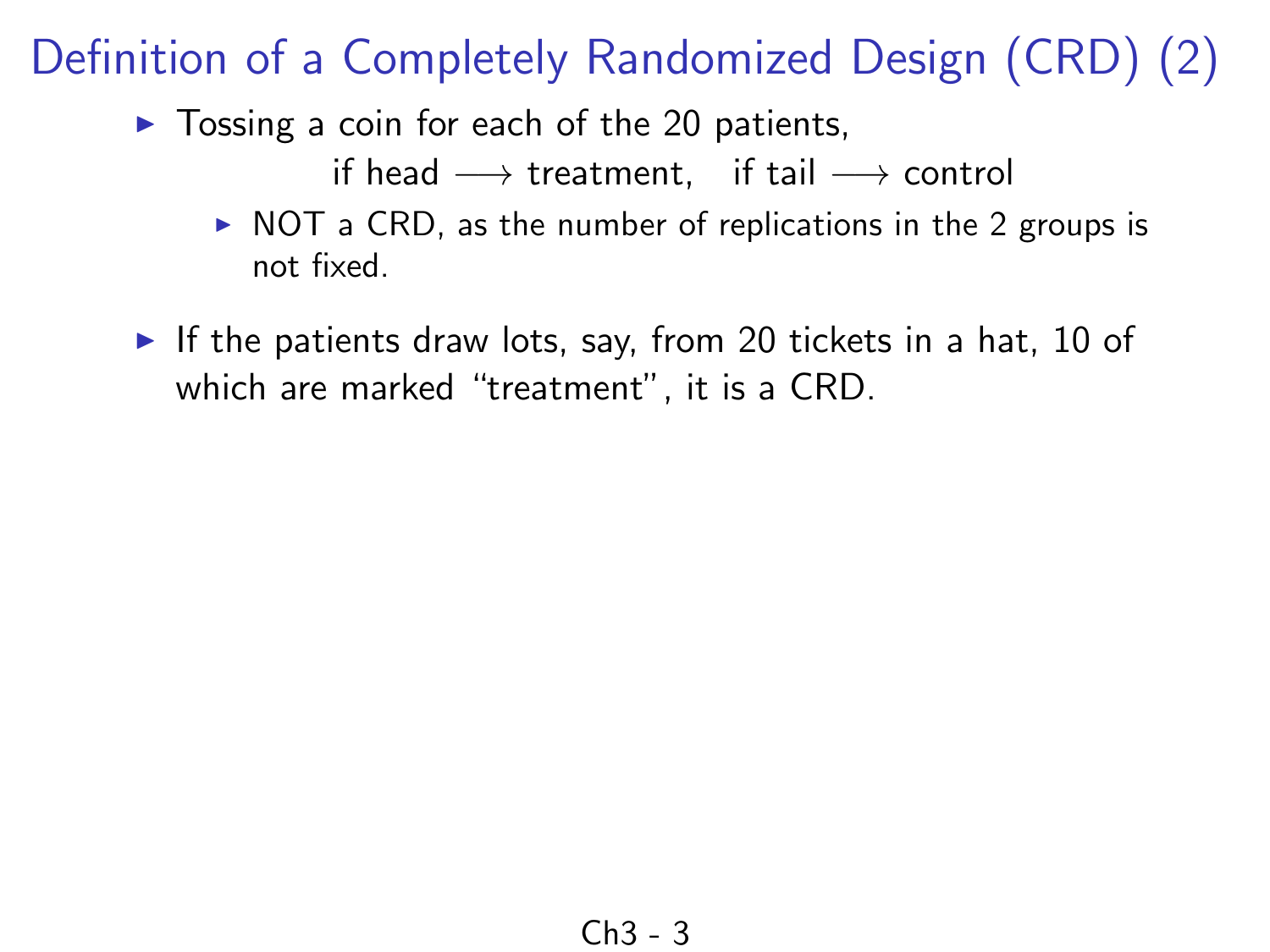- $\triangleright$  Tossing a coin for each of the 20 patients,
	- if head  $\longrightarrow$  treatment, if tail  $\longrightarrow$  control
	- $\triangleright$  NOT a CRD, as the number of replications in the 2 groups is not fixed.
- If the patients draw lots, say, from 20 tickets in a hat, 10 of which are marked "treatment", it is a CRD.
- $\triangleright$  Tossing a coin for each of the 20 patients to determine who go to the treatment or the control group until one of the 2 groups reaches size 10, and all the unallocated patients go to the other group, it is a CRD.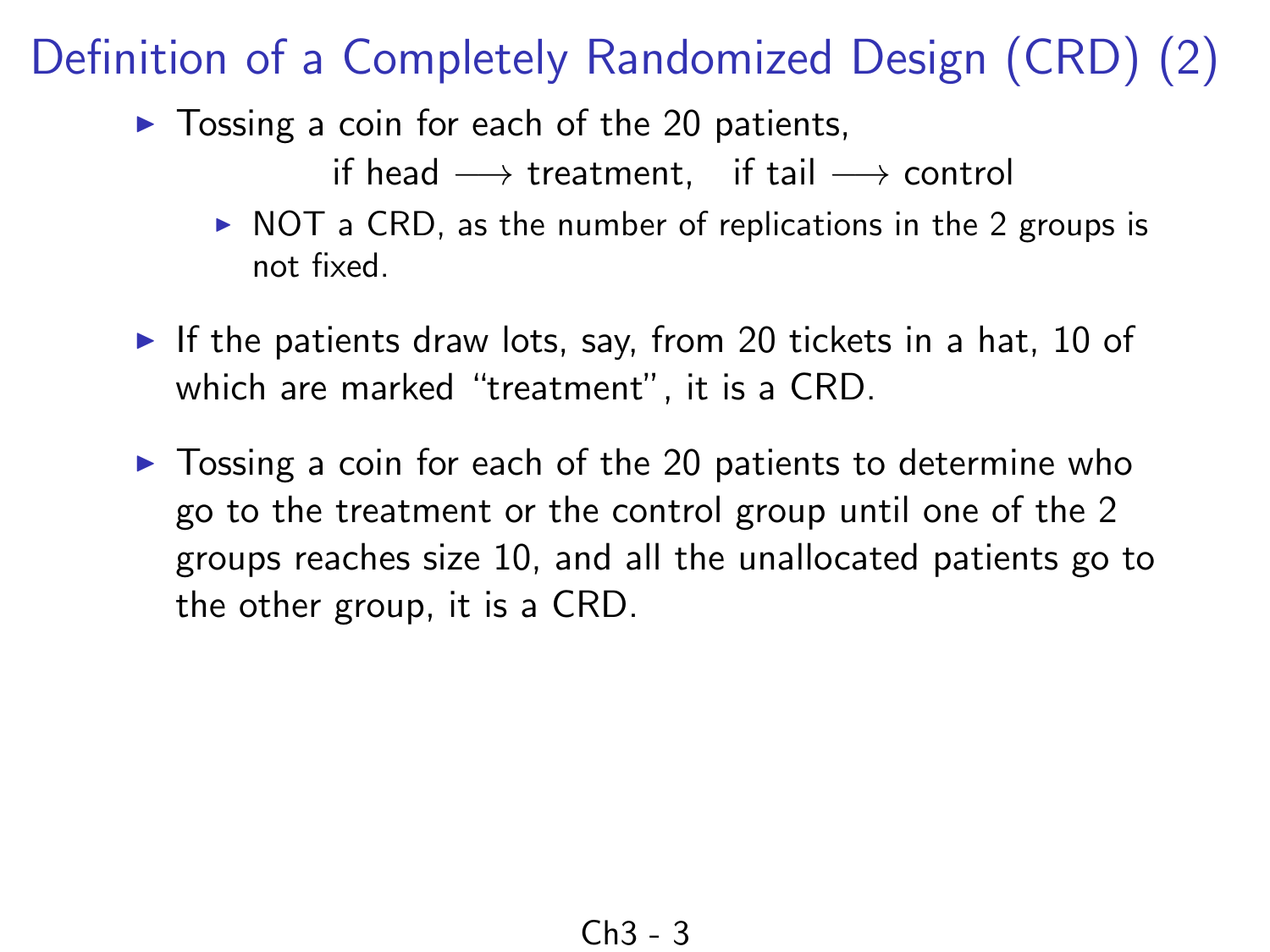- $\triangleright$  Tossing a coin for each of the 20 patients,
	- if head  $\longrightarrow$  treatment, if tail  $\longrightarrow$  control
	- $\triangleright$  NOT a CRD, as the number of replications in the 2 groups is not fixed.
- If the patients draw lots, say, from 20 tickets in a hat, 10 of which are marked "treatment", it is a CRD.
- $\triangleright$  Tossing a coin for each of the 20 patients to determine who go to the treatment or the control group until one of the 2 groups reaches size 10, and all the unallocated patients go to the other group, it is a CRD.
- $\triangleright$  Say 10 of the patients are men and 10 are women. Randomly assign 5 men and 5 women to the treatment, and the rest to the control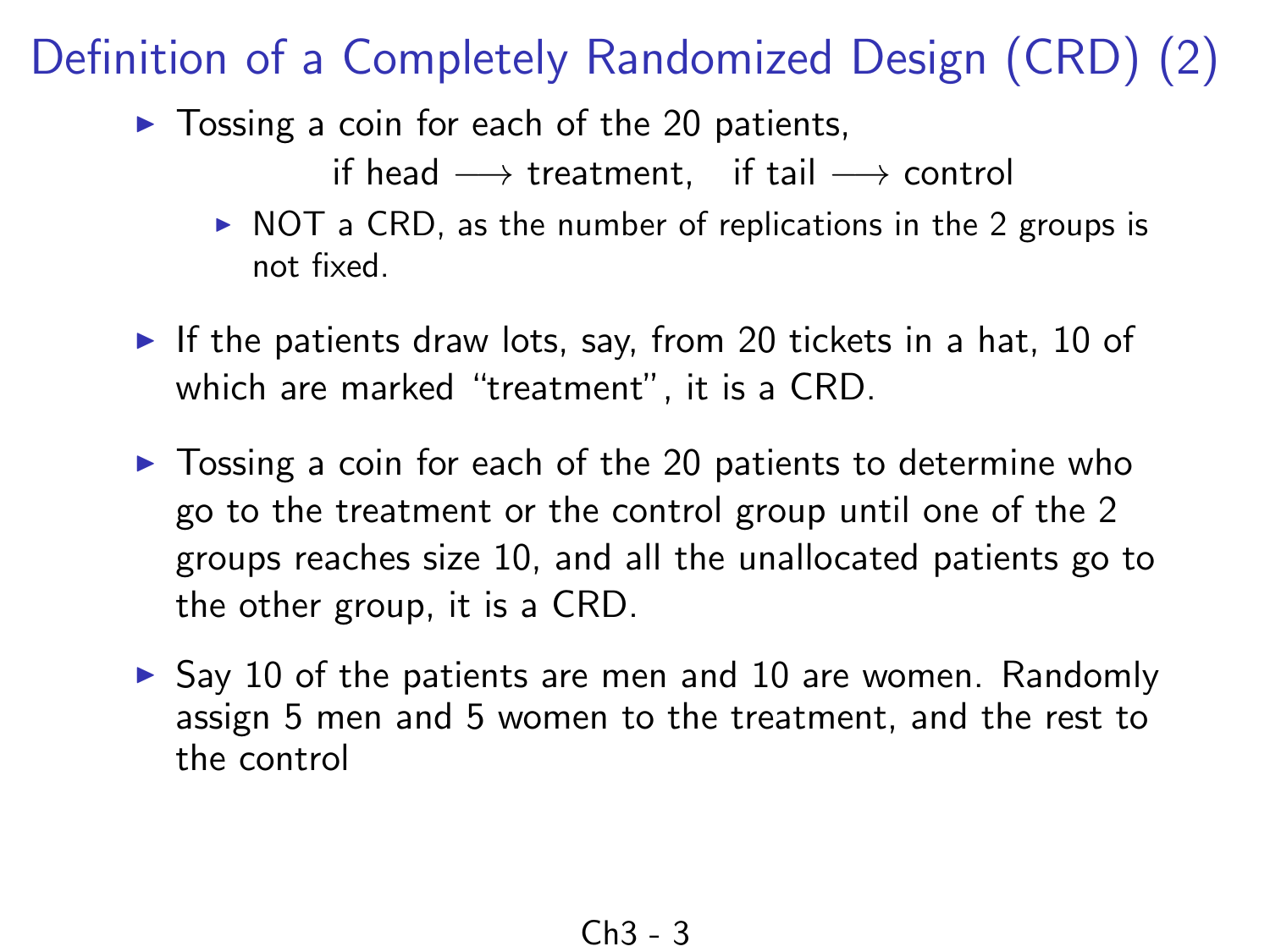- $\triangleright$  Tossing a coin for each of the 20 patients,
	- if head  $\longrightarrow$  treatment, if tail  $\longrightarrow$  control
	- $\triangleright$  NOT a CRD, as the number of replications in the 2 groups is not fixed.
- If the patients draw lots, say, from 20 tickets in a hat, 10 of which are marked "treatment", it is a CRD.
- $\triangleright$  Tossing a coin for each of the 20 patients to determine who go to the treatment or the control group until one of the 2 groups reaches size 10, and all the unallocated patients go to the other group, it is a CRD.
- $\triangleright$  Say 10 of the patients are men and 10 are women. Randomly assign 5 men and 5 women to the treatment, and the rest to the control
	- $\triangleright$  this is a block design (in Ch13), NOT a CRD.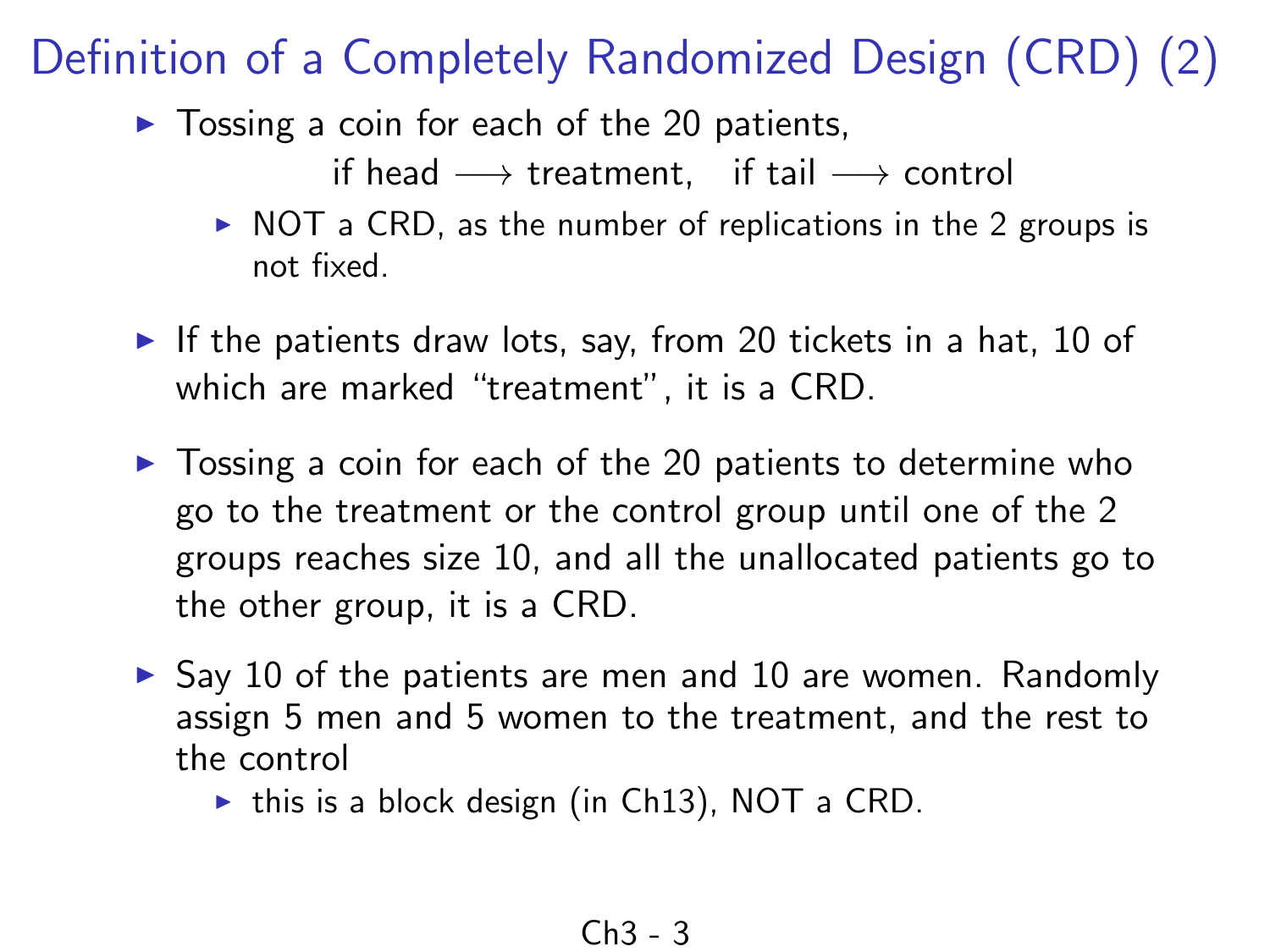$\triangleright$  Tossing a coin for each of the 20 patients,

if head  $\longrightarrow$  treatment, if tail  $\longrightarrow$  control

- $\triangleright$  NOT a CRD, as the number of replications in the 2 groups is not fixed.
- If the patients draw lots, say, from 20 tickets in a hat, 10 of which are marked "treatment", it is a CRD.
- $\triangleright$  Tossing a coin for each of the 20 patients to determine who go to the treatment or the control group until one of the 2 groups reaches size 10, and all the unallocated patients go to the other group, it is a CRD.
- $\triangleright$  Say 10 of the patients are men and 10 are women. Randomly assign 5 men and 5 women to the treatment, and the rest to the control
	- $\triangleright$  this is a block design (in Ch13), NOT a CRD.
	- $\triangleright$  both groups will have 5 men and 5 women. Using a CRD, the number of men and women in the groups may not be even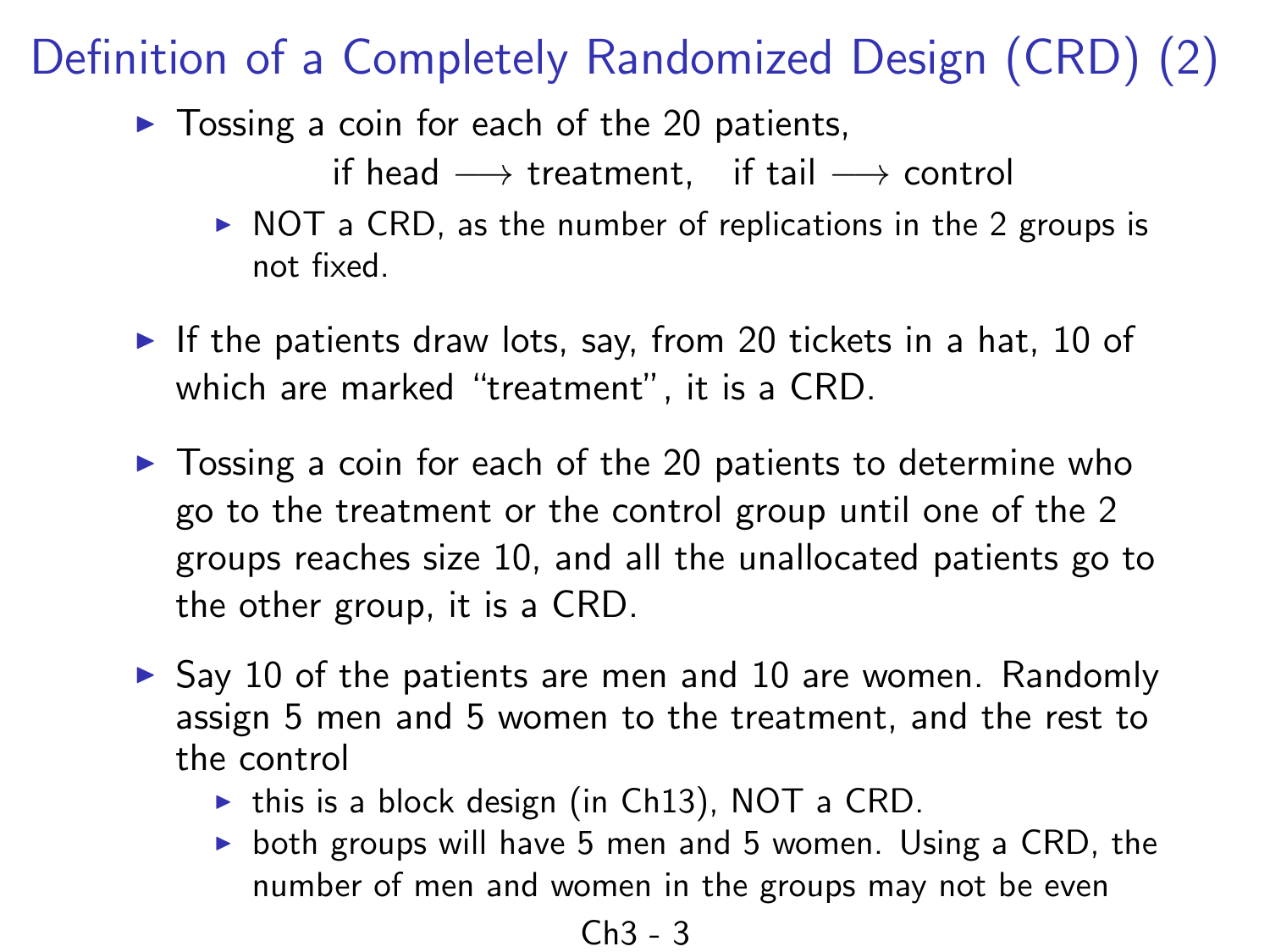## Means Model For A CRD Experiment

Consider an experiment with g treatments, and  $n_i$  replicates (i.e.,  $n_i$  experimental units) for treatment i,  $i = 1, 2, \ldots, g$ .

```
Treatment 1: y_{11}, y_{12}, \ldots, y_{1n_1}Treatment 2 : y_{21}, y_{22}, \ldots, y_{2n_2}.
                           .
                           .
           Treatment g: y_{g1}, y_{g2}, \ldots, y_{gn_g}ith unit for treatment error
treatment i effect (or noise)
     \downarrow \downarrow i = 1, 2, \ldots, gy_{ij} = \mu_i + \varepsilon_{ij} j = 1, 2, ..., n<sub>i</sub>
```
- $\blacktriangleright$   $\mu_i$  = mean response for the *i*th treatment
- **Fig.** The error terms  $\varepsilon_{ij}$  are assumed to be **independent** with mean 0 and constant variance  $\sigma^2$ . Sometimes we further assume that errors are normal.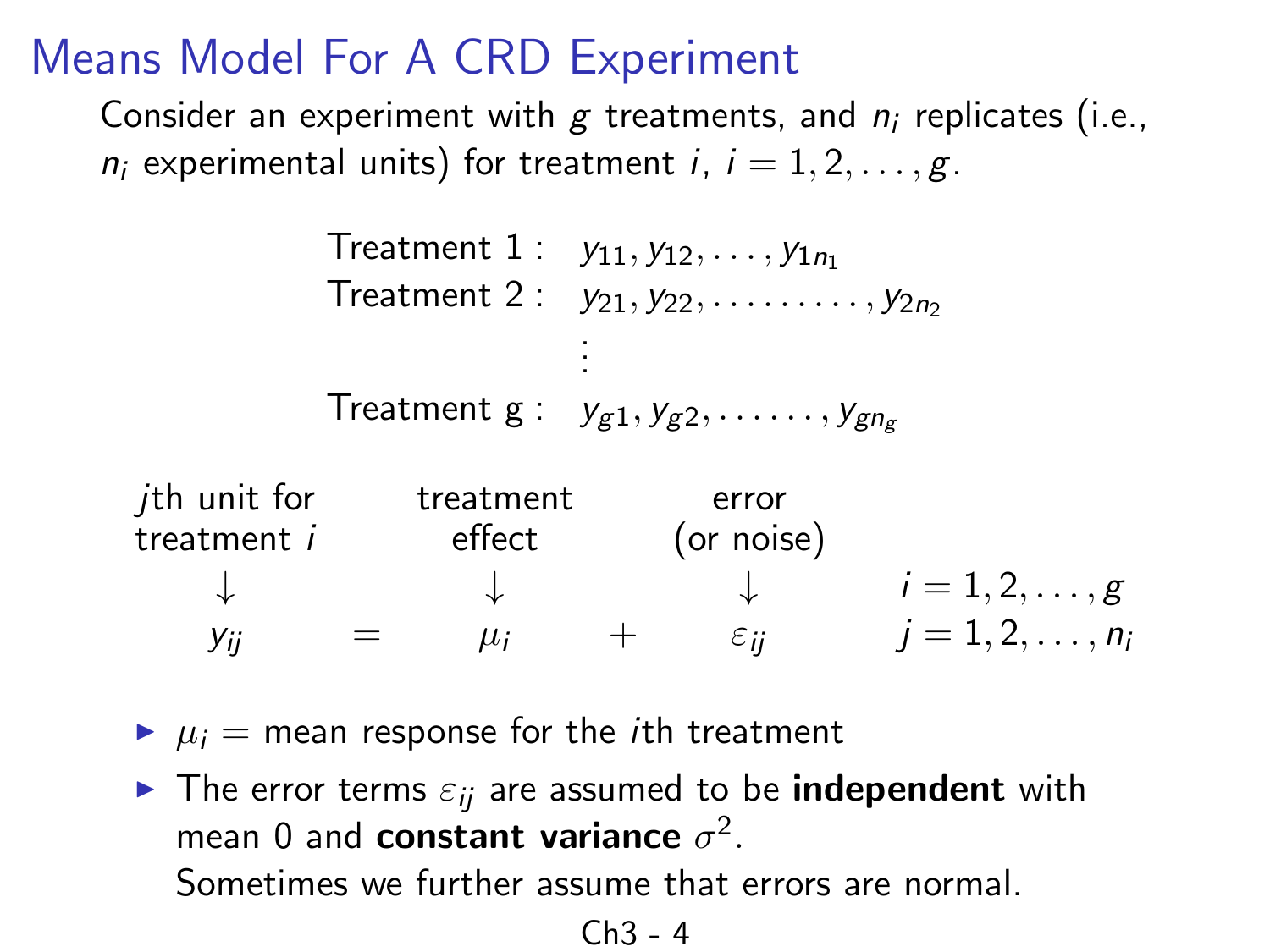#### Dot and Bar Notation

A dot  $\left(\bullet\right)$  in subscript means *summing* over that index, for example

$$
y_{i\bullet} = \sum_j y_{ij}, \quad y_{\bullet j} = \sum_i y_{ij}, \qquad y_{\bullet \bullet} = \sum_{i=1}^g \sum_{j=1}^{n_i} y_{ij}
$$

A bar over a variable, along with a dot (•) in subscript means averaging over that index, for example

$$
\overline{y}_{i\bullet} = \frac{1}{n_i} \sum_{j=1}^{n_i} y_{ij}, \quad \overline{y}_{\bullet \bullet} = \frac{1}{N} \sum_{i=1}^{g} \sum_{j=1}^{n_i} y_{ij}
$$

$$
Ch3-5
$$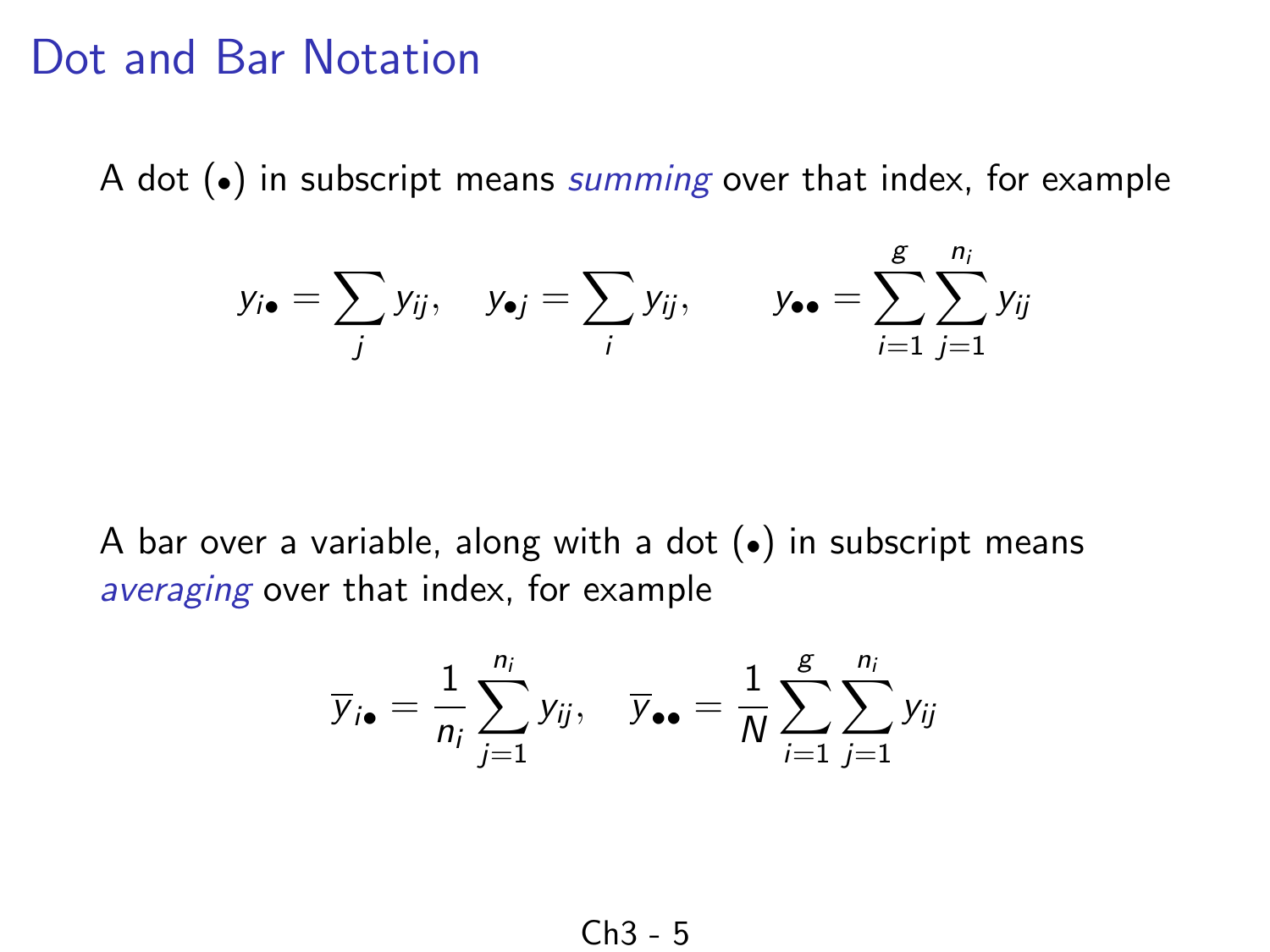#### Parameter Estimation for the Means Model

Recall the least square estimates  $\widehat{\mu}_i$ 's are the  $\widehat{\mu}_i$ 's that *minimize*<br>the *sum of squares* of the observations *y* to their hypothesized the sum of squares of the observations  $y_{ii}$  to their hypothesized means  $\mu_i$  based on the model,

$$
SS = \sum_{j=1}^{n_1} (y_{1j} - \widehat{\mu}_1)^2 + \sum_{j=1}^{n_2} (y_{2j} - \widehat{\mu}_2)^2 + \cdots + \sum_{j=1}^{n_g} (y_{gj} - \widehat{\mu}_g)^2.
$$

In order to minimize  $S$ , we could differentiate it with respect to each  $\mu_i$  and set the derivative equal to zero.

$$
\frac{\partial S}{\partial \widehat{\mu}_i} = -2 \sum_{j=1}^{n_i} (y_{ij} - \widehat{\mu}_i) = -2n_i(\overline{y}_{i\bullet} - \widehat{\mu}_i) = 0
$$

The least square estimate for  $\mu_i$  is thus the sample mean of observations in the corresponding treatment group,

$$
\widehat{\mu}_i = \overline{y}_{i\bullet} = \frac{1}{n_i} \sum_{j=1}^{n_i} y_{ij}.
$$

Moreover the LS estimate  $\overline{y}_{i\bullet}$  for  $\mu_i$  is **unbiased**.

$$
Ch3-6
$$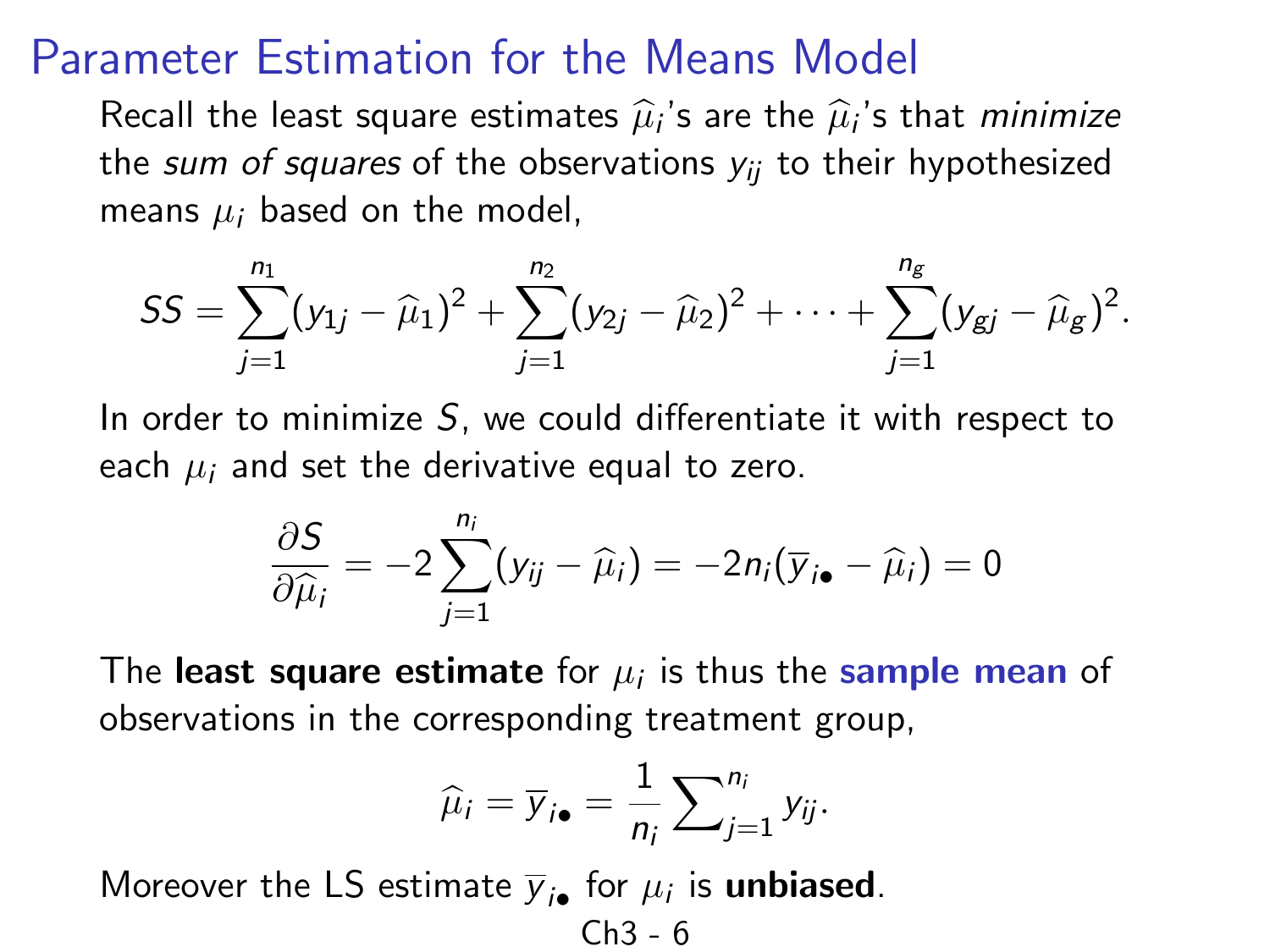# Sum of Squares (1)

The means model for a CRD also have an a sum of squares identity very similar to  $SST = SSR + SSE$  for a regression model.

$$
y_{ij} - \overline{y}_{\bullet \bullet} = (\overline{y}_{i \bullet} - \overline{y}_{\bullet \bullet}) + (y_{ij} - \overline{y}_{i \bullet})
$$

Squaring up both sides we get

 $(y_{ij} - \overline{y}_{\bullet \bullet})^2 = (\overline{y}_{i \bullet} - \overline{y}_{\bullet \bullet})^2 + (y_{ij} - \overline{y}_{i \bullet})^2 + 2(\overline{y}_{i \bullet} - \overline{y}_{\bullet \bullet})(y_{ij} - \overline{y}_{i \bullet})$ Summing over the indexes we get



In this context of experimental design, SSR is often addressed as  $SS_{\text{Trt}}$ , called the treatment sum of squares Ch3 - 7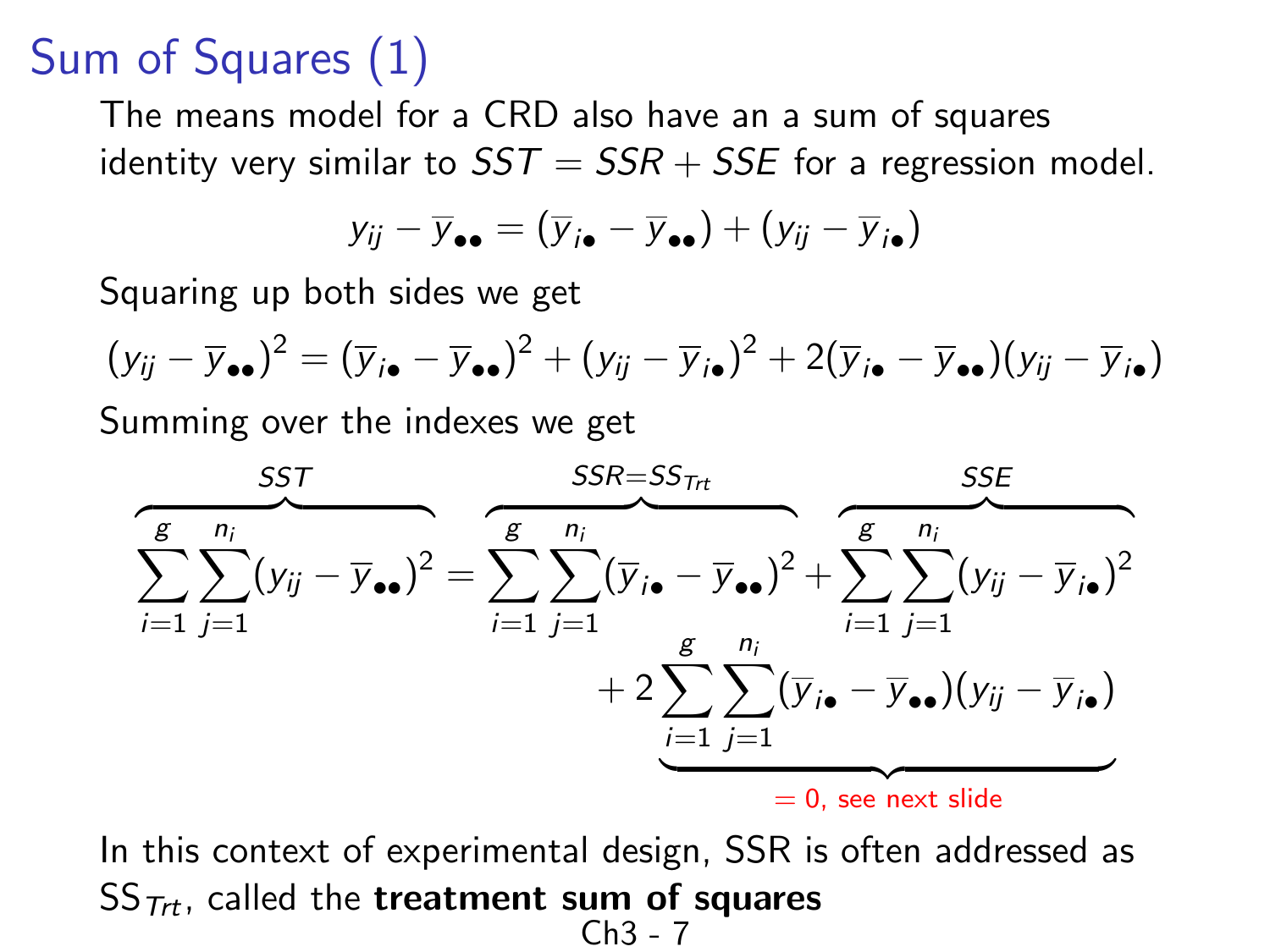# Sum of Squares (2)

Observe that

$$
\sum_{i=1}^{g} \sum_{j=1}^{n_i} (\overline{y}_{i\bullet} - \overline{y}_{\bullet\bullet})(y_{ij} - \overline{y}_{i\bullet}) = \sum_{i=1}^{g} (\overline{y}_{i\bullet} - \overline{y}_{\bullet\bullet}) \underbrace{\sum_{j=1}^{n_i} (y_{ij} - \overline{y}_{i\bullet})}_{\underbrace{\longrightarrow}}
$$

and

$$
\sum_{j=1}^{n_i} (y_{ij} - \overline{y}_{i\bullet}) = y_{i\bullet} - n_i \overline{y}_{i\bullet} = y_{i\bullet} - n_i (\frac{y_{i\bullet}}{n_i}) = 0
$$

and hence

$$
\sum_{i=1}^{g}\sum_{j=1}^{n_i}(\overline{y}_{i\bullet}-\overline{y}_{\bullet\bullet})(y_{ij}-\overline{y}_{i\bullet})=0.
$$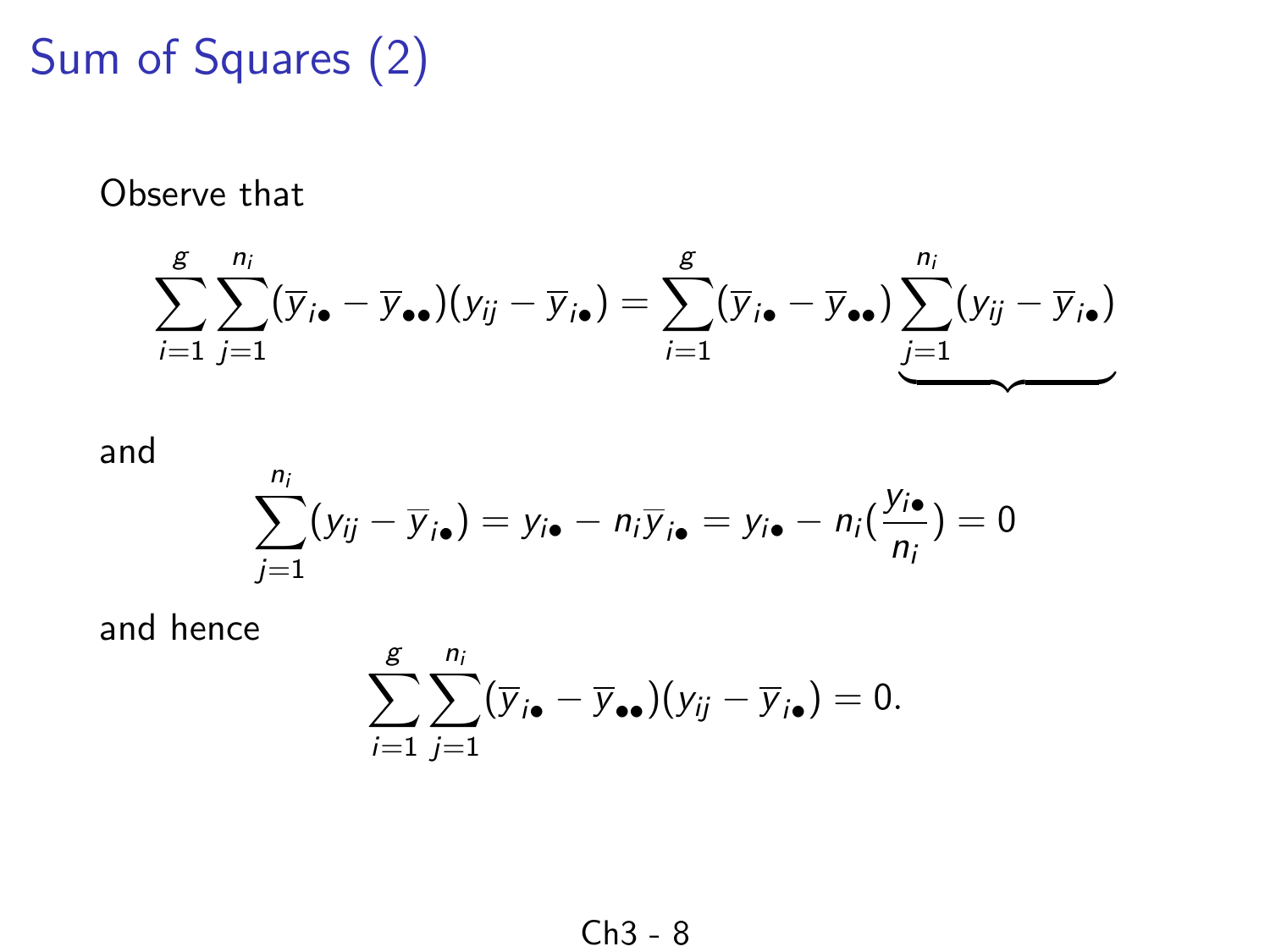$$
\underbrace{\sum_{i=1}^{g} \sum_{j=1}^{n_i} (y_{ij} - \overline{y}_{\bullet \bullet})^2}_{SST} = \underbrace{\sum_{i=1}^{g} \sum_{j=1}^{n_i} (\overline{y}_{i \bullet} - \overline{y}_{\bullet \bullet})^2}_{=SS_{Trt} = SSB} + \underbrace{\sum_{i=1}^{g} \sum_{j=1}^{n_i} (y_{ij} - \overline{y}_{i \bullet})^2}_{=SSE = SSW}
$$

 $\triangleright$  SST = total sum of squares

- $\triangleright$  reflects total variability in the response for all the units
- $\triangleright$  SS<sub>Ttt</sub> = treatment sum of squares
	- $\blacktriangleright$  reflects variability **between** treatments
	- $\triangleright$  also called between sum of squares, denoted as SSB
- $\triangleright$  SSE = error sum of squares
	- ► Observe that SSE  $= \sum_{i=1}^{g} (n_i 1)s_i^2$ , in which

$$
s_i^2 = \frac{1}{n_i-1} \sum_{j=1}^{n_i} (y_{ij} - \overline{y}_{i\bullet})^2
$$

is the sample variance within treatment group  $i$ . So SSE reflects the variability within treatment groups.  $\triangleright$  also called within sum of squares, denoted as SSW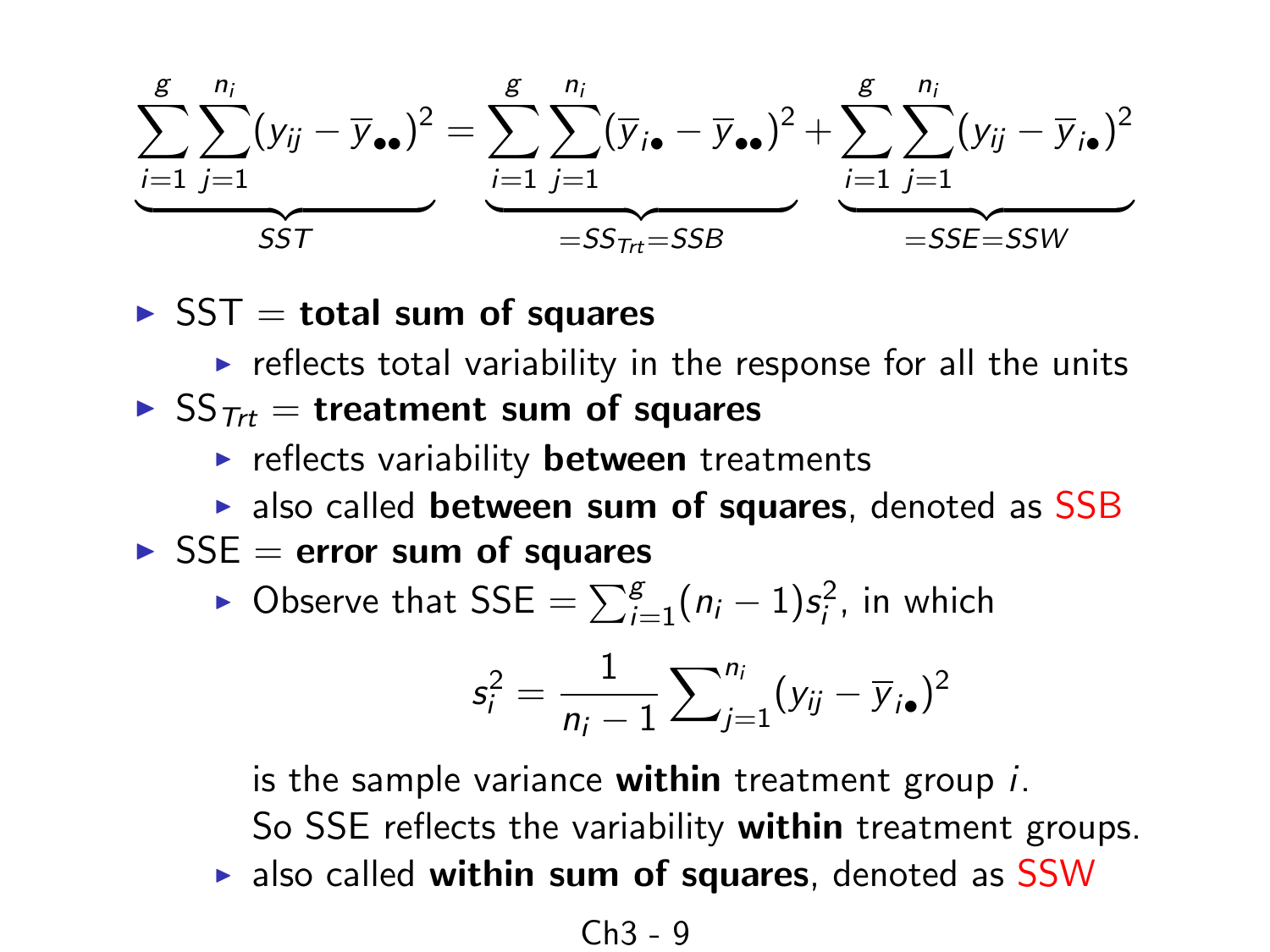### Degrees of Freedom

Under the means model  $y_{ij} = \mu_i + \varepsilon_{ij}$ , and  $\varepsilon_{ij}$ 's i.i.d.  $\sim \mathcal{N}(0, \sigma^2)$ , it can be shown that

$$
\frac{\mathsf{SSE}}{\sigma^2} \sim \chi^2_{N-g}.
$$

Further assuming that  $\mu_1 = \cdots = \mu_g$ , then

$$
\frac{\mathsf{SST}}{\sigma^2} \sim \chi^2_{N-1}, \quad \frac{\mathsf{SS}_{\mathit{Trt}}}{\sigma^2} \sim \chi^2_{g-1}
$$

and  $SS_{\tau_{\text{r}}t}$  is independent of SSE. Note the **degrees of freedom** of the 3 SS

$$
d f T = N-1, \quad df_{Trt} = g-1, \quad df E = N-g
$$

break down just like  $SST = SS_{Trt} + SSE$ ,

$$
d f T = d f_{Trt} + d f E
$$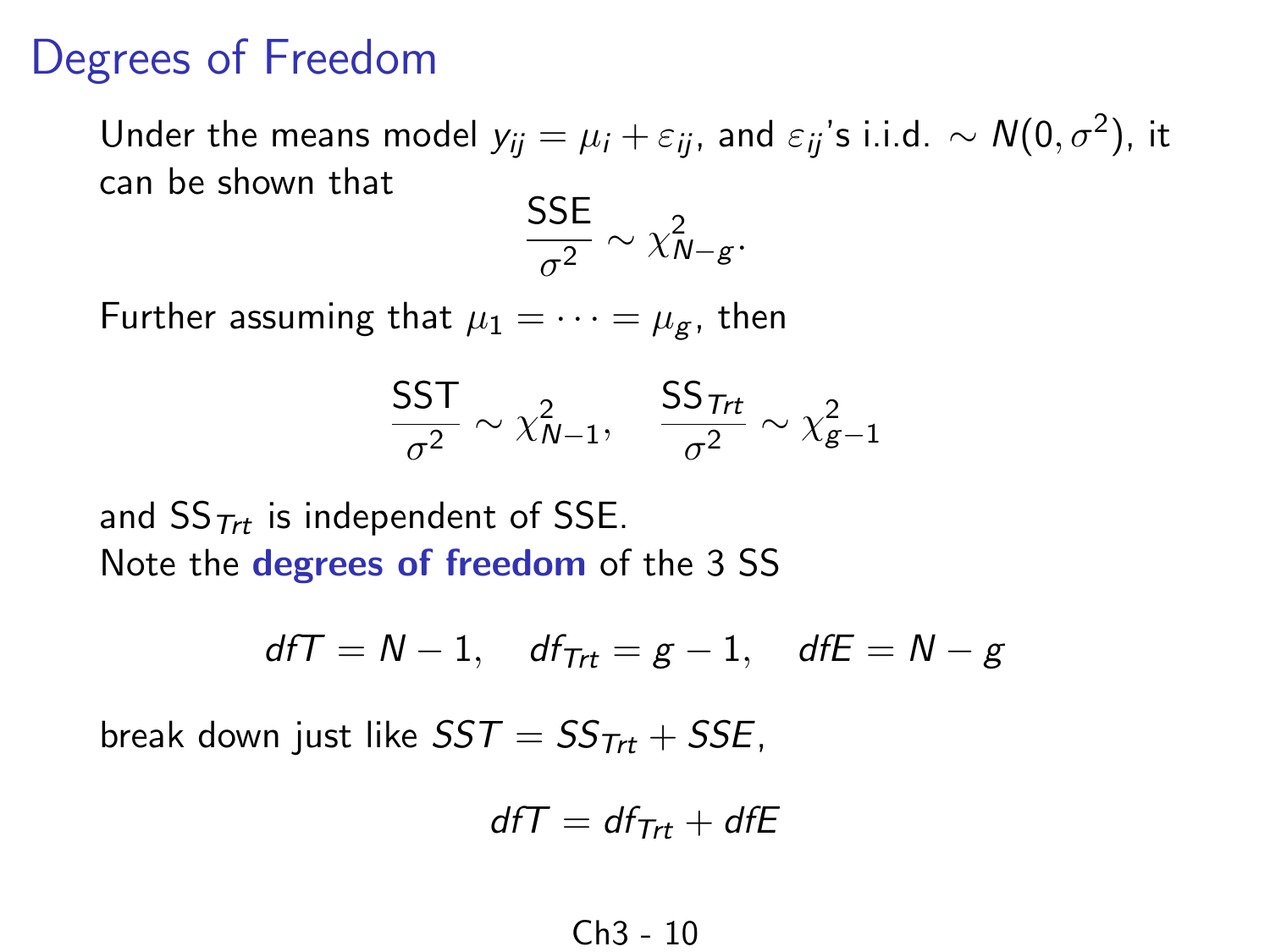Fitted Values, Residuals, and Estimate for  $\sigma^2$ 

• fitted value for 
$$
y_{ij}
$$
 is  $\hat{y}_{ij} = \hat{\mu}_i = \overline{y}_{i\bullet}$ 

$$
\blacktriangleright \text{ residual for } y_{ij} \text{ is } e_{ij} = y_{ij} - \widehat{y}_{ij} = y_{ij} - \overline{y}_{i\bullet}
$$

• The estimate for 
$$
\sigma^2
$$
 is again the MSE

$$
\hat{\sigma}^2 = MSE = \frac{SSE}{dE} = \frac{1}{N - g} \sum_{i=1}^{g} \sum_{j=1}^{n_i} e_{ij}^2 = \frac{1}{N - g} \sum_{i=1}^{g} \sum_{j=1}^{n_i} (y_{ij} - \overline{y}_{i\bullet})^2.
$$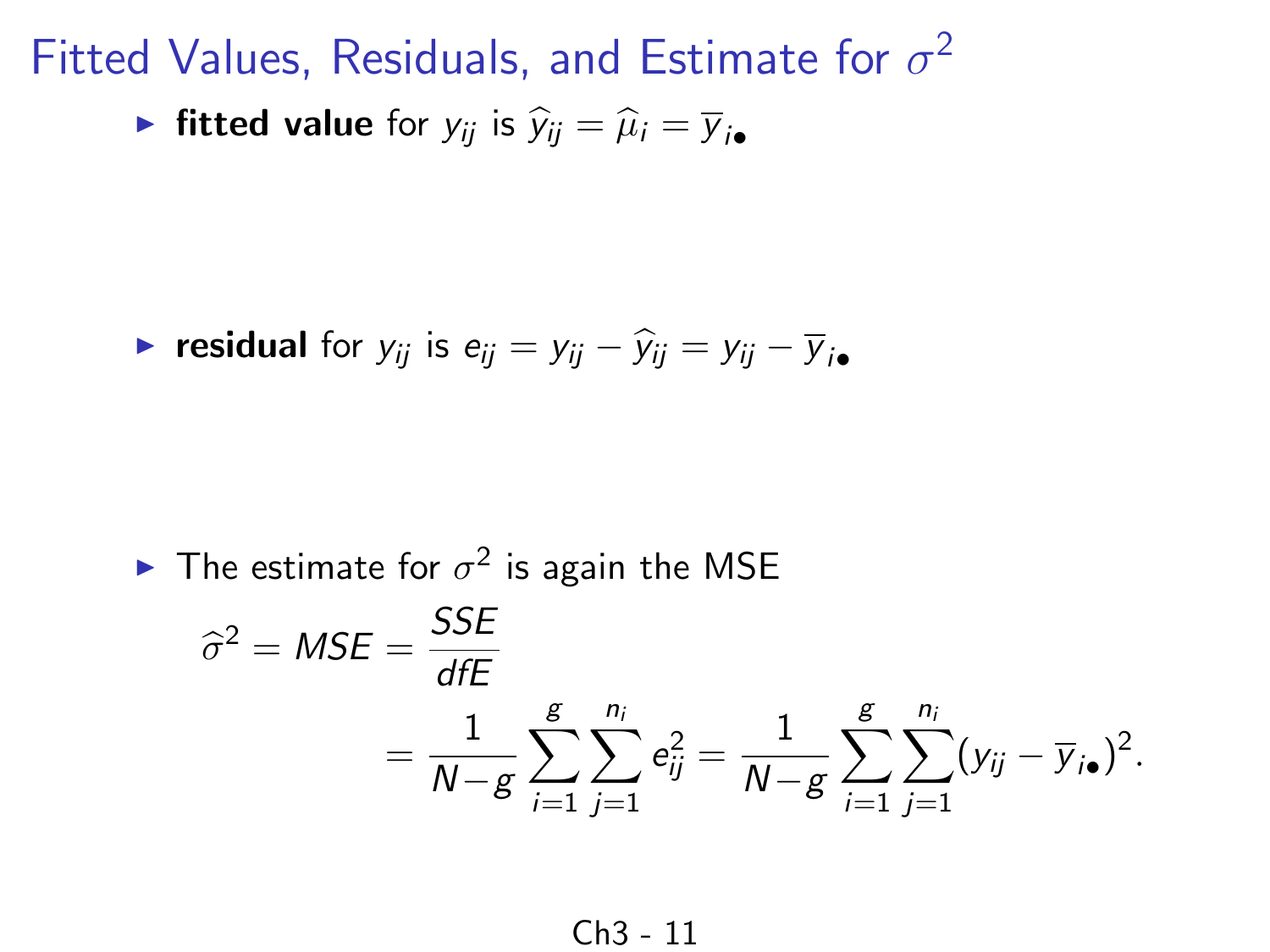### ANOVA F-test and ANOVA Table

To test whether the treatments have different effects

 $H_0: \mu_1 = \cdots = \mu_g$  (no difference between treatments)  $H_{\sf a}$  :  $\mu_i$ 's not all equal  $\;\;$  (some difference between treatments)

the test statistic is the F-statistic.

$$
\digamma = \frac{MS_{\text{Trt}}}{\text{MSE}} = \frac{SS_{\text{Trt}}/(g-1)}{SSE/(N-g)}
$$

which has an F distribution with  $g - 1$  and  $N - g$  degrees of freedom.

| Source     | Sum of<br>Squares | d.f.  | Mean Squares                                  | ∽ດ                                 |
|------------|-------------------|-------|-----------------------------------------------|------------------------------------|
| Treatments | $SS_{\text{Trt}}$ | $g-1$ | $SS_{\mathcal{T}\!rt}$<br>$MS_{\text{Trt}} =$ | $MS_{\mathcal{I}tt}$<br><b>MSE</b> |
| Errors     | <b>SSE</b>        | $N-g$ | ŚSE<br>$MSE =$                                |                                    |
| Total      |                   |       |                                               |                                    |

$$
Ch3-12
$$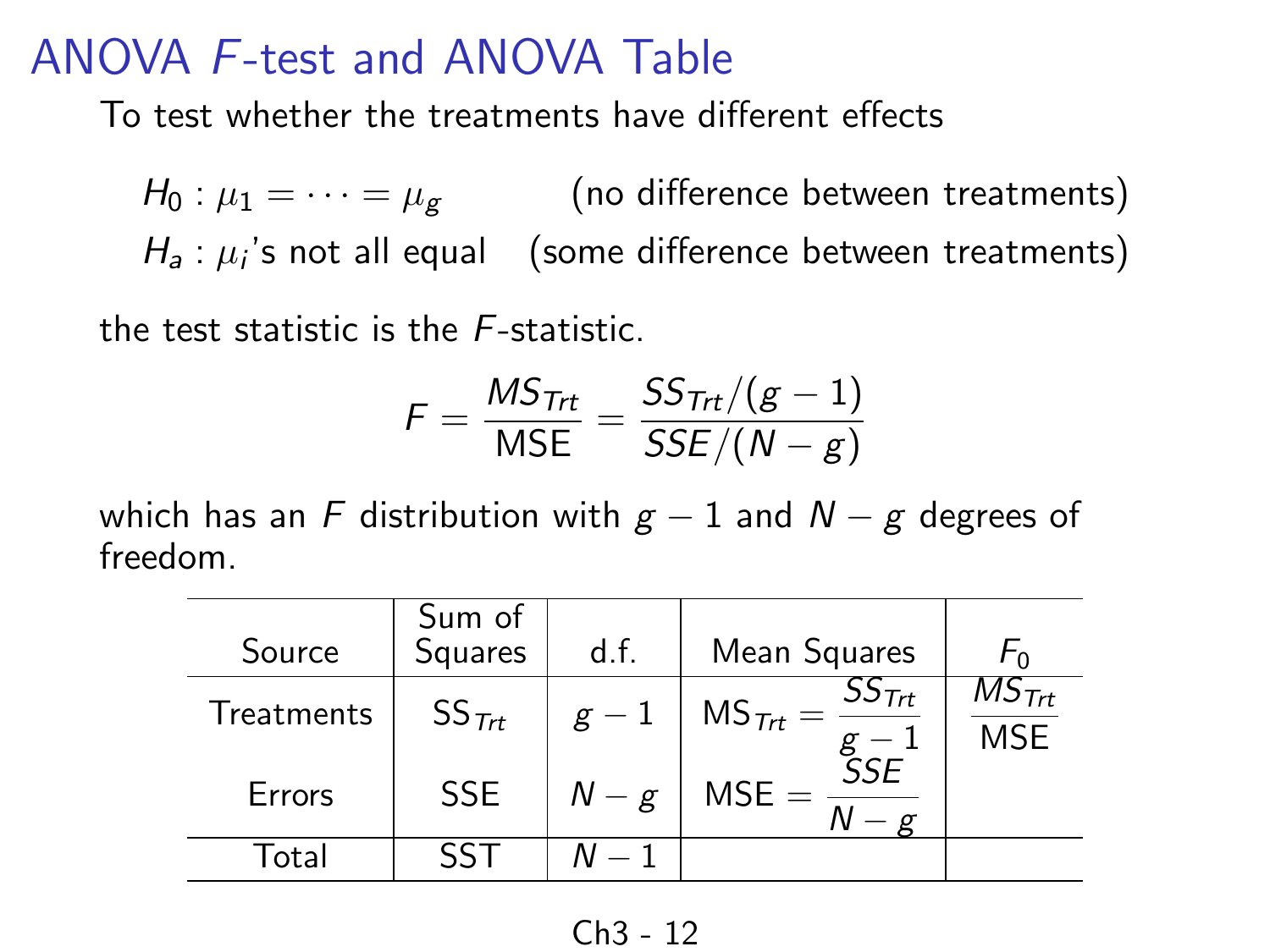### Interpretation of the ANOVA F-Statistic

 $H_0: \mu_1 = \cdots = \mu_{\mathfrak{g}}$  (no difference between treatments)  $H_{\sf a}$  :  $\mu_i$ 's not all equal  $\;\;$  (some difference between treatments)

$$
F = \frac{SS_{Trt}/(g-1)}{SSE/(N-g)} = \frac{SSB/(g-1)}{SSW/(N-g)}
$$
  
= 
$$
\frac{\text{Variation Between Groups}}{\text{Variation Within Groups}}
$$

The larger the variation between groups relative to variation within each group, the stronger the evidence toward  $H_a$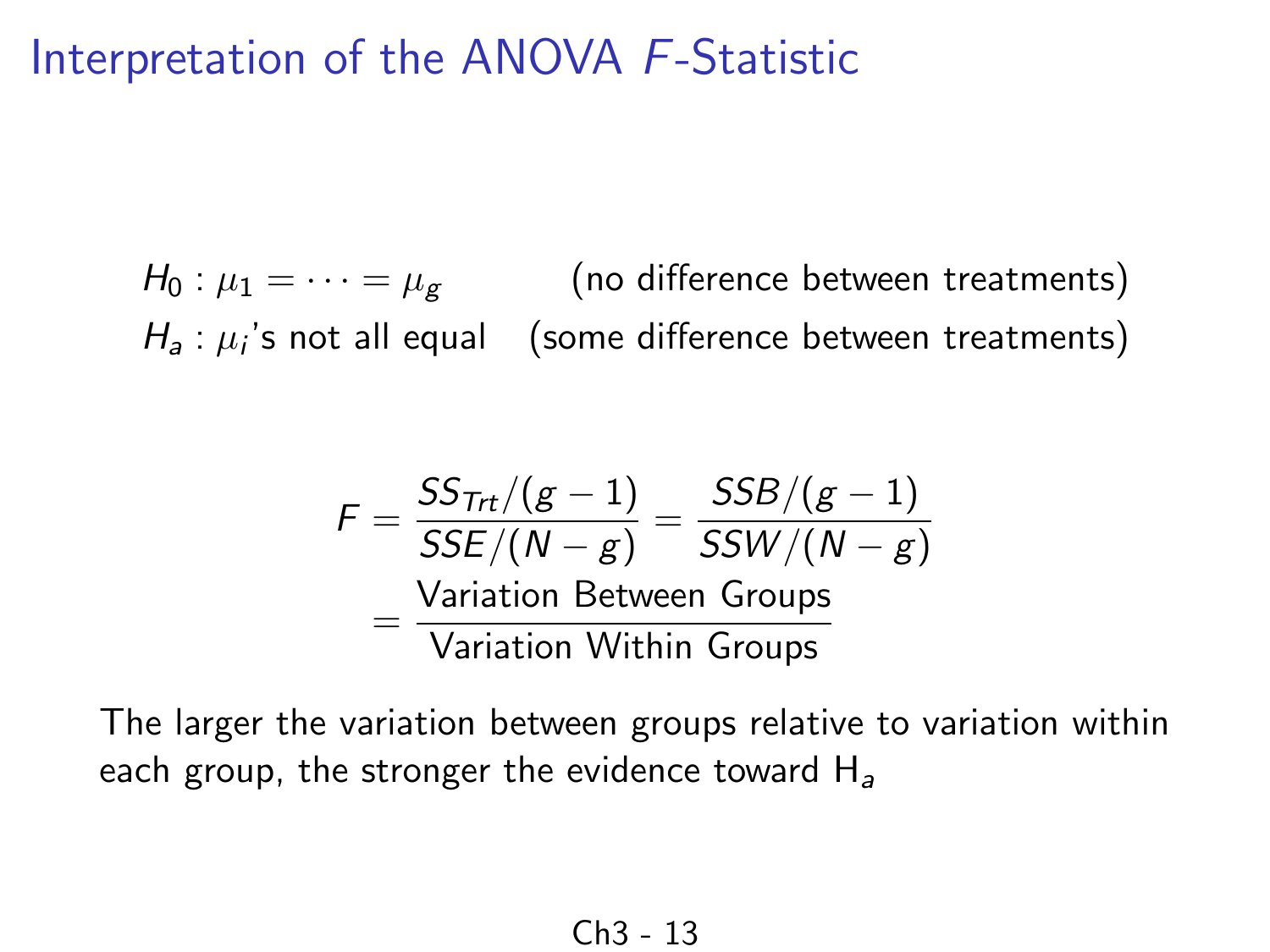Example — Resin Glue Failure Time — Background

- $\blacktriangleright$  How to measure the lifetime of things like computer disk drives, light bulbs, and glue bonds? E.g., a computer drive is claimed to have a lifetime of 800,000 hours ( $> 90$  years). Clearly the manufacturer did not have disks on test for 90 years; how do they make such claims?
- $\triangleright$  Accelerated life test: Parts under stress (higher load, higher temperature, etc.) will usually fail sooner than parts that are unstressed. By modeling the lifetimes of parts under various stresses, we can estimate (extrapolate to) the lifetime of parts that are unstressed.
- $\blacktriangleright$  Example: resin glue failure time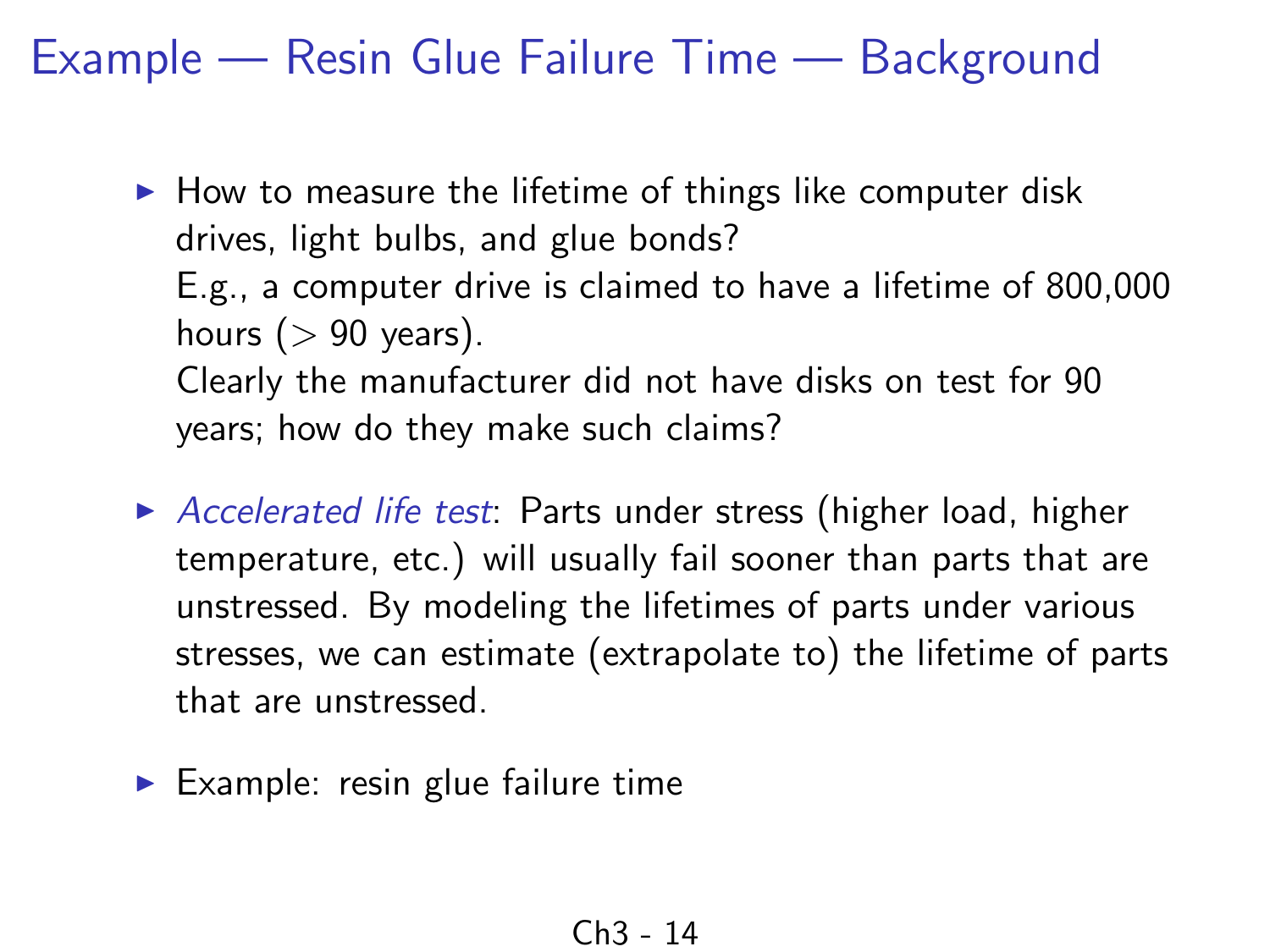## Example — Resin Glue Failure  $Time<sup>1</sup>$

- $\triangleright$  Goal: to estimate the life time (in hours) of an encapsulating resin for gold-aluminum bonds in integrated circuits (operating at 120◦C)
- $\blacktriangleright$  Method: accelerated life test
- $\triangleright$  Design: Randomly assign 37 units to one of 5 different temperature stresses (in Celsius)

175°, 194°, 213°, 231°, 250°

- $\blacktriangleright$  Treatments: temperature in Celsius
- Response:  $Y = \log_{10}(\text{time to failure in hours})$  of the tested material.

<sup>&</sup>lt;sup>1</sup>Source: p. 448-449, Accelerated Testing (Nelson 2004). Original data is provided by Dr. Muhib Khan of AMD.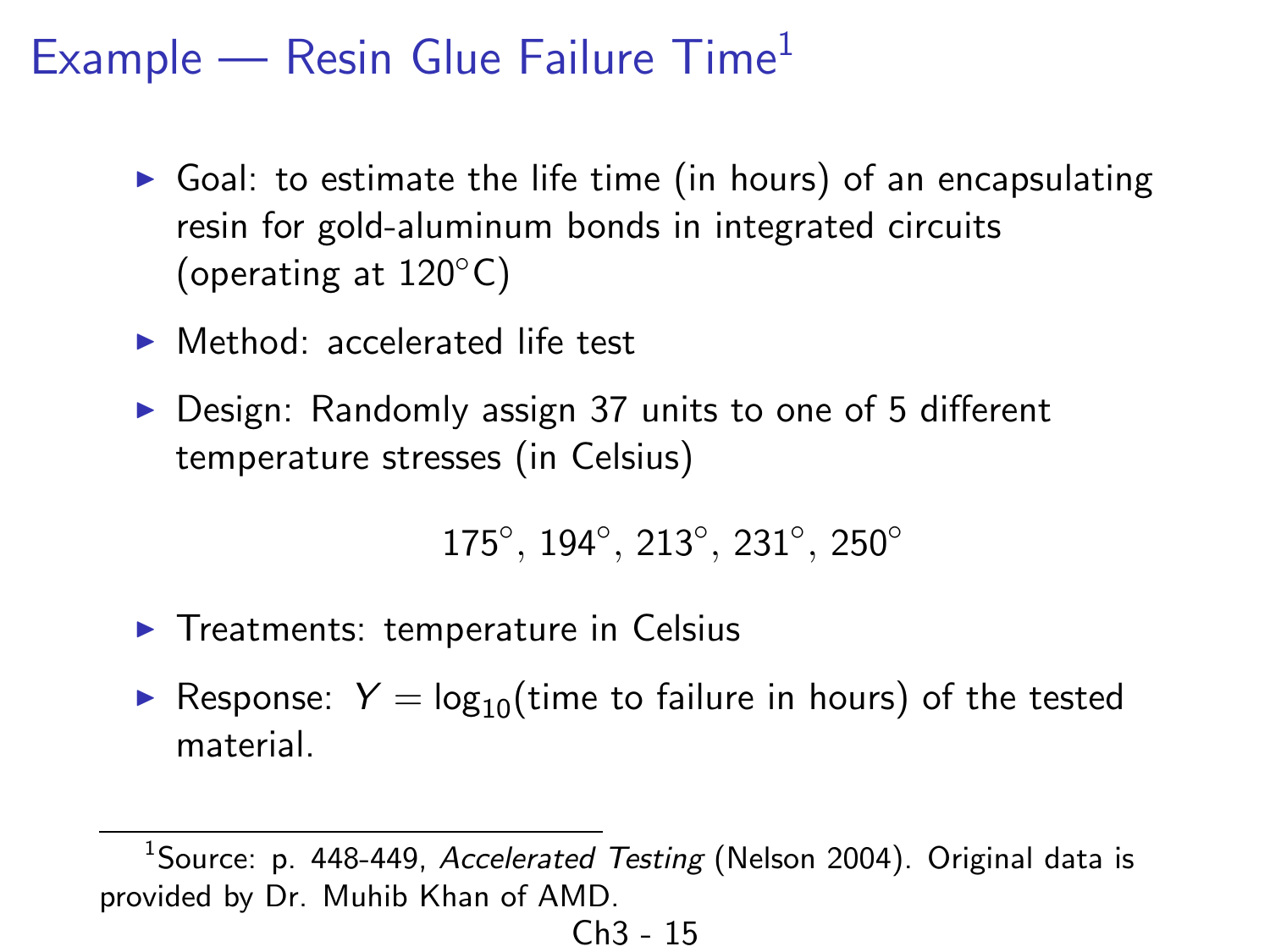### Example — Resin Glue Failure Time — Data

| Temperature $(^{\circ}C)$   175 |      | 194 213 231            |           |                          | 250  |
|---------------------------------|------|------------------------|-----------|--------------------------|------|
|                                 |      |                        |           | 2.04 1.66 1.53 1.15      | 1.26 |
|                                 |      | 1.91  1.71  1.54  1.22 |           |                          | 0.83 |
|                                 |      | 2.00 1.42 1.38 1.17    |           |                          | 1.08 |
|                                 |      |                        |           | 1.92 1.76 1.31 1.16 1.02 |      |
|                                 |      |                        |           | 1.85 1.66 1.35 1.21 1.09 |      |
|                                 | 1.96 | 1.61                   | 1.27 1.28 |                          | 1.06 |
|                                 |      | 1.88 1.55              | 1.26      | 1.17                     |      |
|                                 | 1.90 | 1.66                   | 1.38      |                          |      |

Data file: resin2017.txt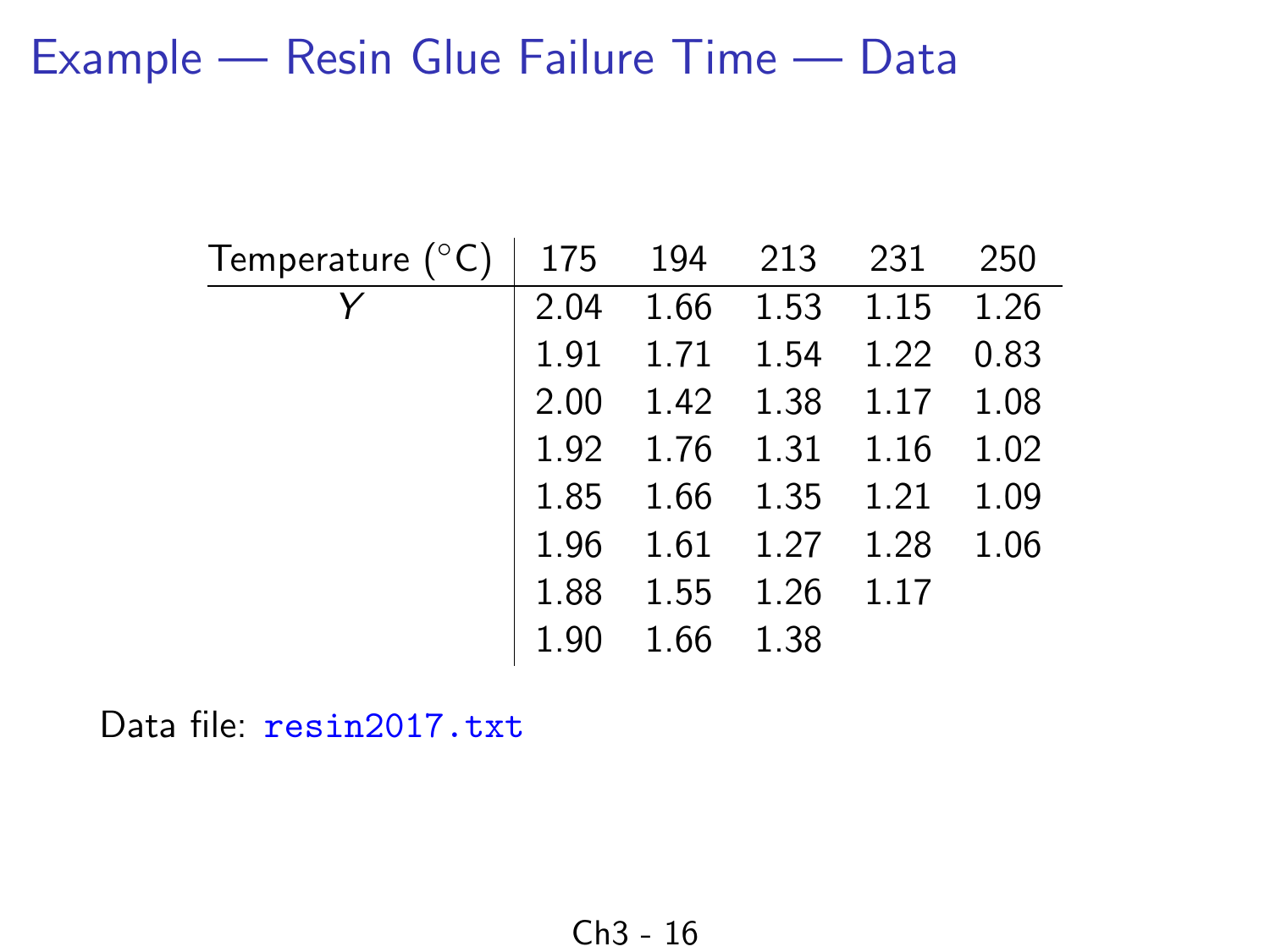#### A First Look at the Data

> resin = read.table("resin.txt", header=T) > str(resin) 'data.frame': 37 obs. of 2 variables: \$ tempC: int 175 175 175 175 175 175 175 175 194 194 ... \$ y : num 2.04 1.91 2 1.92 1.85 1.96 1.88 1.9 1.66 1.71 ...

> plot(resin\$tempC,resin\$y, ylab="log10(Failure time in hours)", xlab="Temperature in Celsius")

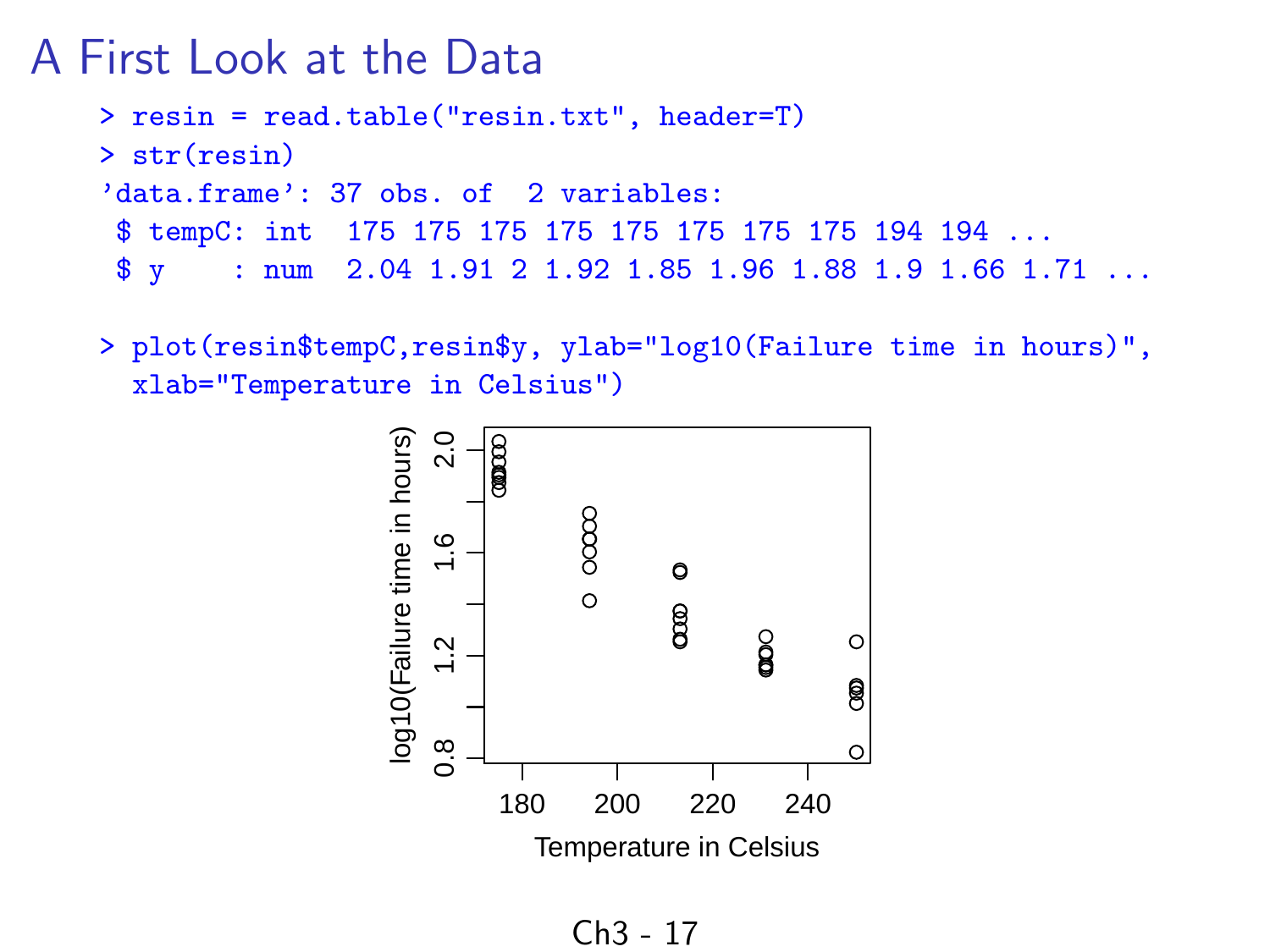```
plot(tempC,y,ylab="log10(Failure time in hours)",<br>xlab="Temperature in Celsius") # Plot A
 xlab="Temperature in Celsius")
```

```
plot(tempC,y,ylab="log10(Failure time in hours)",
 xlab="Temperature in Celsius",xaxt="n")
axis(side=1,at=c(175, 194, 213, 231, 250)) # Plot B
```


Which plot conveys more information?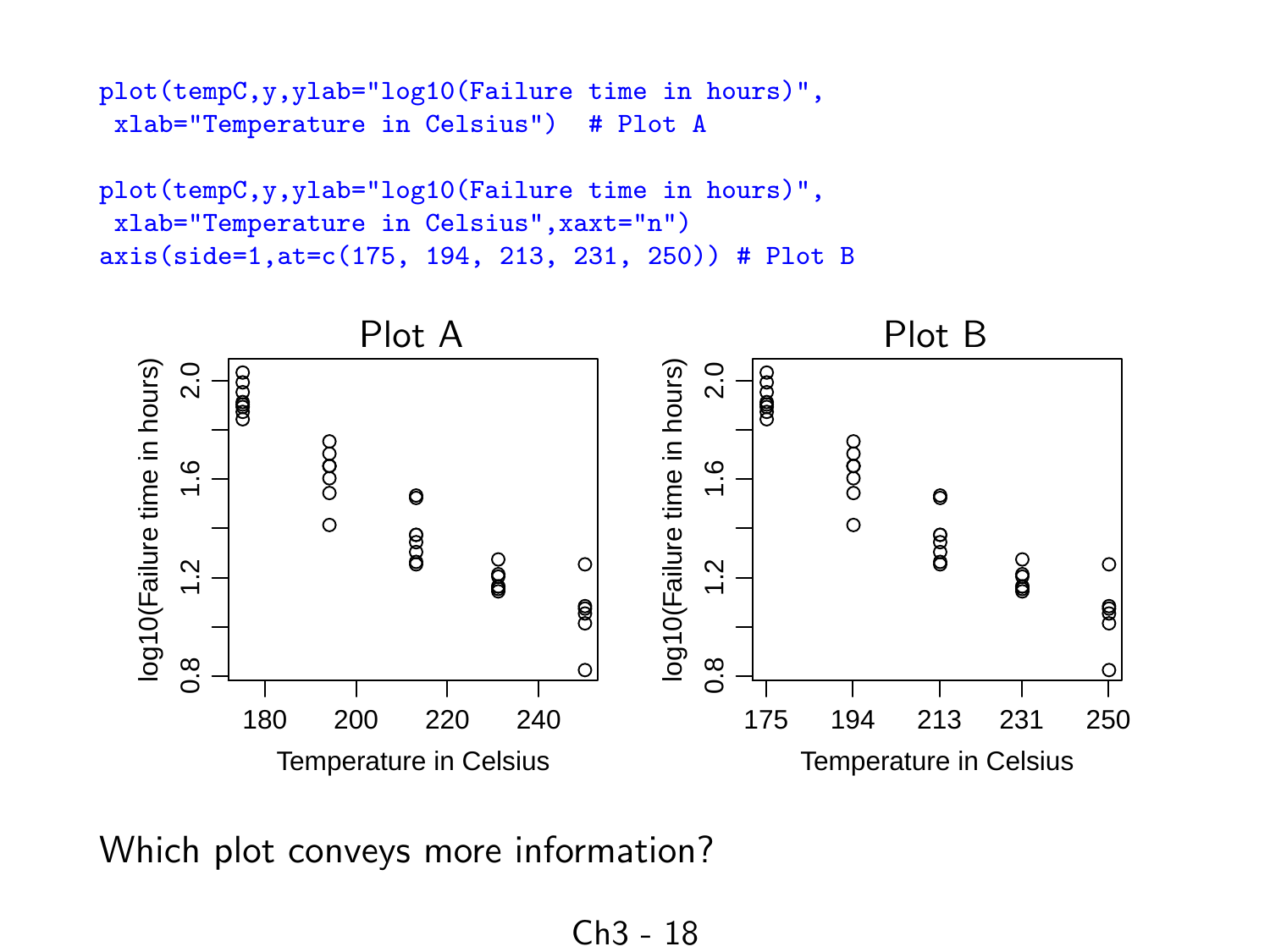Example — Resin Glue Failure Time —  $SS_{trt}$ 

| $\mathfrak{c}^{\circ}\mathbb{C}^{\ast}$<br>Temperature | 175   | 194   | 213   | 231   | 250   |
|--------------------------------------------------------|-------|-------|-------|-------|-------|
| Уij                                                    | 2.04  | 1.66  | 1.53  | 1.15  | 1.26  |
|                                                        | 1.91  | 1.71  | 1.54  | 1.22  | 0.83  |
|                                                        | 2.00  | 1.42  | 1.38  | 1.17  | 1.08  |
|                                                        | 1.92  | 1.76  | 1.31  | 1.16  | 1.02  |
|                                                        | 1.85  | 1.66  | 1.35  | 1.21  | 1.09  |
|                                                        | 1.96  | 1.61  | 1.27  | 1.28  | 1.06  |
|                                                        | 1.88  | 1.55  | 1.26  | 1.17  |       |
|                                                        | 1.90  | 1.66  | 1.38  |       |       |
| n <sub>i</sub>                                         | 8     | 8     | 8     |       | 6     |
| $y_{i\bullet}$                                         | 1.933 | 1.629 | 1.378 | 1.194 | 1.057 |

$$
\overline{y}_{\bullet \bullet} = \frac{1}{37}(2.04 + 1.91 + \cdots + 1.06) = 1.465
$$

The **between** group sum of squares

$$
SS_{\text{Trt}} = \sum_{i=1}^{g} \sum_{j=1}^{n_i} (\overline{y}_{i\bullet} - \overline{y}_{\bullet\bullet})^2 = \sum_{i=1}^{5} n_i (\overline{y}_{i\bullet} - \overline{y}_{\bullet\bullet})^2
$$
  
= 8(1.933 - 1.465)<sup>2</sup> + 8(1.629 - 1.465)<sup>2</sup> + 8(1.378 - 1.465)<sup>2</sup>  
+ 7(1.194 - 1.465)<sup>2</sup> + 6(1.057 - 1.465)<sup>2</sup> \approx 3.54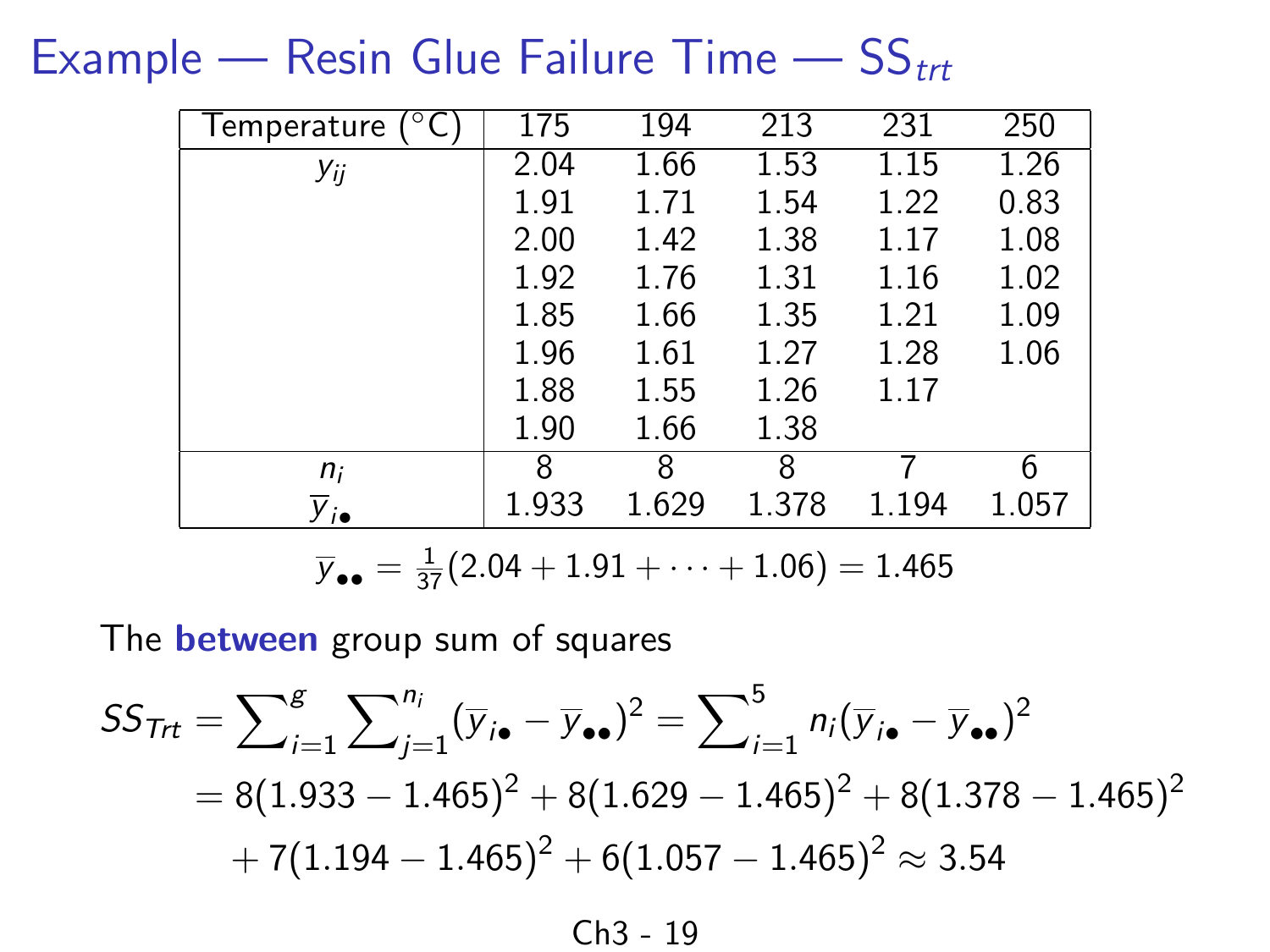### Example — Resin Glue Failure Time — SSE

The within group sum of squares:

$$
\sum_{j=1}^{n_1} (y_{1j} - \overline{y}_{1\bullet})^2 = (2.04 - 1.933)^2 + (1.91 - 1.933)^2 + \dots + (1.90 - 1.933)^2
$$
\n
$$
\sum_{j=1}^{n_2} (y_{2j} - \overline{y}_{2\bullet})^2 = (1.66 - 1.629)^2 + (1.71 - 1.629)^2 + \dots + (1.66 - 1.629)^2
$$
\n
$$
\vdots \quad \vdots
$$
\n
$$
\sum_{j=1}^{n_5} (y_{5j} - \overline{y}_{5\bullet})^2 = (1.26 - 1.057)^2 + (0.83 - 1.057)^2 + \dots + (1.06 - 1.057)^2
$$

So

$$
SSE = \sum_{j=1}^{n_1} (y_{1j} - \overline{y}_{1\bullet})^2 + \sum_{j=1}^{n_2} (y_{2j} - \overline{y}_{2\bullet})^2 + \cdots + \sum_{j=1}^{n_5} (y_{5j} - \overline{y}_{5\bullet})^2 \approx 0.294
$$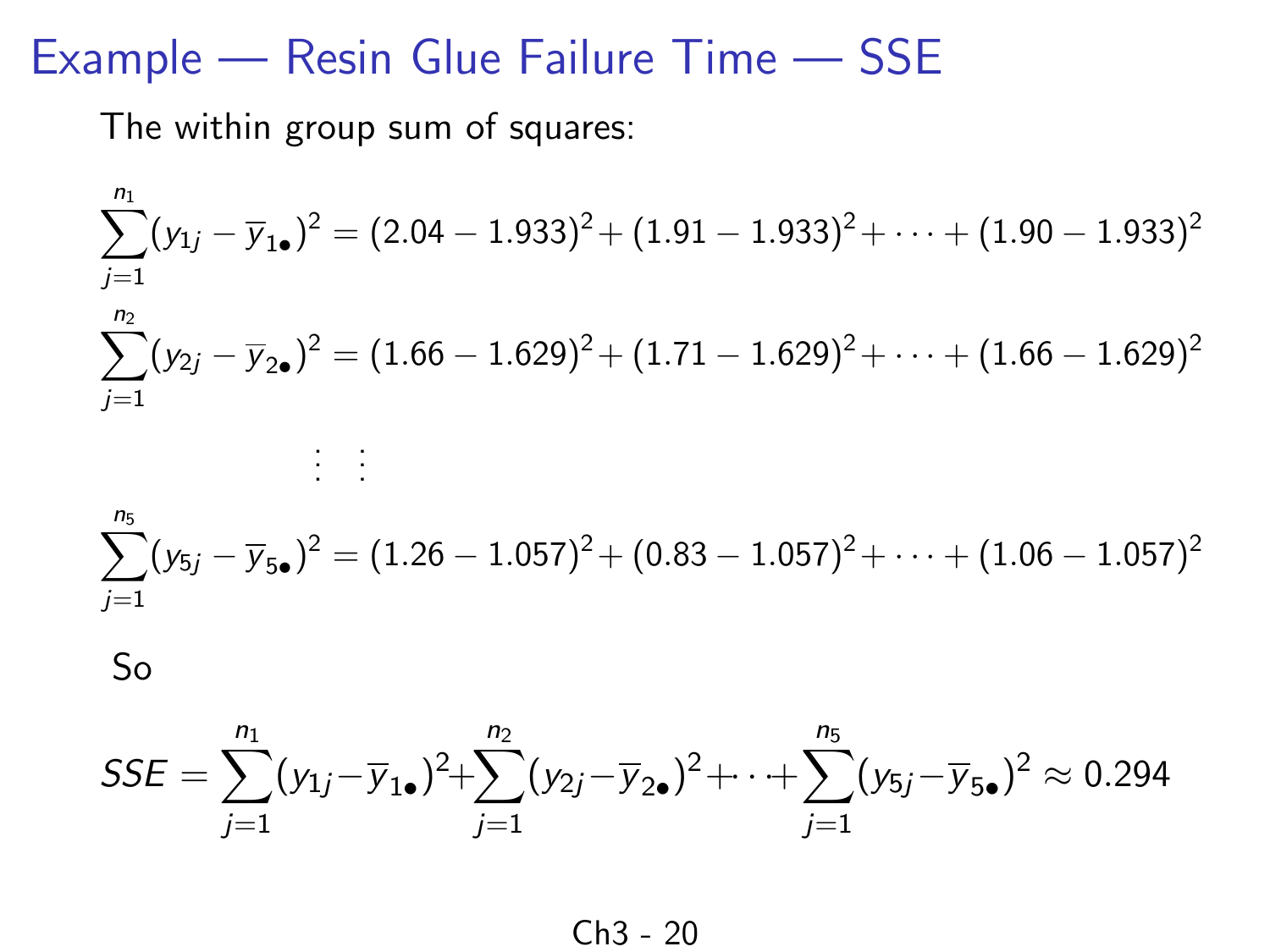Example — Resin Glue Failure Time —  $F$ -statistic

 $\blacktriangleright$  The observed F-statistic is

$$
F_0 = \frac{SS_{\text{Trt}}/(g-1)}{SSE/(N-g)} = \frac{3.54/(5-1)}{0.29/(37-5)} \approx 97.66
$$

 $\triangleright$  The resulting *F*-statistic is very large compared to 1. In fact, the p-value

$$
P(F_{4,32}\geq 97.66)=1.842\times 10^{-17}\ll 0.001
$$

 $\triangleright$  The data exhibit strong evidence against the null hypothesis that all means are equal.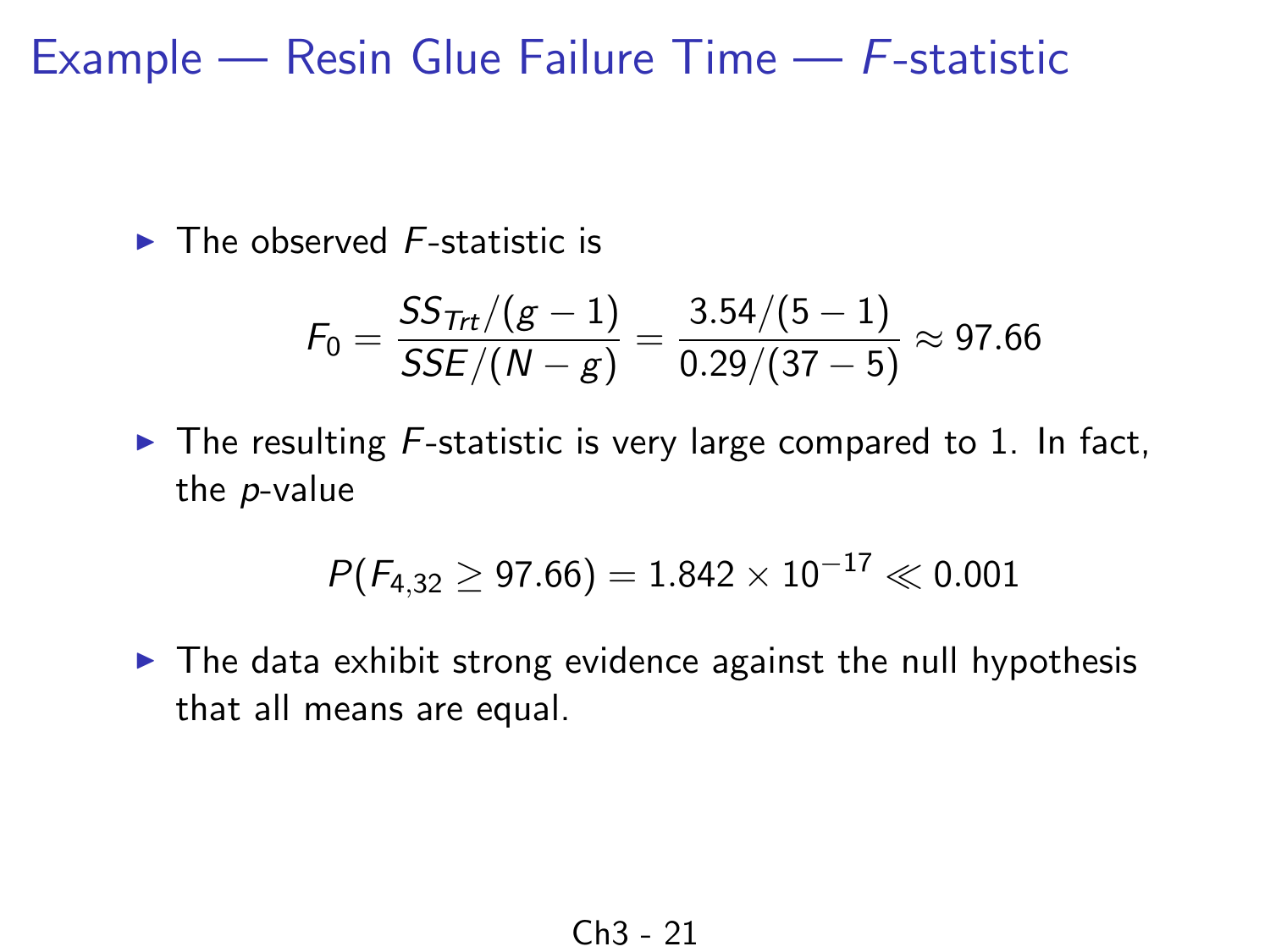```
> lm1 = lm(y ~ as.factor(tempC), data=resin)
> anova(lm1)
Analysis of Variance Table
```
Response: y Df Sum Sq Mean Sq F value Pr(>F) as.factor(tempC) 4 3.5376 0.88441 96.363 < 2.2e-16 \*\*\* Residuals 32 0.2937 0.00918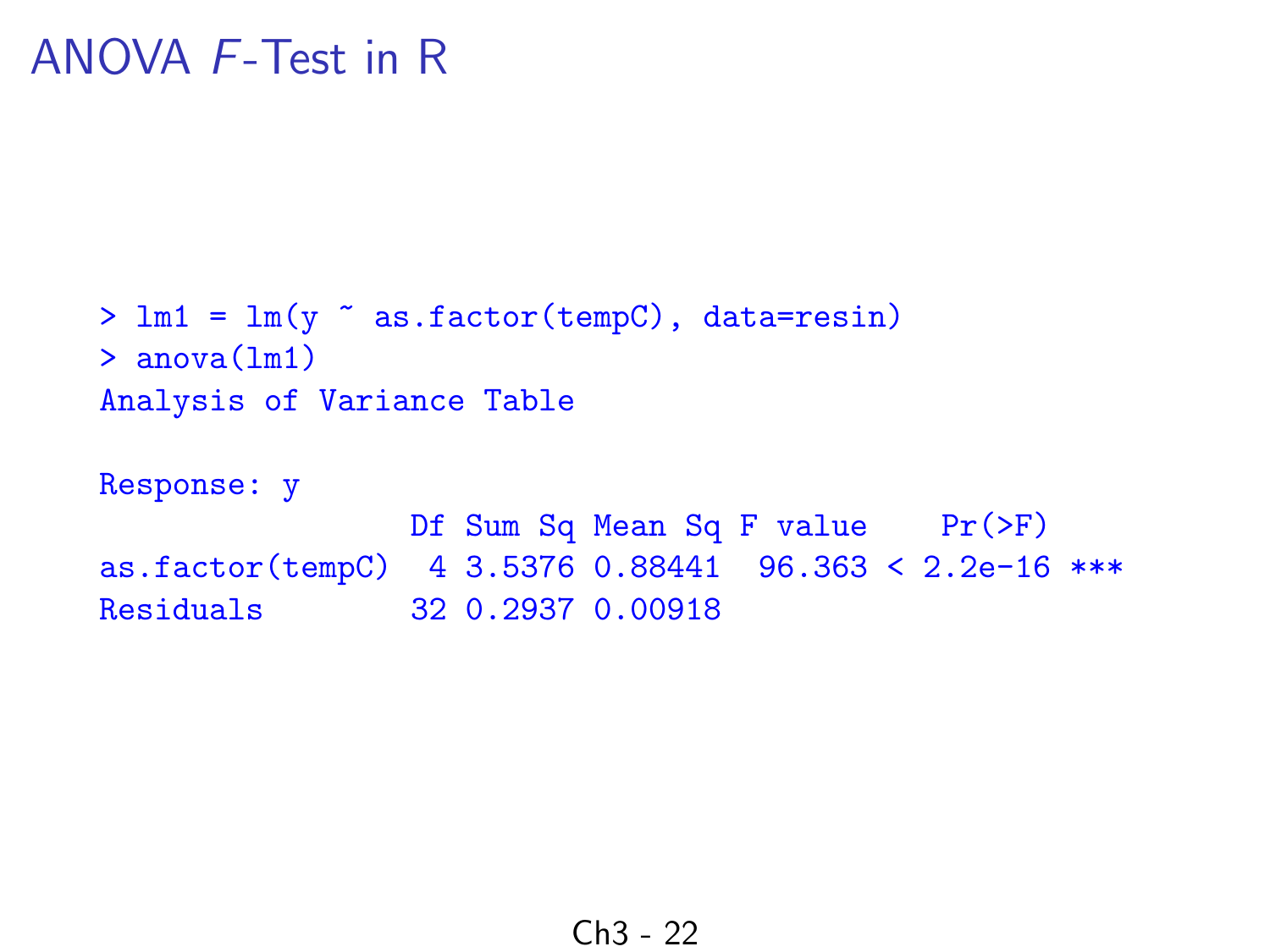### Always Check Degrees of Freedom

Without as. factor(), R will treat tempC as numeric variable and fit the model

$$
y_{ij} = \beta_0 + \beta_1 \text{tempC}_i + \varepsilon_{ij}.
$$

rather than the means model  $y_{ii} = \mu_i + \varepsilon_{ii}$ .

```
> \text{lm2} = \text{lm}(v \text{ cm}) tempC, data=resin)
> anova(lm2)
Analysis of Variance Table
Response: y
          Df Sum Sq Mean Sq F value Pr(>F)
tempC 1 3.4593 3.4593 325.41 < 2.2e-16 ***
Residuals 35 0.3721 0.0106
```
The easiest way to know if R fits the right model is to check the degrees of freedom in the output. In the table above, the d.f. for temp should be  $5 - 1 = 4$  rather than 1.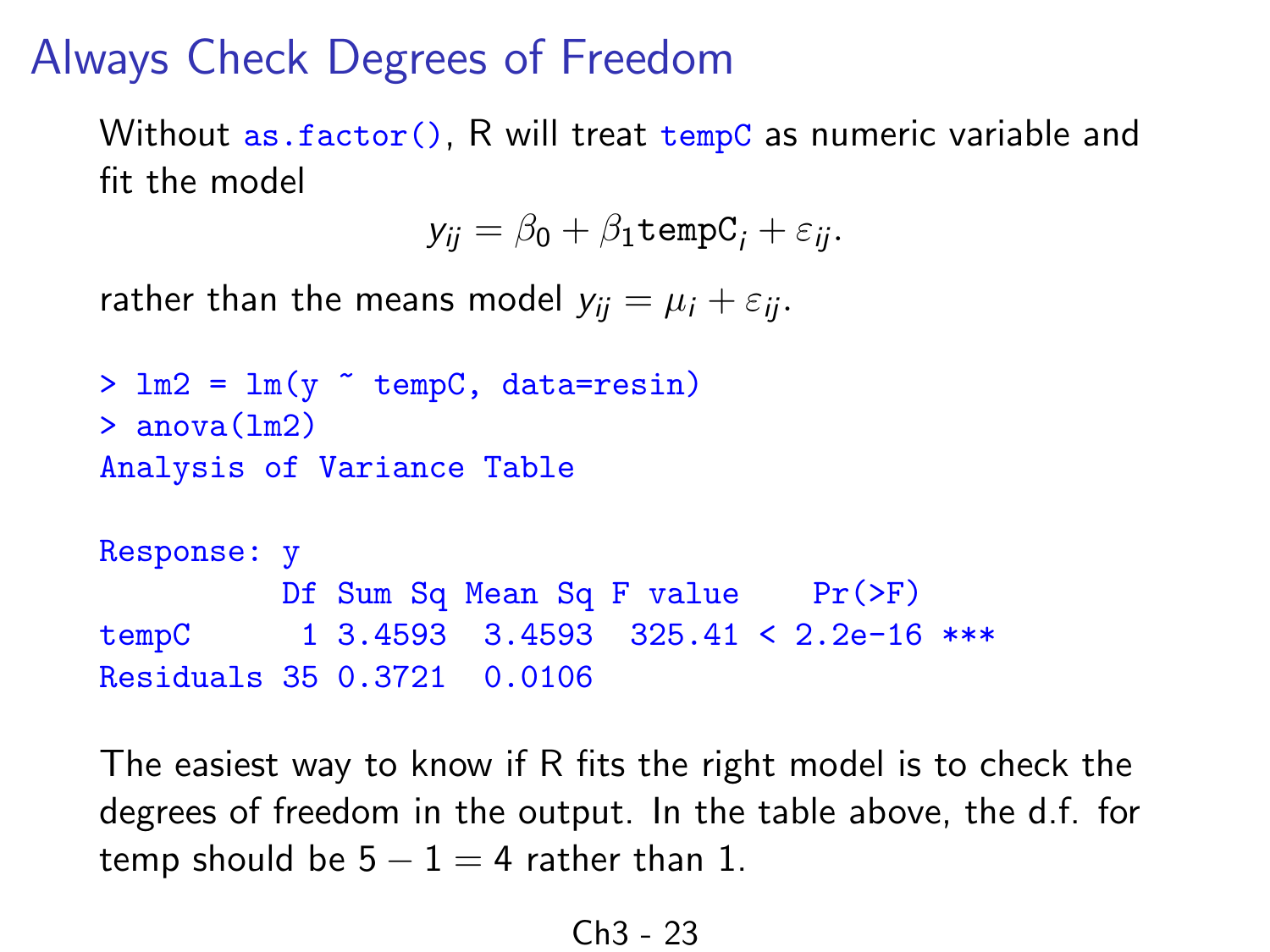### Limitation of ANOVA F-Tests

The ANOVA F-test merely tells us the glue has different failure time at different temperature.

However, our goal is to predict the lifetime of the glue at a temperature of  $120^{\circ}$ .

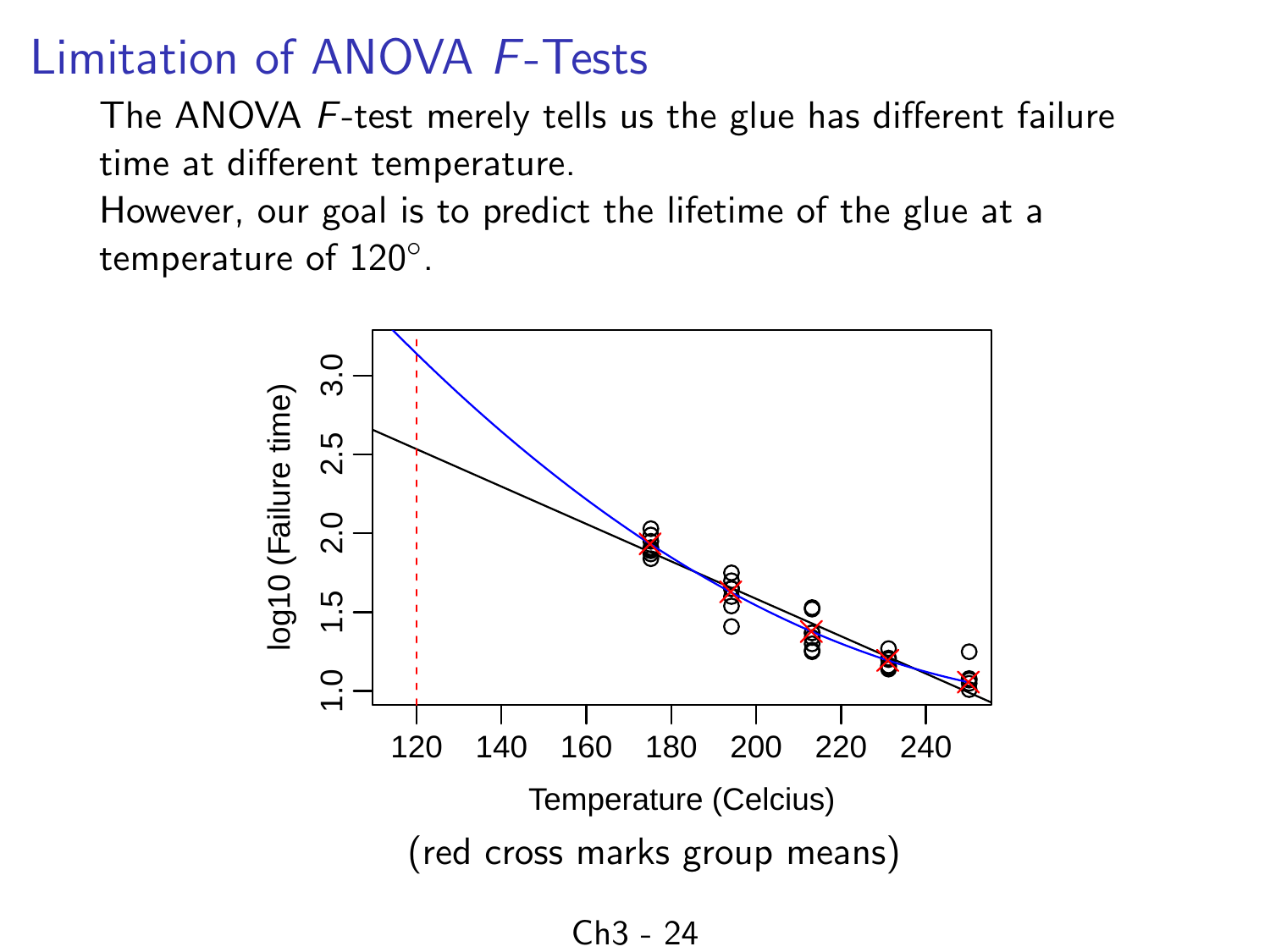#### R Codes for Plot on the Previous Page

```
lm1 = lm(y \text{ cm}C, data=resin)lm2 = lm(y \text{ cmpc} + I(tempC^2)), data=resin)
plot(resin$tempC, resin$y, ylab="log10 (Failure time)", xlab="Temperatur
     xlim=c(115,250),ylim=c(1,3.2))
# Adding the vertical dash line at tempC=120
abline(v=120, col=2, lty=2)# Adding the linear regression line
abline(lm1)
# Adding the fitted curve for the quadratic function
curve(predict(lm2, newdata=data.frame(tempC=x)), col=4, add=T)
# Marking the group means by a red cross
points(c(175, 194, 213, 231, 250), tapply(y, tempC, mean),
       col=2, pch=4, cex=1.5)
```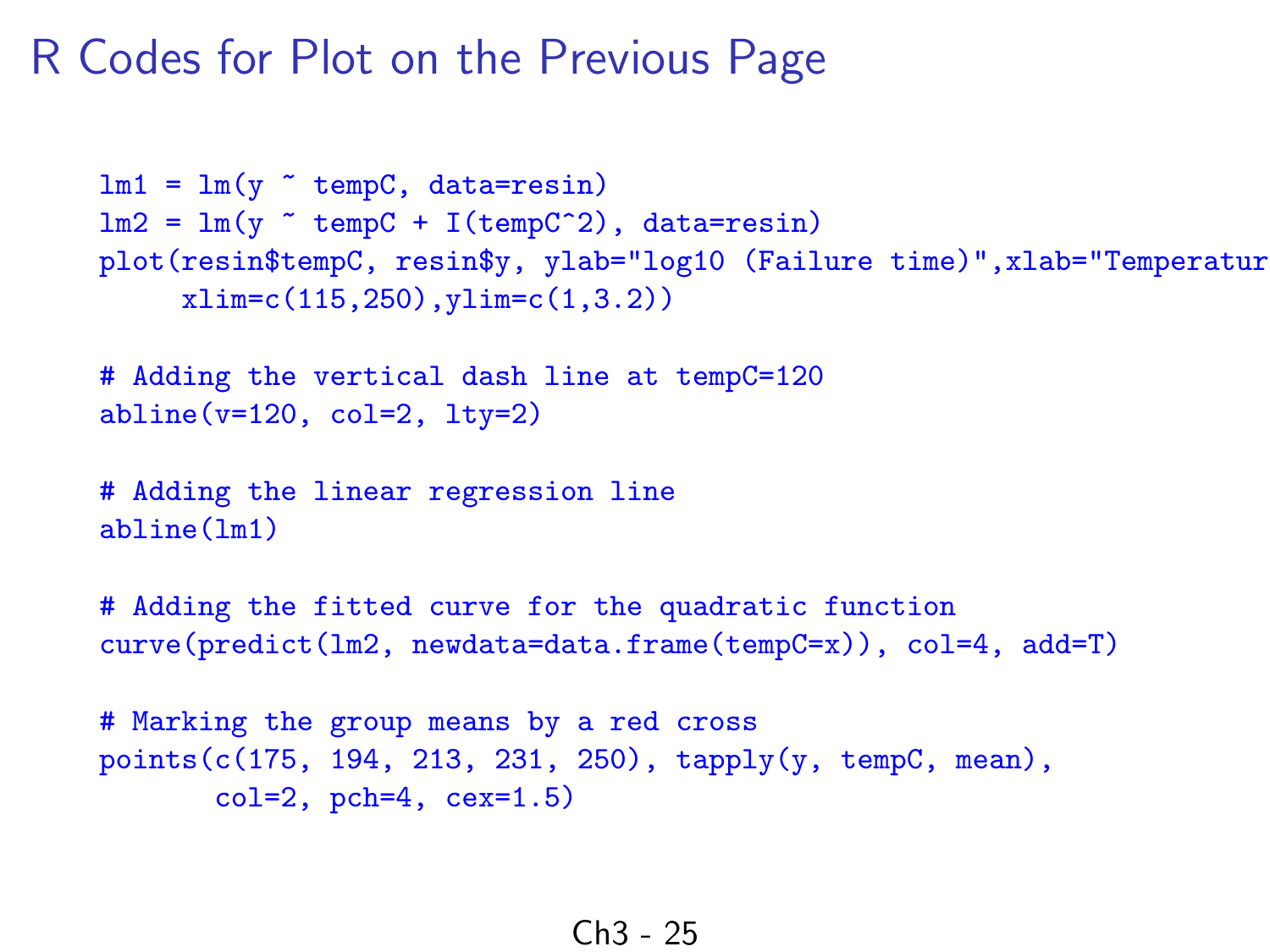### Dose-Response Modeling

In some experiments, the treatments are associated with *numerical* levels  $x_i$  such as drug dose, baking time, or temperature.

We will refer to such levels as *doses*.

- **The means model**  $y_{ij} = \mu_i + \varepsilon_{ij}$  specifies **no relationship** between treatment levels  $x_i$  and the response  $y_i$ , which cannot be used to infer the response at some dose  $x$  other than those used in the experiment
- $\triangleright$  With a *quantitative* treatment factor, experimenters are usually more interested on how the response is affected by the factor as a function of  $x_i$

$$
y_{ij}=f(x_i;\theta)+\varepsilon_{ij},
$$

e.g.,

$$
f(x_i; \beta_0, \beta_1) = \beta_0 + \beta_1 x_i;
$$
  
\n
$$
f(x_i; \beta_0, \beta_1, \beta_2) = \beta_0 + \beta_1 x_i + \beta_2 x_i^2;
$$
 or  
\n
$$
f(x_i; \beta_0, \beta_1) = \beta_0 + \beta_1 \log(x_i).
$$
  
\n
$$
\text{Ch3 - 26}
$$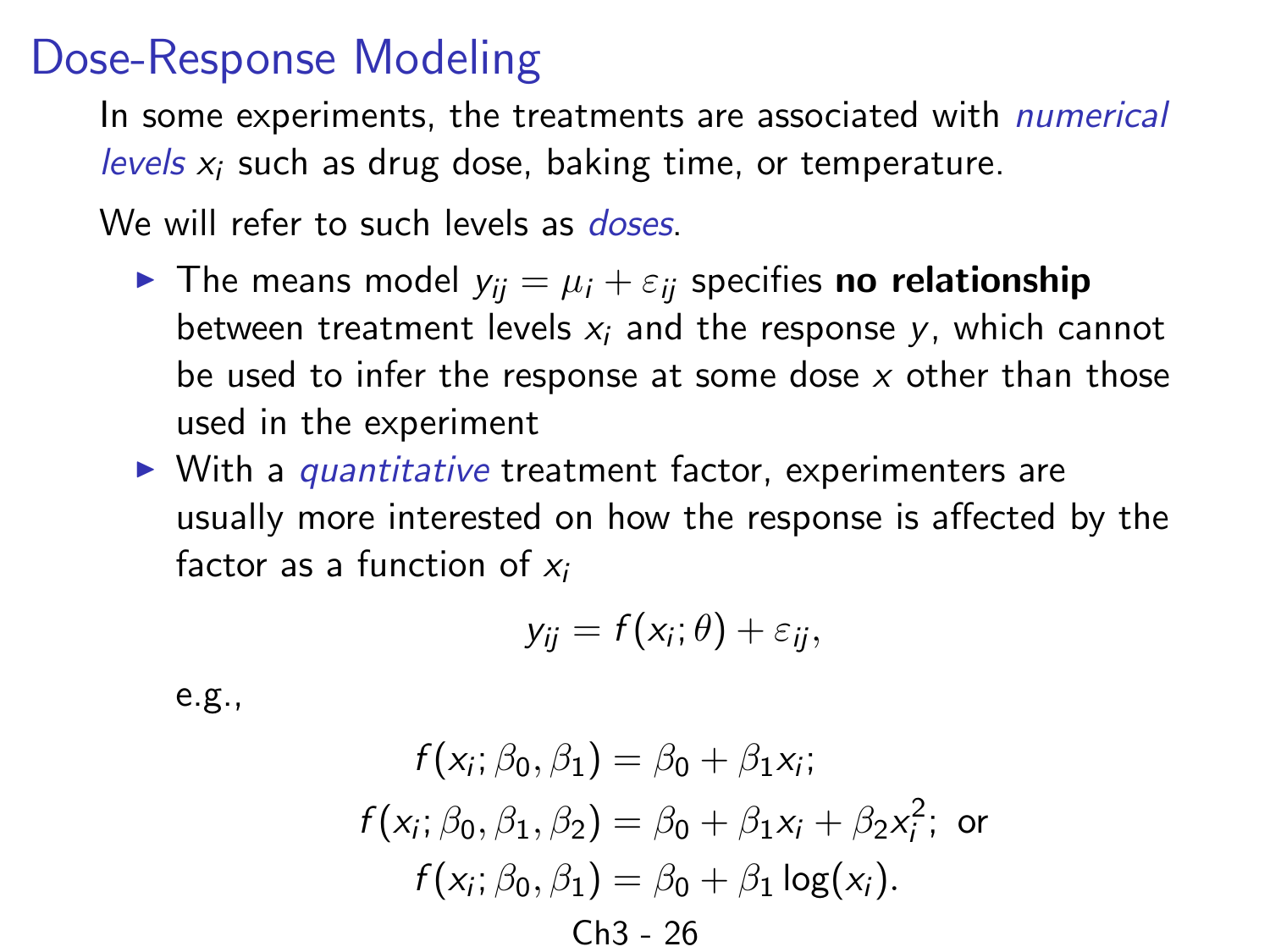$$
y_{ij}=f(x_i;\theta)+\varepsilon_{ij}
$$

Advantages of dose-response modeling

- $\blacktriangleright$  less complex (fewer parameters)
- $\blacktriangleright$  easier to interpret (sometimes)

 $\triangleright$  generalizable to doses not included in the experiment Issues to consider:

- $\blacktriangleright$  How to choose the function f?
	- $\triangleright$  One commonly used family of functions f are *polynomials*:

$$
f(x_i; \beta) = \beta_0 + \beta_1 x_i + \beta_2 x_i^2 + \cdots + \beta_k x_i^k,
$$

But polynomials are NOT always the best choice

- $\triangleright$  For simplicity, we would choose the lowest possible order of polynomial that adequately fit the data.
- $\blacktriangleright$  How to assess how well f fits the data? ...... Goodness of fit

$$
Ch3-27
$$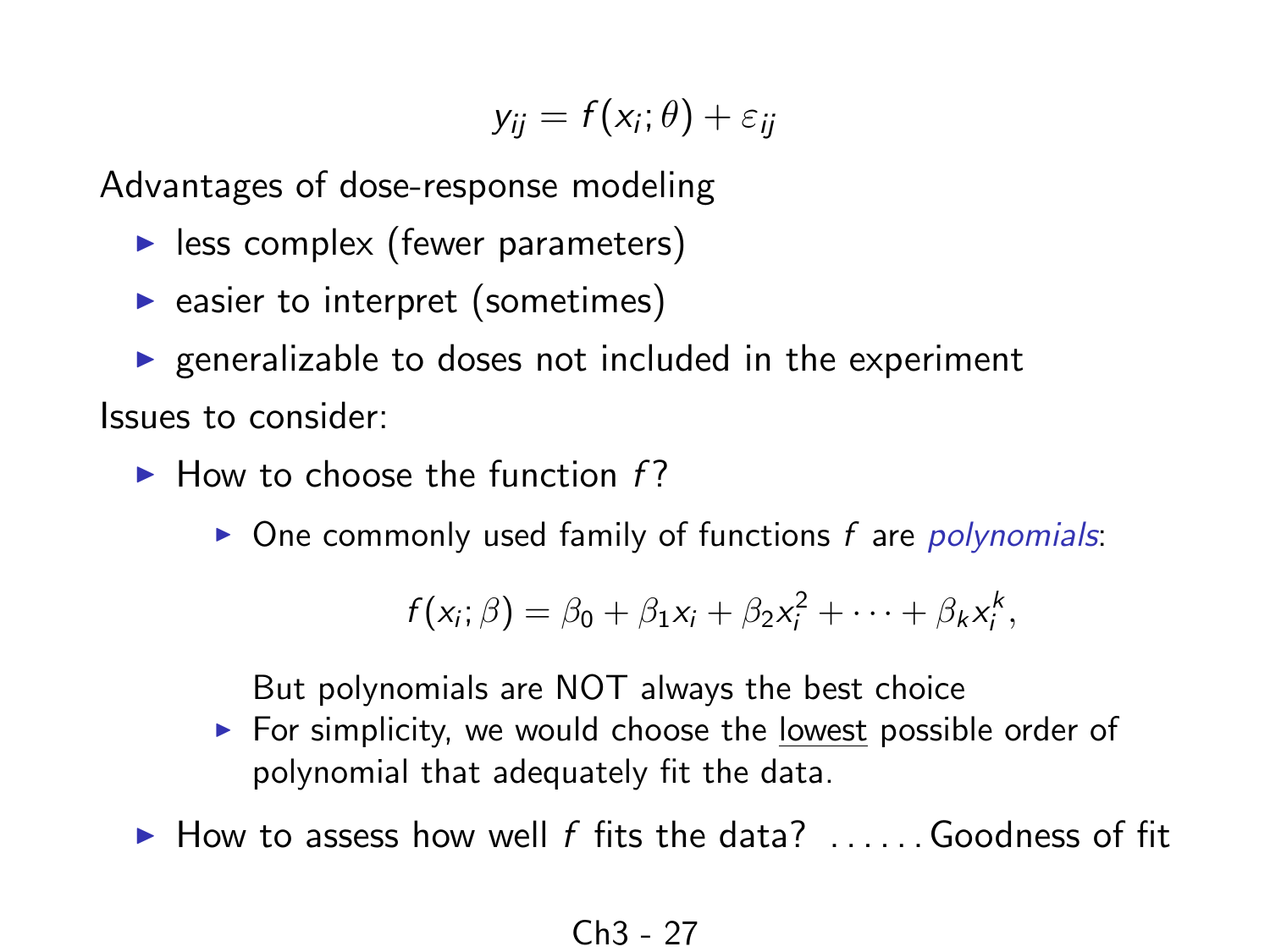## Polynomial Models

Let  $t_i$  denote the temperature in Celsius in treatment group  $i$ . Consider the following polynomial models for the resin glue data.

Null Model :  $y_{ii} = \mu + \varepsilon_{ii}$ Linear Model :  $y_{ii} = \beta_0 + \beta_1 t_i + \varepsilon_{ii}$ Quadratic Model :  $y_{ij} = \beta_0 + \beta_1 t_i + \beta_2 t_i^2 + \varepsilon_{ij}$ Cubic Model :  $y_{ij} = \beta_0 + \beta_1 t_i + \beta_2 t_i^2 + \beta_3 t_i^3 + \varepsilon_{ij}$ Quartic Model :  $y_{ij} = \beta_0 + \beta_1 t_i + \beta_2 t_i^2 + \beta_3 t_i^3 + \beta_4 t_i^4 + \varepsilon_{ij}$ 

- Every model is nested in the model below it. (Why?)
- ▶ Don't skip terms. If a higher order term is significant, e.g.,  $t_i^3$ , than all lower order terms have to be kept  $(1, t_i, t_i^2)$ , even if they are not significant.
- $\triangleright$  Why no quintic or higher order models?

$$
Ch3-28
$$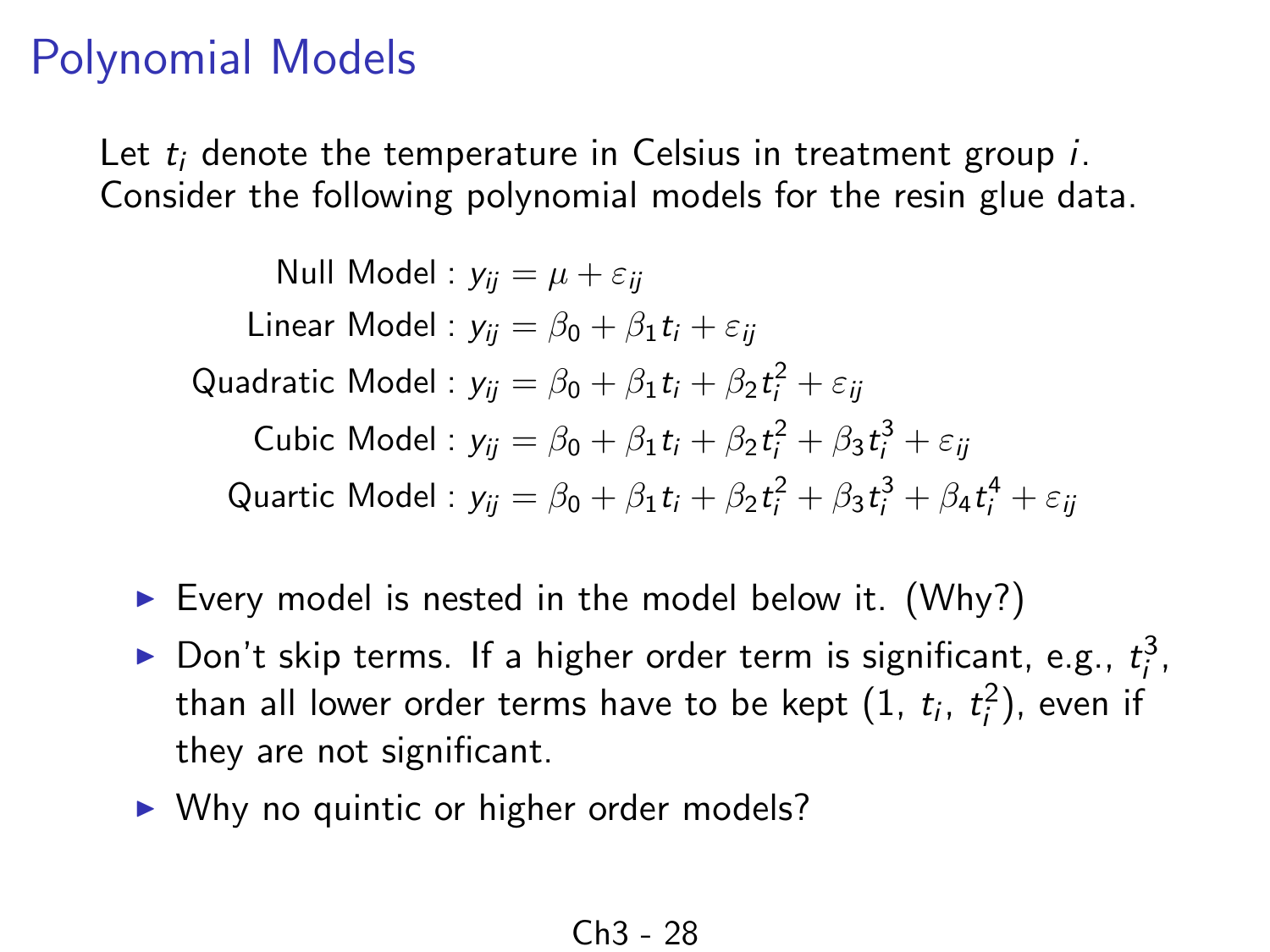In general, for an experiment with  $g$  treatment groups, if the treatment factor is numeric, one can fit a polynomial model up to degree  $g - 1$ 

$$
y_{ij} = \beta_0 + \beta_1 x_i + \cdots + \beta_{g-1} x_i^{g-1} + \varepsilon_{ij}.
$$

Question: For the resin glue data, what will happen if a quintic model (a polynomial of order 5) is fitted?

$$
y_{ij} = \beta_0 + \beta_1 t_i + \beta_2 t_i^2 + \beta_3 t_i^3 + \beta_4 t_i^4 + \beta_5 t_i^5 + \varepsilon_{ij}
$$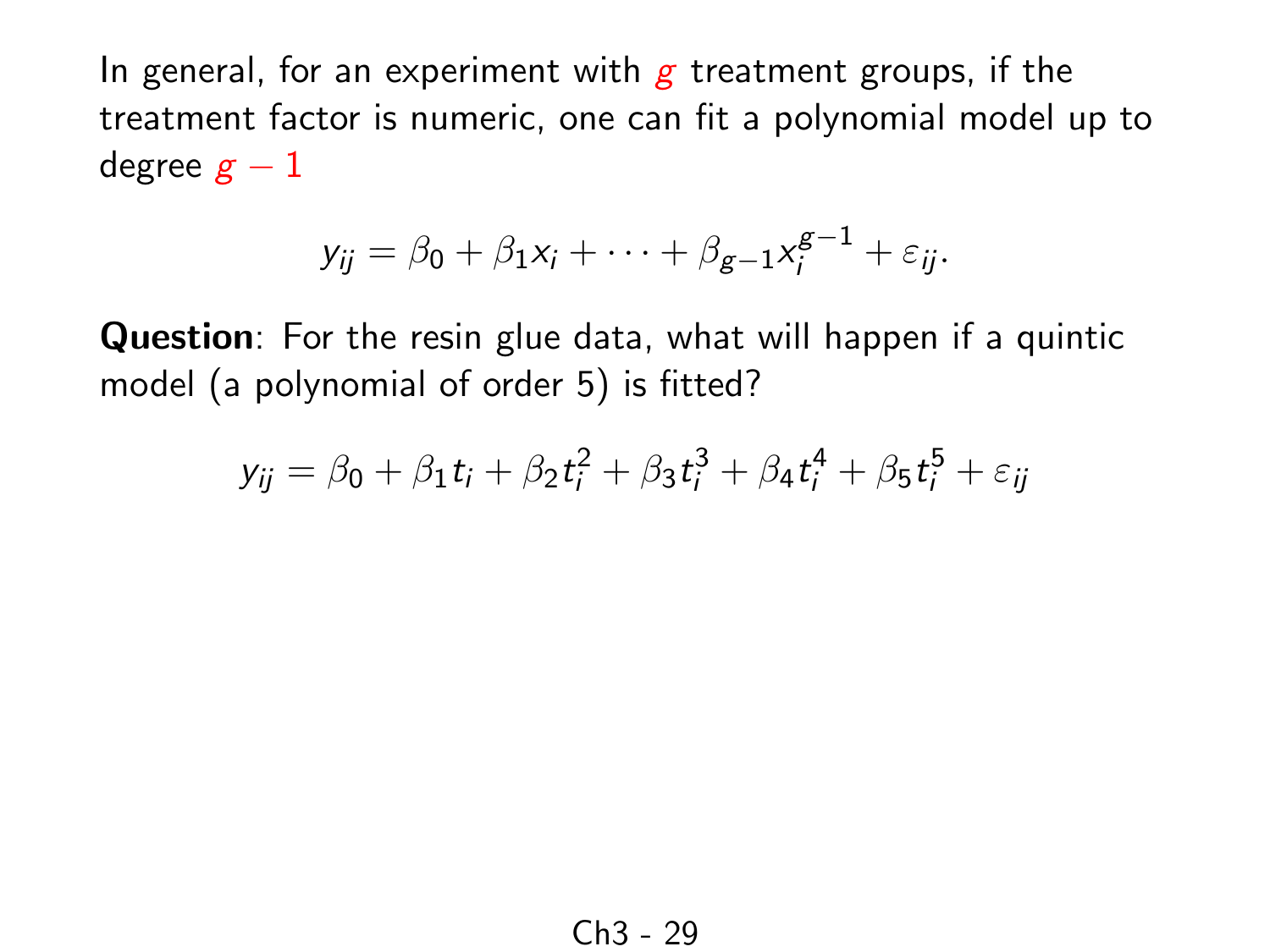In general, for an experiment with  $g$  treatment groups, if the treatment factor is numeric, one can fit a polynomial model up to degree  $g - 1$ 

$$
y_{ij} = \beta_0 + \beta_1 x_i + \cdots + \beta_{g-1} x_i^{g-1} + \varepsilon_{ij}.
$$

Question: For the resin glue data, what will happen if a quintic model (a polynomial of order 5) is fitted?

$$
y_{ij} = \beta_0 + \beta_1 t_i + \beta_2 t_i^2 + \beta_3 t_i^3 + \beta_4 t_i^4 + \beta_5 t_i^5 + \varepsilon_{ij}
$$

Answer: There exist more than one polynomial of degree 5 passing through the 5 points  $(175, \mu_1)$ ,  $(194, \mu_2)$ ,  $(213, \mu_3)$ , (231,  $\mu$ <sub>4</sub>), and (250,  $\mu$ <sub>5</sub>). Thus the 6 coefficients  $\beta_0, \beta_1, \ldots, \beta_5$ CANNOT be uniquely determined.

As a rule of thumb, for an experiment with  $g$  treatments, we can fit a model with at most  $g$  parameters.

$$
Ch3-29
$$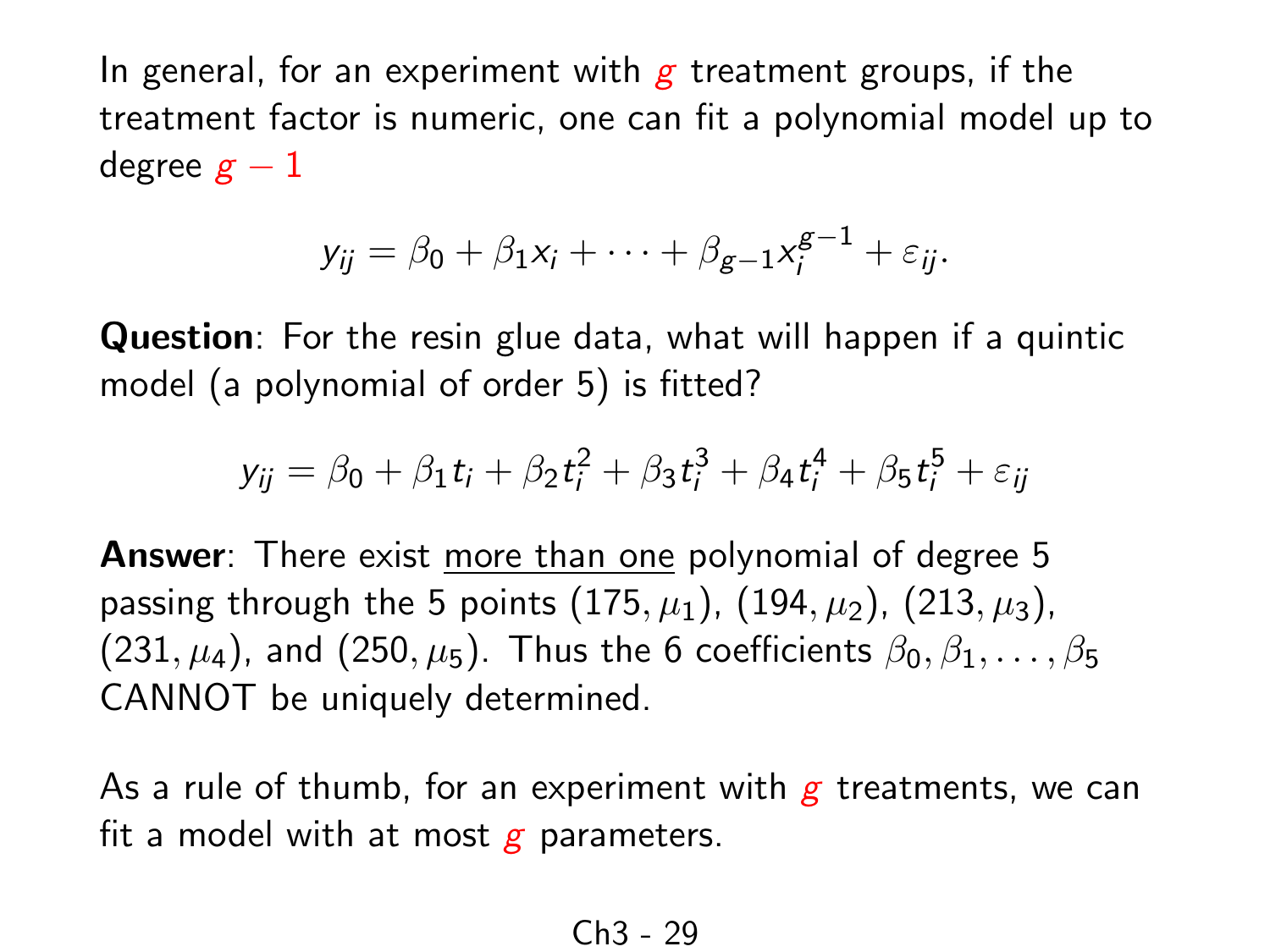## Linear Model (1)

Let's try to fit the linear model:  $y_{ij} = \beta_0 + \beta_1 t_i + \varepsilon_{ii}$ .

```
> \text{lm1} = \text{lm}(y \text{ cmpc}, \text{data} = \text{resin})> summary(lm1)
              Estimate Std. Error t value Pr(>|t|)
(Intercept) 3.9560075 0.1391174 28.44 <2e-16 ***
tempC -0.0118567 0.0006573 -18.04 <2e-16 ***
---
Residual standard error: 0.1031 on 35 degrees of freedom
Multiple R-squared: 0.9029, Adjusted R-squared: 0.9001
F-statistic: 325.4 on 1 and 35 DF, p-value: < 2.2e-16
```
- Fitted equation:  $log_{10}($ failure time) = 3.956 0.01186 T
- ▶ Predicted log<sub>10</sub>(failure time) at 120 $^{\circ}$  is

 $3.956 - 0.01186 \times 120 \approx 2.5332$ 

and hence the failure time at  $120^{\circ}$  is predicted as

 $10^{2.5332} \approx 341$  hours.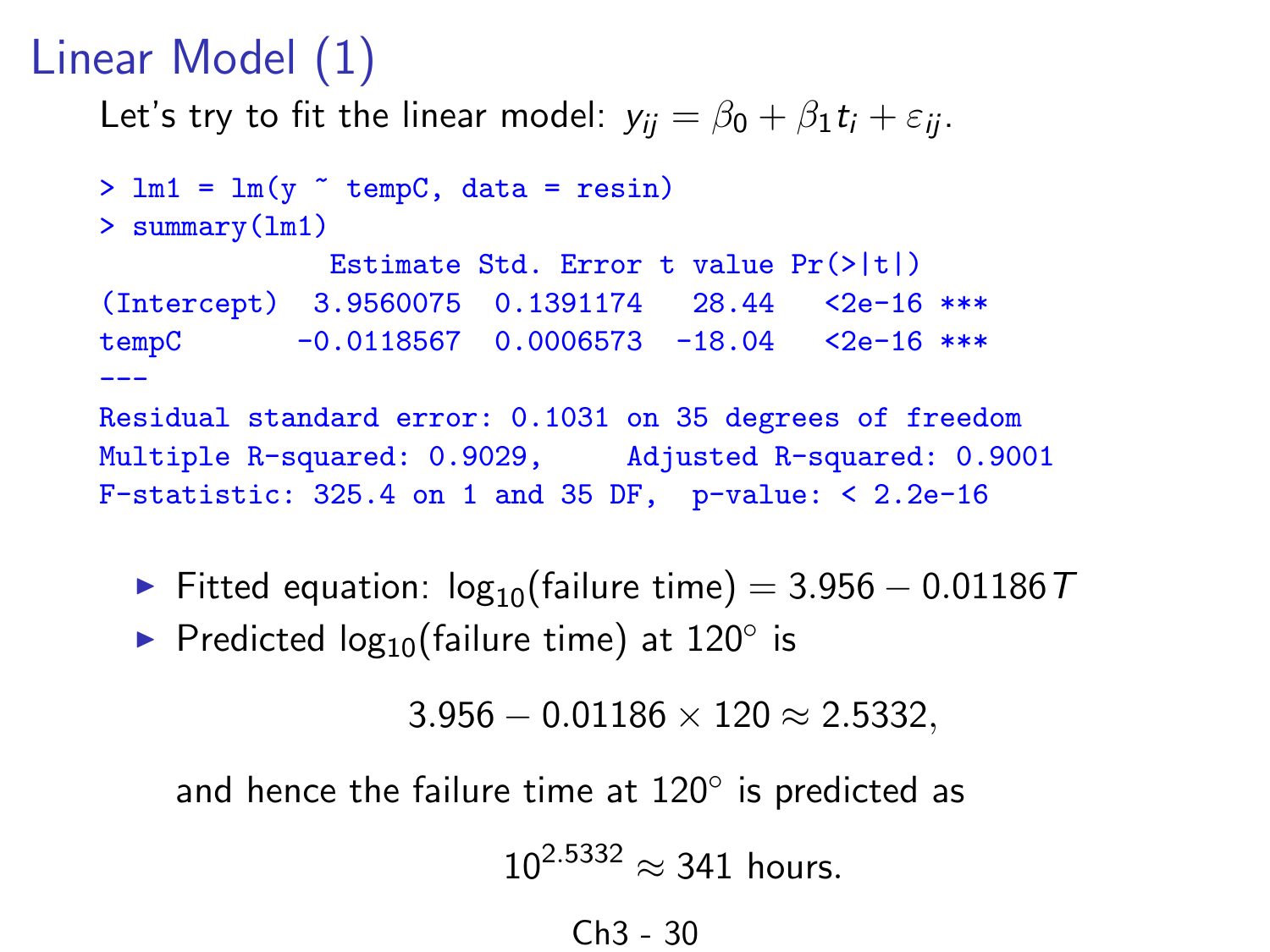## Linear Model (2)

R commands for the predicted log10(failure time) along with a 95% prediction interval:

> predict(lm1, newdata=data.frame(tempC=120), interval="prediction") fit lwr upr 1 2.533201 2.289392 2.777011



By imposing the regression line on the top of the scatter plot, we can see y is a slightly curved with temperature. Using the linear model, the failure time at 120◦ will be underestimated.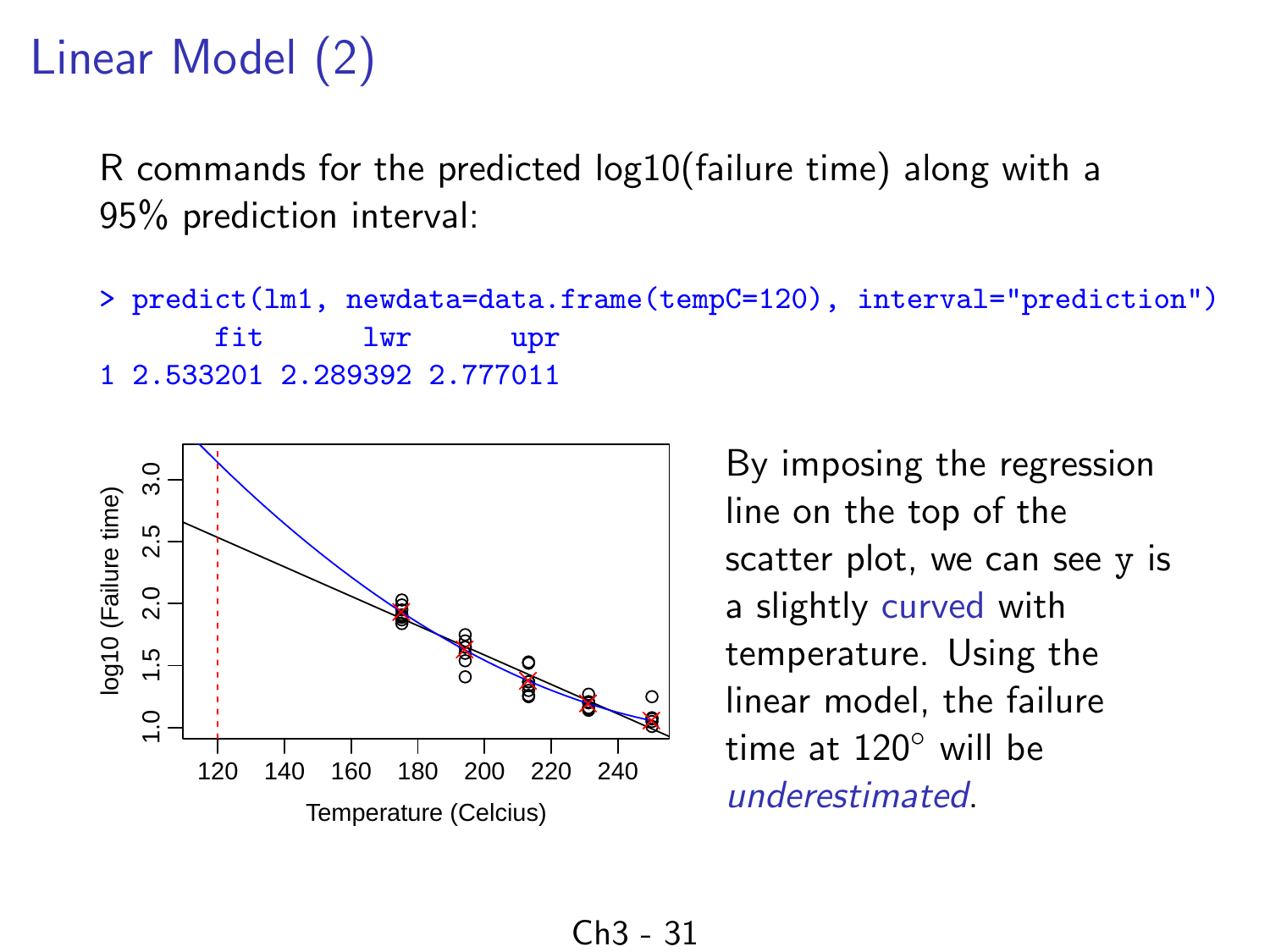### Quadratic Model

```
> \text{lm2} = \text{lm}(y \text{ cm}) - \text{tempC+I}(\text{tempC}^2), data=resin)
> summary(lm2)
(... part of the output is omitted ...)
Coefficients:
               Estimate Std. Error t value Pr(>|t|)
(Intercept) 7.4179987 1.1564331 6.415 2.51e-07 ***
tempC -0.0450981 0.0110542 -4.080 0.000258 ***
I((tempC)^2) 0.0000786 0.0000261 3.011 0.004879 **
---
Residual standard error: 0.09295 on 34 degrees of freedom
Multiple R-squared: 0.9233, Adjusted R-squared: 0.9188
F-statistic: 204.8 on 2 and 34 DF, p-value: < 2.2e-16
```
► Fitted model: log $_{10}$ (time)  $=7.418-0.0451\,\mathcal{T}+0.0000786\,\mathcal{T}^2$ 

▶ Predicted log10(time) at 120° is

 $7.418 - 0.0451 \times 120 + 0.0000786 \times (120)^2 \approx 3.138$ 

The predicted failure time at 120 $^{\circ}$  is 10<sup>3.138</sup>  $\approx$  1374 hours.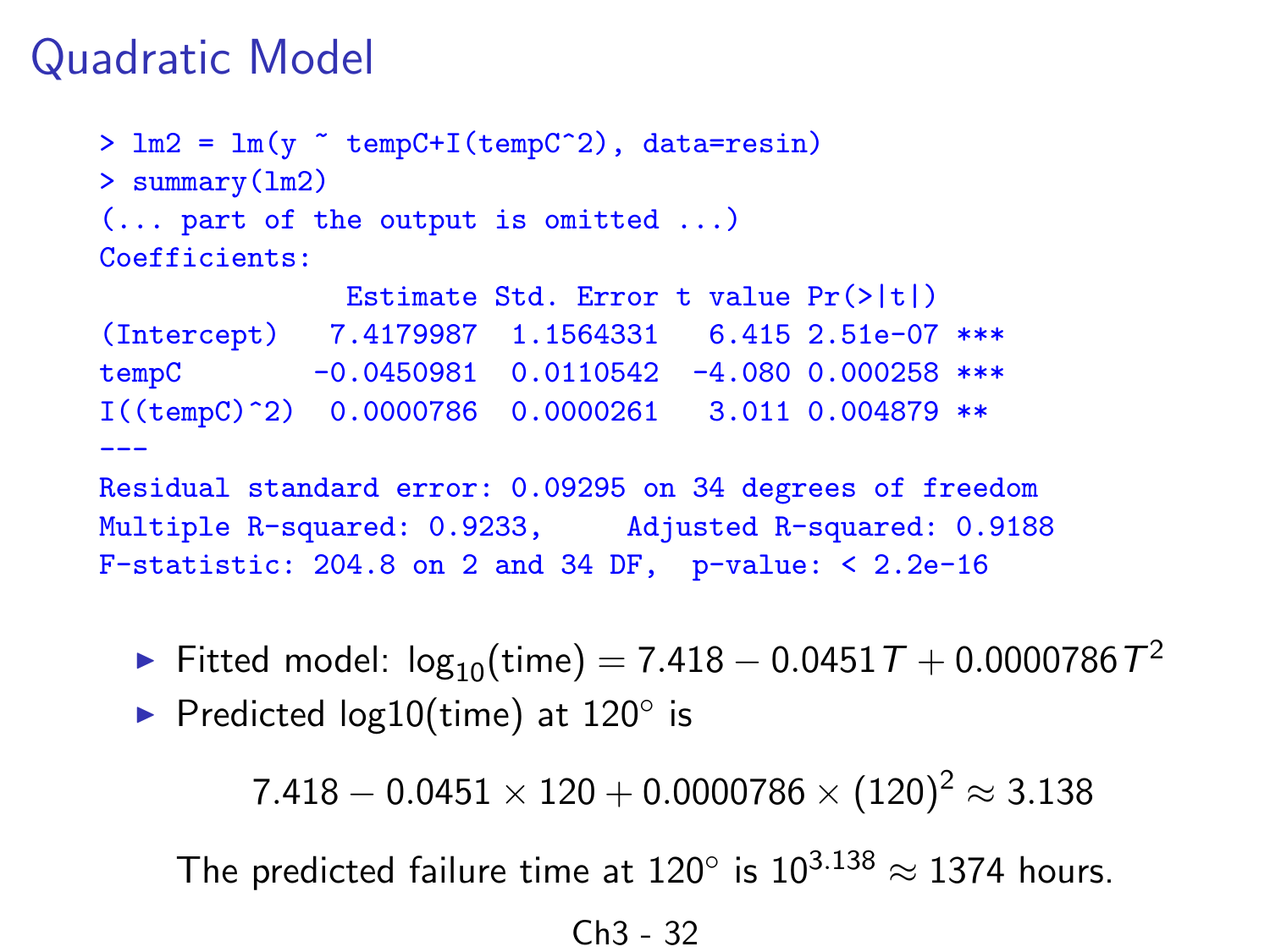#### Cubic & Quartic Model

```
> \text{lm3} = \text{lm}(y \text{ m} \text{tempC+I}(\text{tempC}^2)+I(\text{tempC}^3)), data = resin)
> summary(lm3)
              Estimate Std. Error t value Pr(>|t|)
(Intercept) 6.827e+00 1.299e+01 0.526 0.603
tempC -3.659e-02 1.865e-01 -0.196 0.846
I(tempC^2) 3.815e-05 8.860e-04 0.043 0.966
I(tempC^3) 6.357e-08 1.392e-06 0.046 0.964
```
Residual standard error: 0.09434 on 33 degrees of freedom Multiple R-squared: 0.9233, Adjusted R-squared: 0.9164 F-statistic:  $132.5$  on 3 and 33 DF, p-value:  $< 2.2e-16$ 

 $> \text{lm4} = \text{lm}(v \text{ cm}^{-1}(\text{tempC}^{-2})+I(\text{tempC}^{-3})+I(\text{tempC}^{-4}), \text{ data} = \text{resin})$ Coefficients:

|                     |                                 | Estimate Std. Error t value $Pr(>\vert t \vert)$ |       |       |
|---------------------|---------------------------------|--------------------------------------------------|-------|-------|
| (Intercept)         |                                 | 9.699e-01 1.957e+02                              | 0.005 | 0.996 |
| tempC               |                                 | 7.573e-02 3.750e+00                              | 0.020 | 0.984 |
| $I(\text{temp}C^2)$ | $-7.649e-04$ 2.679e-02 $-0.029$ |                                                  |       | 0.977 |
| $I(\text{temp}C^3)$ |                                 | 2.600e-06 8.459e-05                              | 0.031 | 0.976 |
| $I(\text{tempC}^4)$ |                                 | $-2.988e-09$ 9.962e-08 $-0.030$                  |       | 0.976 |

Residual standard error: 0.0958 on 32 degrees of freedom Multiple R-squared: 0.9233, Adjusted R-squared: 0.9138 F-statistic:  $96.36$  on 4 and 32 DF, p-value:  $< 2.2e-16$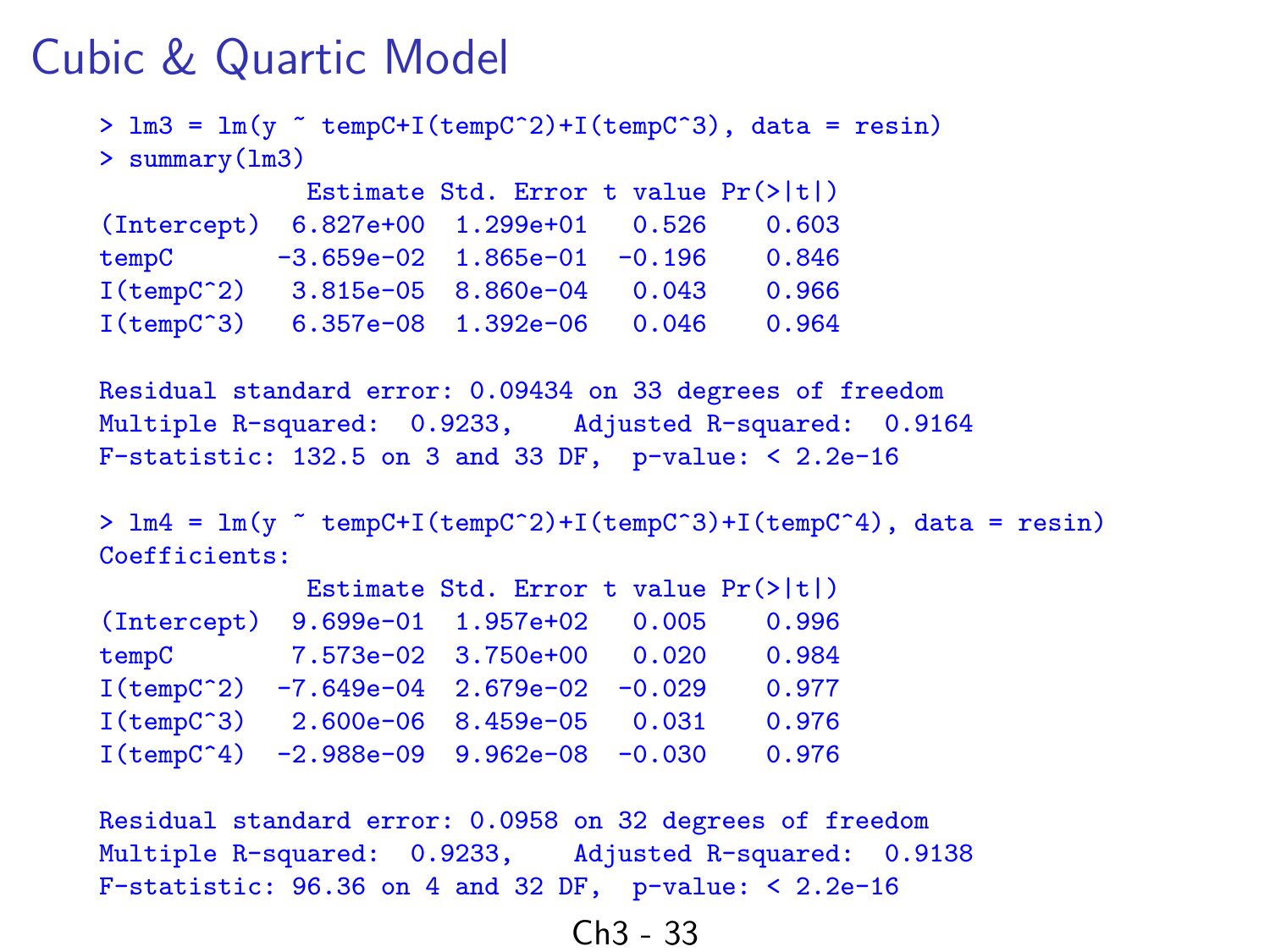### Arrhenius Law

The Arrhenius rate law in Thermodynamics says, the log of failure time is linear in the inverse of absolute Kelvin temperature, which equals the Centigrade temperature plus 273.16 degrees.

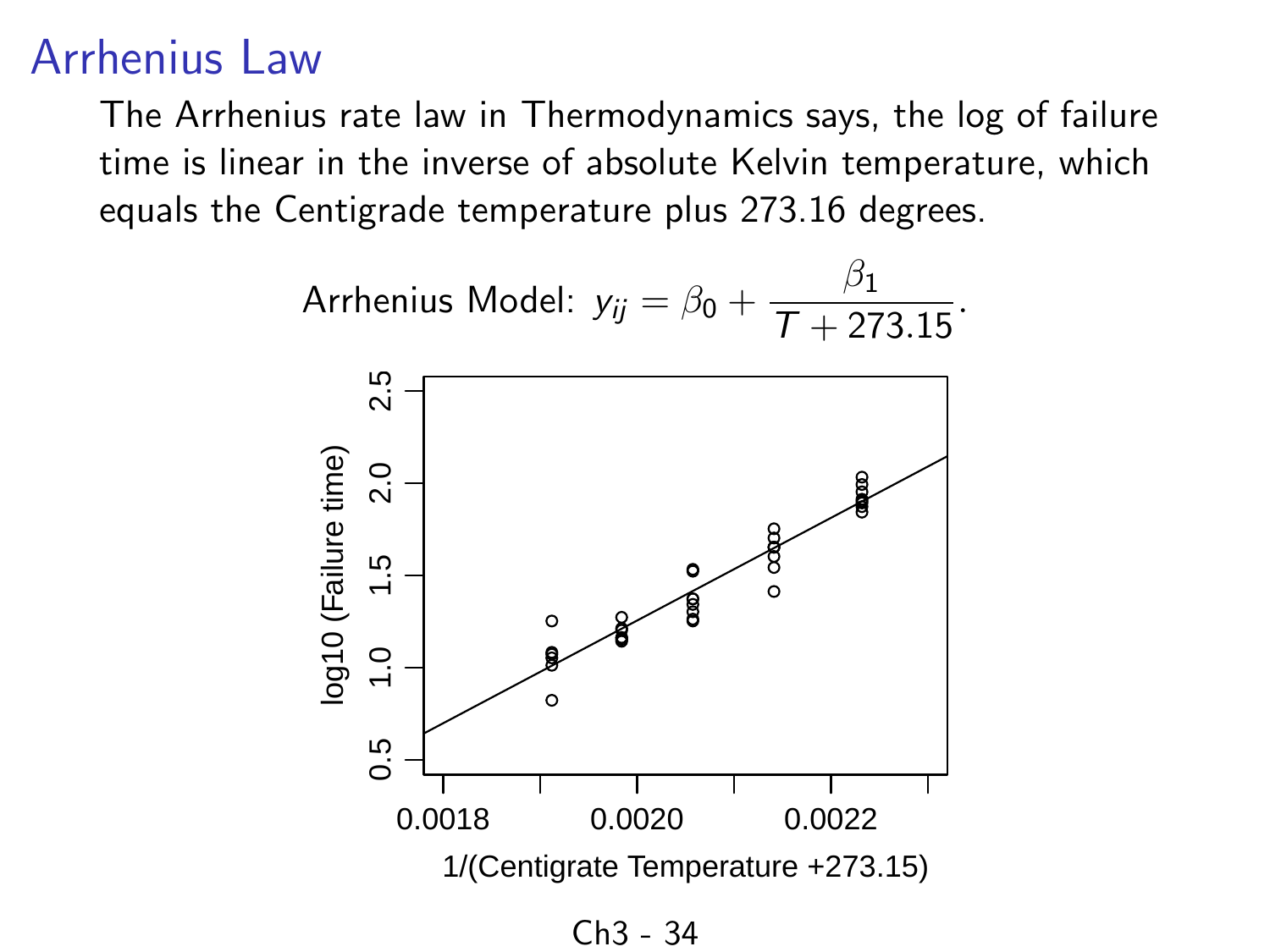```
> lmarr = lm(y \text{ (1/(tempC+273.15))}, data=resin)> summary(lmarr)
(... some output is omitted ...)
Coefficients:
                            Estimate Std. Error t value Pr(>|t|)
```

| (Intercept)                    | $-4.3120$ |  | $0.3007 -14.34$ 3.2e-16 ***                  |
|--------------------------------|-----------|--|----------------------------------------------|
| $I(1/(\text{tempC} + 273.15))$ |           |  | $2783.7764$ $144.6808$ $19.24$ < $2e-16$ *** |

Residual standard error: 0.09724 on 35 degrees of freedom Multiple R-squared: 0.9136, Adjusted R-squared: 0.9112 F-statistic:  $370.2$  on 1 and  $35$  DF, p-value: <  $2.2e-16$ 



Ch3 - 35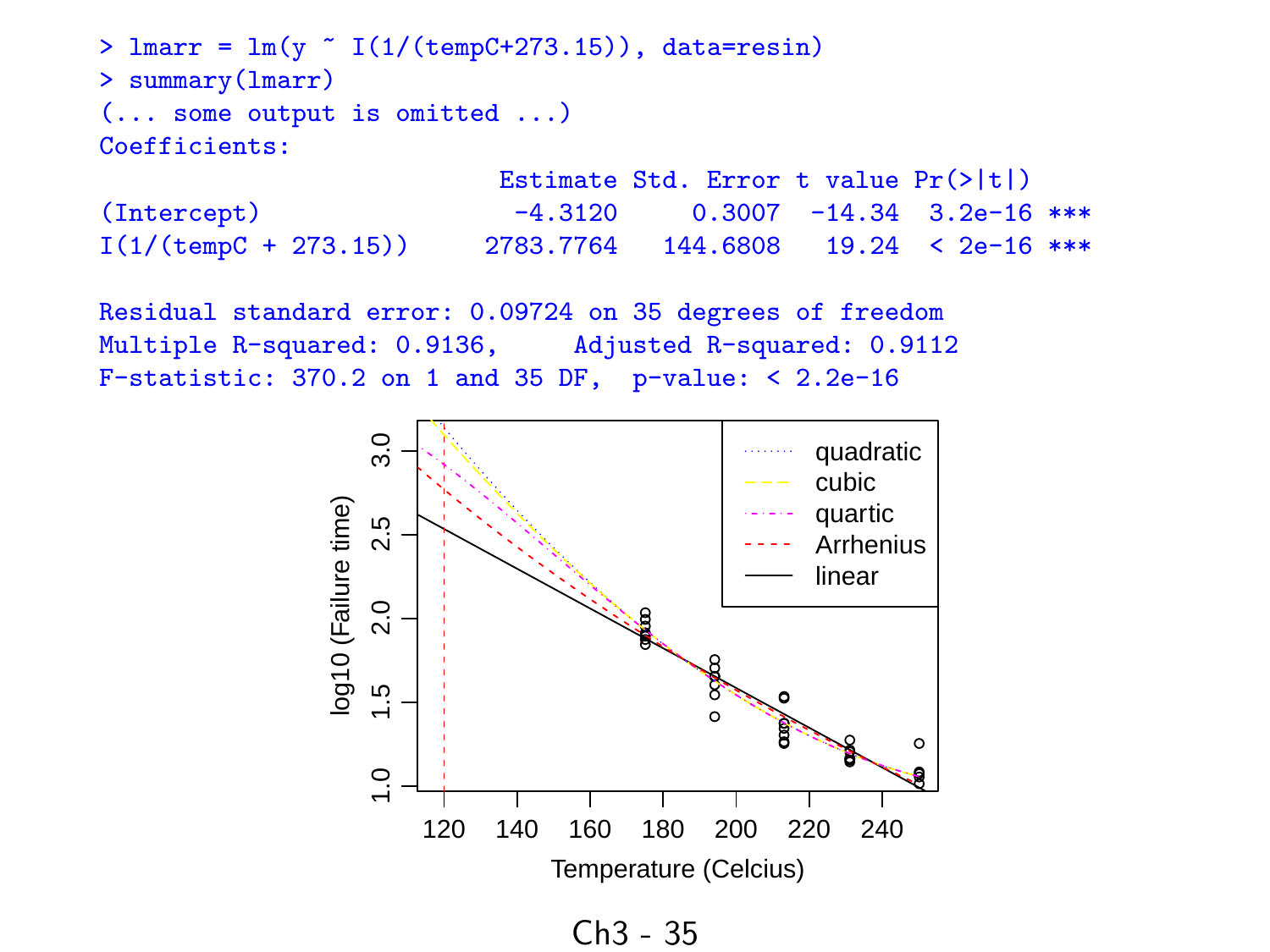### Data Can Distinguish Models Only at Design Points

In addition to polynomial models and the Arrhenius model, many other models can be considered

$$
y_{ij} = \beta_0 + \beta_1 \log(t_i) + \varepsilon_{ij},
$$
  
\n
$$
y_{ij} = \beta_0 + \beta_1 \exp(t_i) + \varepsilon_{ij},
$$
  
\n
$$
y_{ij} = \beta_0 + \beta_1 \sin(t_i) + \varepsilon_{ij},
$$
  
\n
$$
y_{ij} = \beta_0 + f(t_i) + \varepsilon_{ij}.
$$

As we only have observations at five temperatures:

175, 194, 213, 231, 250,

the data cannot distinguish between two models:

$$
y_{ij} = f(t_i) + \varepsilon_{ij}
$$
 and  $y_{ij} = g(t_i) + \varepsilon_{ij}$ ,

if  $f(t)$  and  $g(t)$  coincide at  $t = 175, 194, 213, 231, 250$ , even if f and  $g$  behave differently in other places.

$$
Ch3-36
$$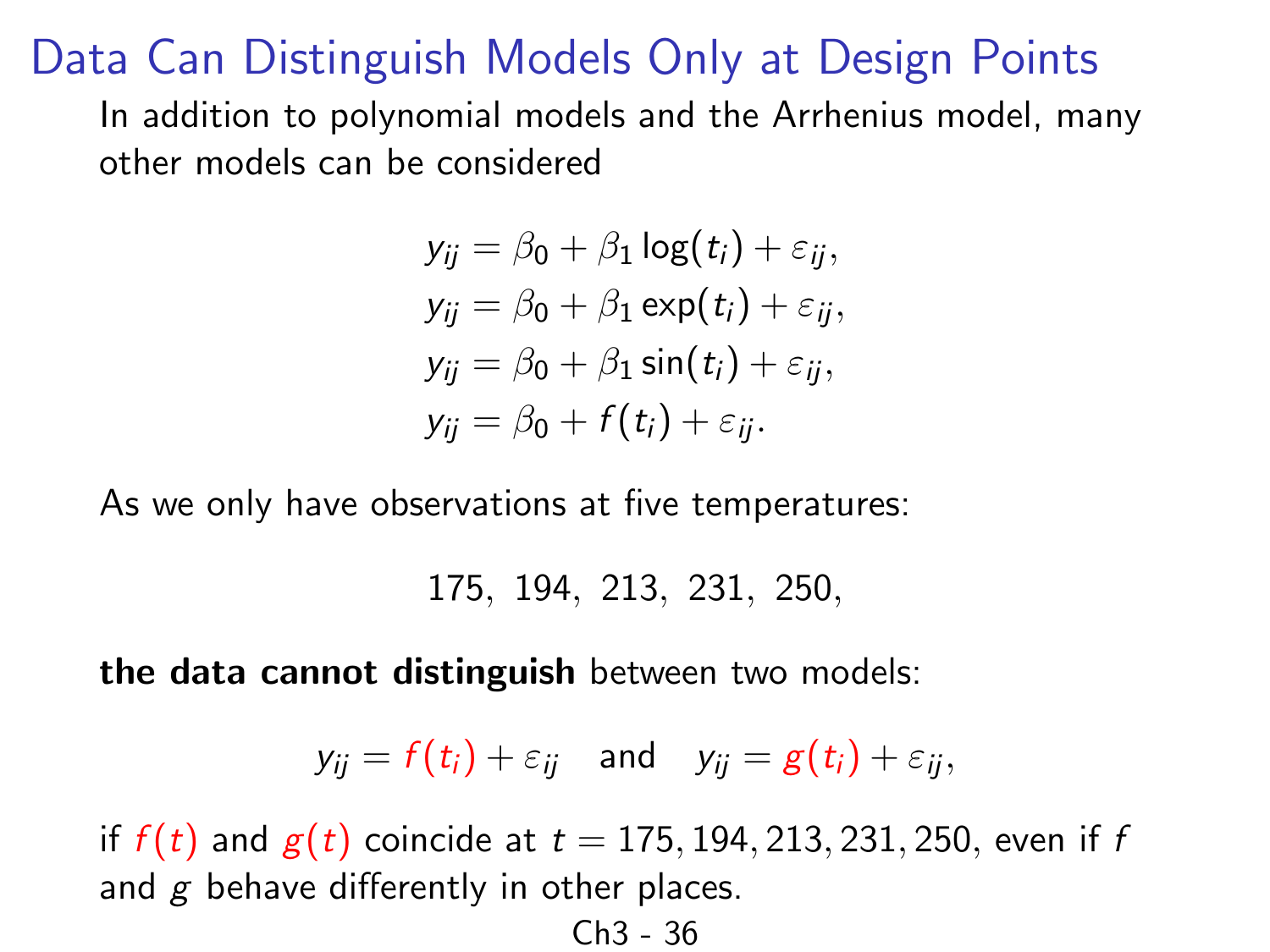### The Model that Fit the Data the Best

If no restriction is placed on f, how well the model  $y_{ij} = f(t_i) + \varepsilon_{ij}$ can possibly fit the data?

The least square method will choose the  $f$  that minimize

$$
\sum_i \sum_j (y_{ij} - f(t_i))^2
$$

Recall that given a list of numbers  $x_1, x_2, \ldots, x_n$  the c that minimize  $\sum_{i=1}^n (x_i - c)^2$  is the mean  $\overline{x} = \frac{1}{n}$  $\frac{1}{n} \sum_{i=1}^{n} x_i$ . Thus the least square method will choose the  $f$  that

$$
f(t_i)=\overline{y}_{i\bullet}.
$$

Thus the smallest SSE a model  $y_{ij} = f(t_i) + \varepsilon_{ii}$  can possibly achieve is

$$
\sum_i \sum_j (y_{ij} - \overline{y}_{i\bullet})^2
$$

which is the SSE for the **means model**  $y_{ii} = \mu_i + \varepsilon_{ii}$ .

Conclusion: no other models can beat the means model in minimizing the SSE. Ch3 - 37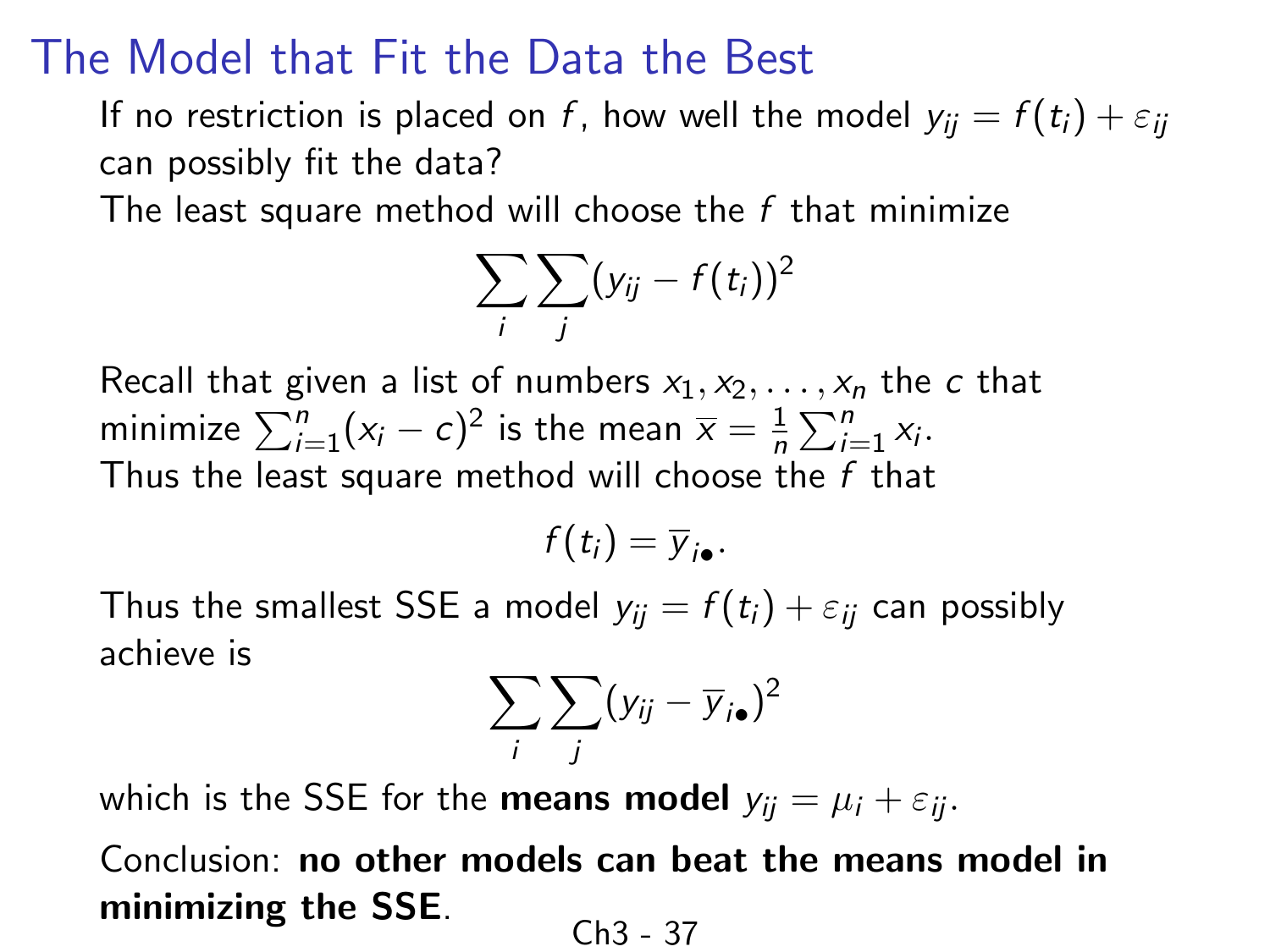### Goodness of Fit

As the means model is the model that fit the data the best, we can access the goodness of a model  $y_{ii} = f(t_i) + \varepsilon_{ii}$  by comparing it with the means model

Full Model : 
$$
y_{ij} = \mu_i + \varepsilon_{ij}
$$
  
Reduced Model :  $y_{ij} = f(t_i) + \varepsilon_{ij}$ 

This comparison is legitimate because any model  $y_{ii} = f(t_i) + \varepsilon_{ii}$  is nested in the means model  $y_{ij} = \mu_i + \varepsilon_{ij}$  (letting  $\mu_i = f(t_i)$ ).

We can use the F-statistic below to compare a reduced model with a full model

$$
F = \frac{(SSE_{reduced} - SSE_{full})/(df_{reduced} - df_{full})}{SSE_{full}/df_{full}}
$$

$$
Ch3-38
$$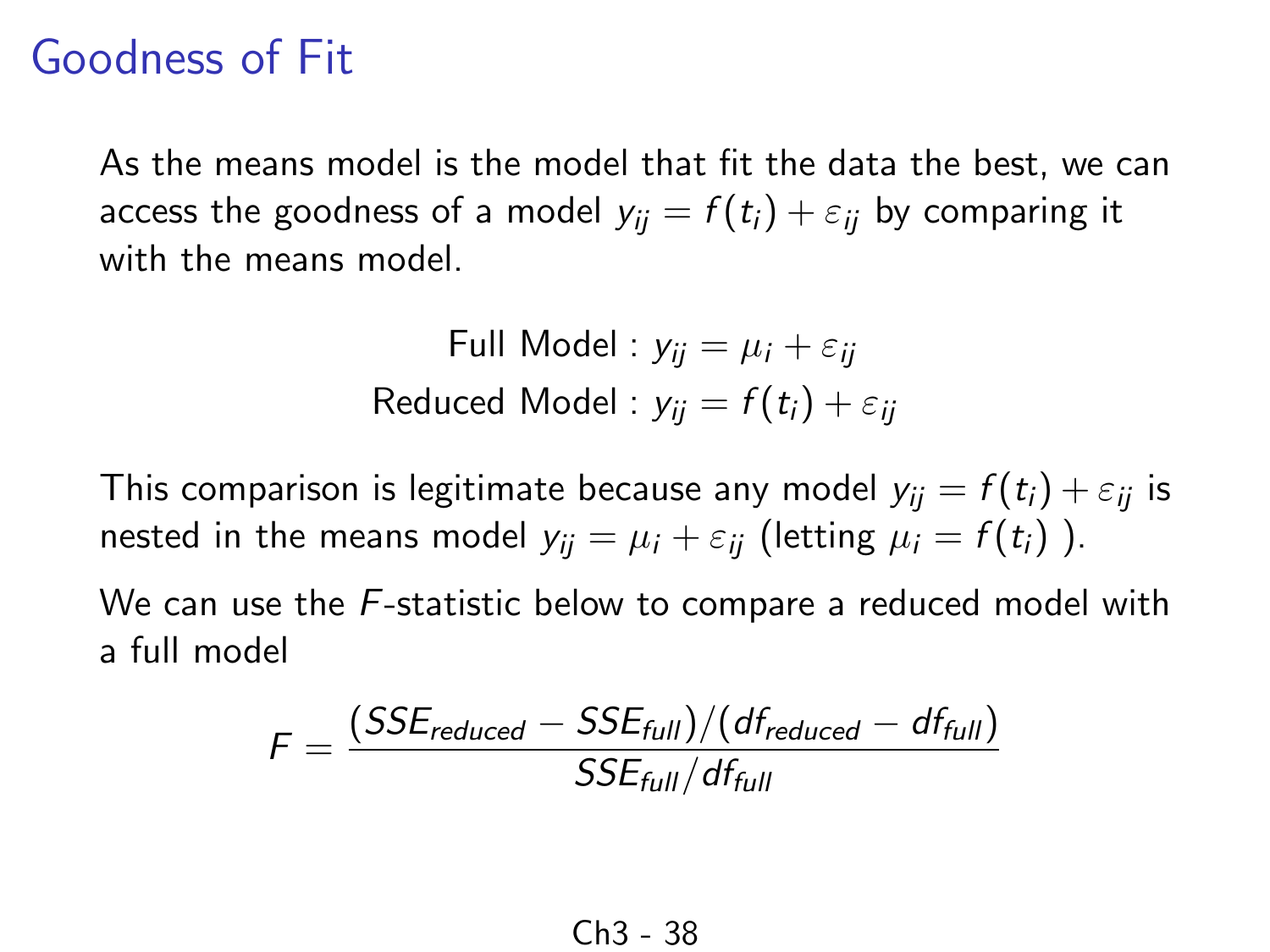### Goodness of Fit of the Linear Model

Since the linear model (reduced model) is nested in the means model (full), use the F-statistic for model comparison we get

```
> \text{lm1} = \text{lm}(y \text{ cm}^{-1} \text{ cm}^{-1}) \qquad \qquad \text{m2} = \text{lm1} # linear model
> lmmeans = lm(y \text{ s}.factortempC), data = resin) # means model
> anova(lm1,lmmeans)
Analysis of Variance Table
Model 1: y " tempC
```

```
Model 2: y \tilde{ } as.factor(tempC)
 Res.Df RSS Df Sum of Sq F Pr(>F)1 35 0.37206
2 32 0.29369 3 0.07837 2.8463 0.05303 .
```
The P-value 0.05303 is moderate evidence showing the linear doesn't fit the data so well.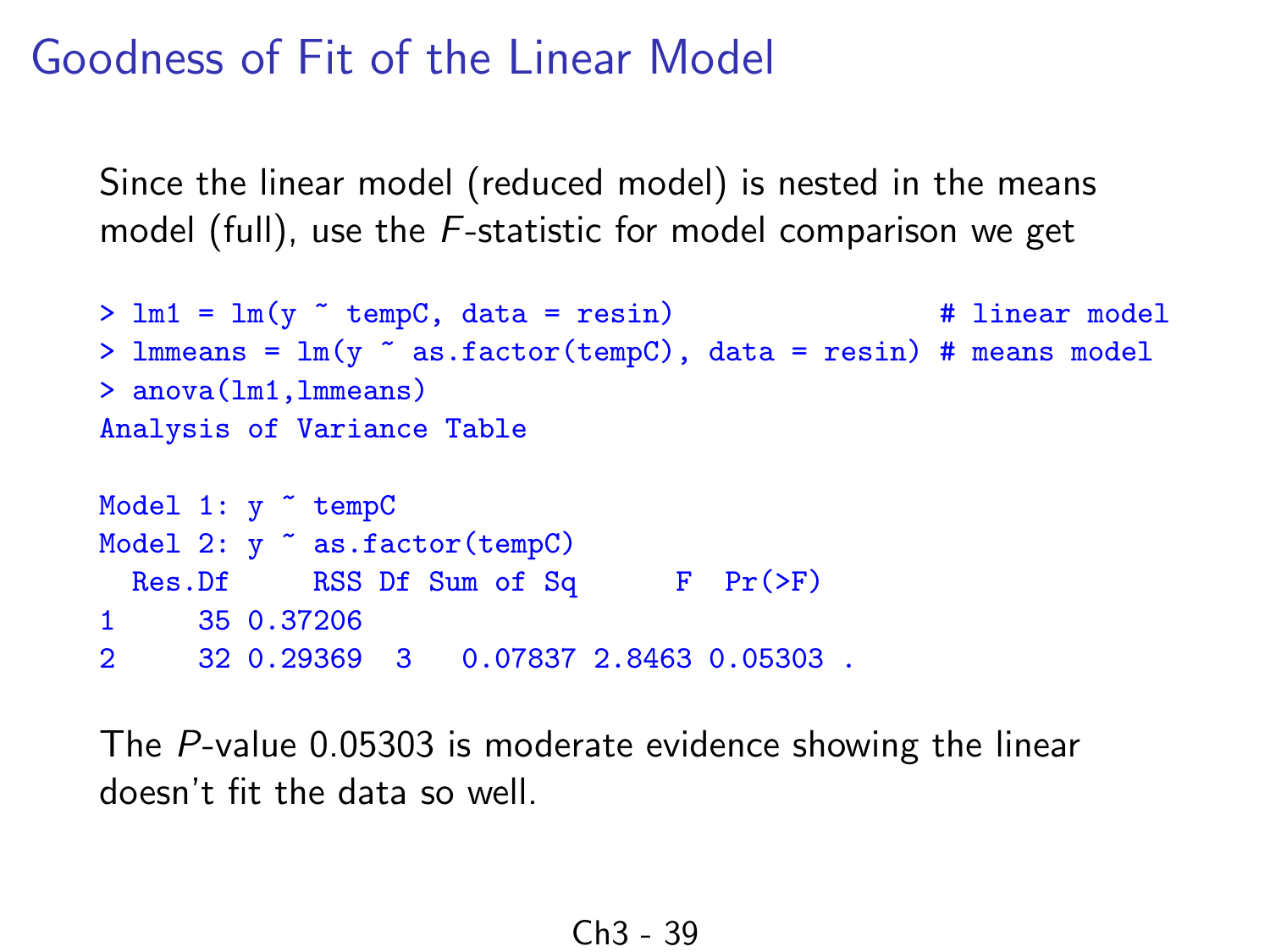### Goodness of Fit of the Quadratic Model

Since the quadratic model (reduced model) is also nested in the means model (full model), again use the F-statistic for model comparison we get

```
> lm2 = lm(y \sim tempC+I((tempC)\sim2), data=resin) # quadratic model
> lmmeans = \text{lm}(y \text{ s}.factortempC), data = resin) # means model
> anova(lm2,lmmeans)
Analysis of Variance Table
Model 1: y \tilde{ } tempC + I((tempC)\tilde{ }2)
Model 2: y \uparrow as.factor(tempC)Res.Df RSS Df Sum of Sq F Pr(\ge F)1 34 0.29372
2 32 0.29369 2 2.6829e-05 0.0015 0.9985
```
The large p-value 0.9985 shows the quadratic model fits the data nearly as good as the best model. Thus, the quadratic seems to be an appropriate model for the data.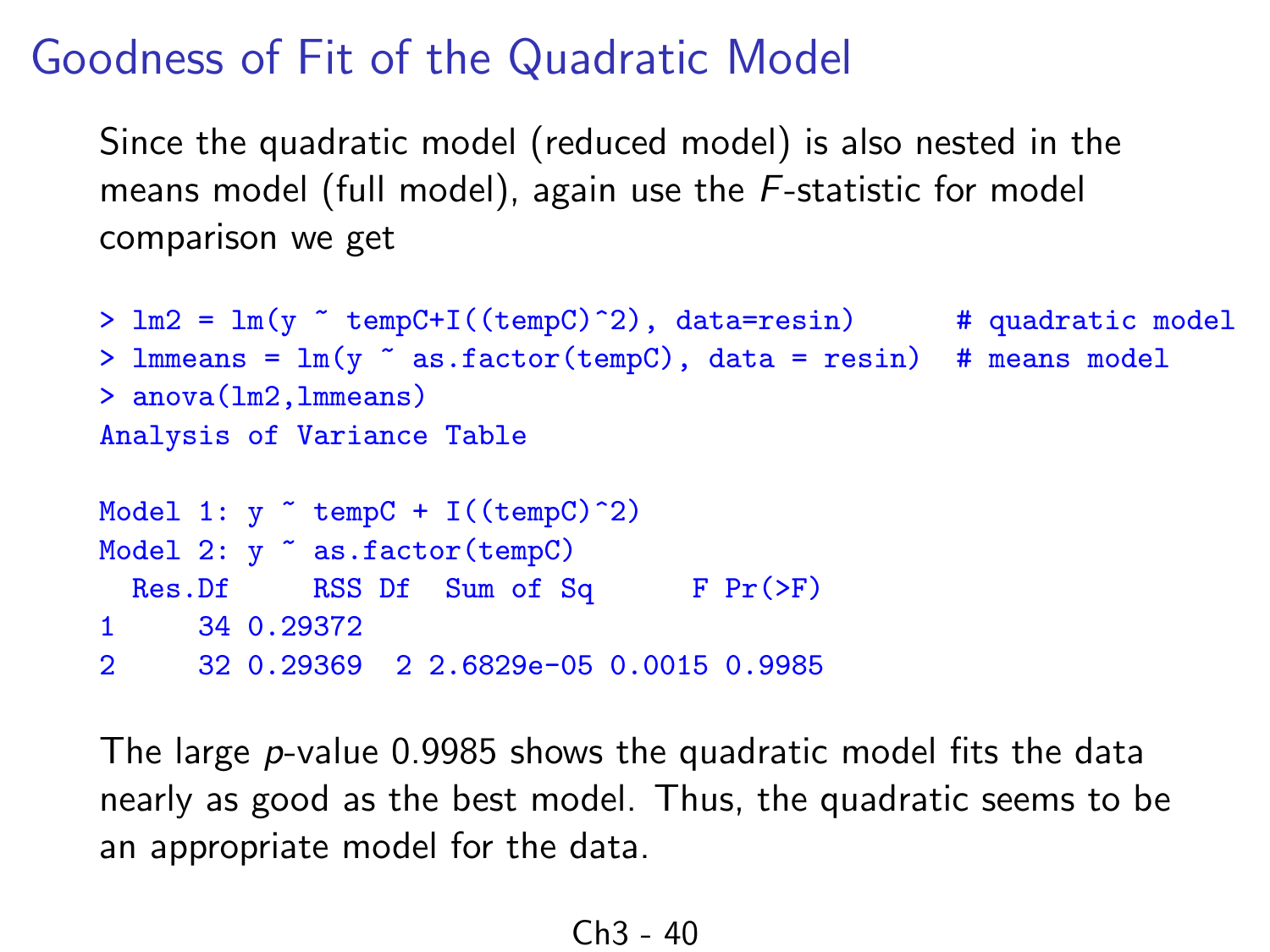Shall We Consider a Cubic or a Quartic Model?

No. Because

#### Quadratic ⊂ Cubic ⊂ Quartic ⊂ Means Model

the cubic model and quartic model won't fit the data better than the means model does. As the quadratic model fits the data nearly as well as the means model, the 4 models just fit as well as each other. In this case we simply choose the model of lowest complexity.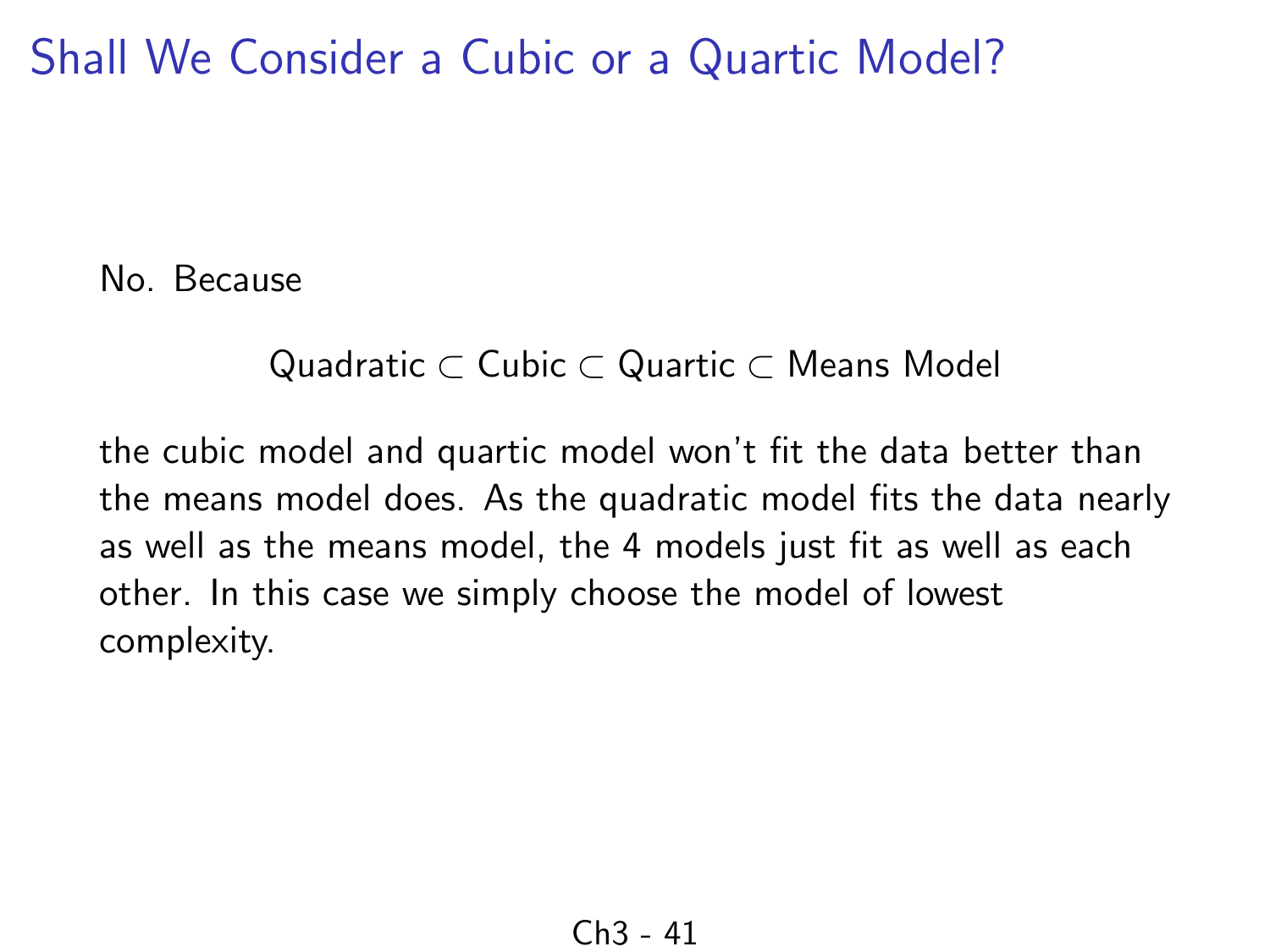### Be Cautious About Extrapolation



Though the quadratic, cubic, and quartic model fit the 5 points nearly as well, their predicted values at 120<sup>°</sup>C are quite different,

quadratic  $>$  cubic  $>$  quartic  $>$  linear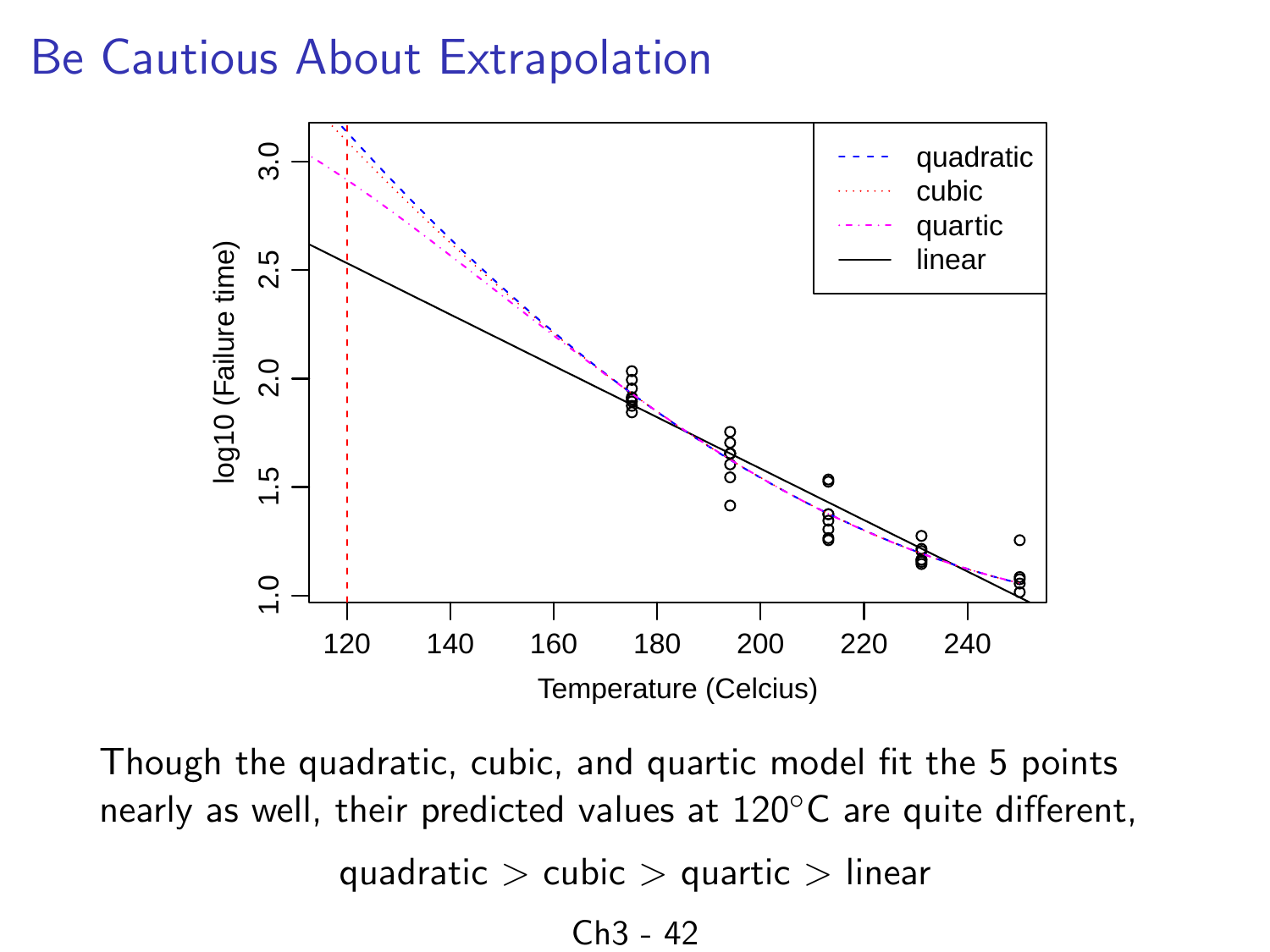### 95% Prediction Intervals

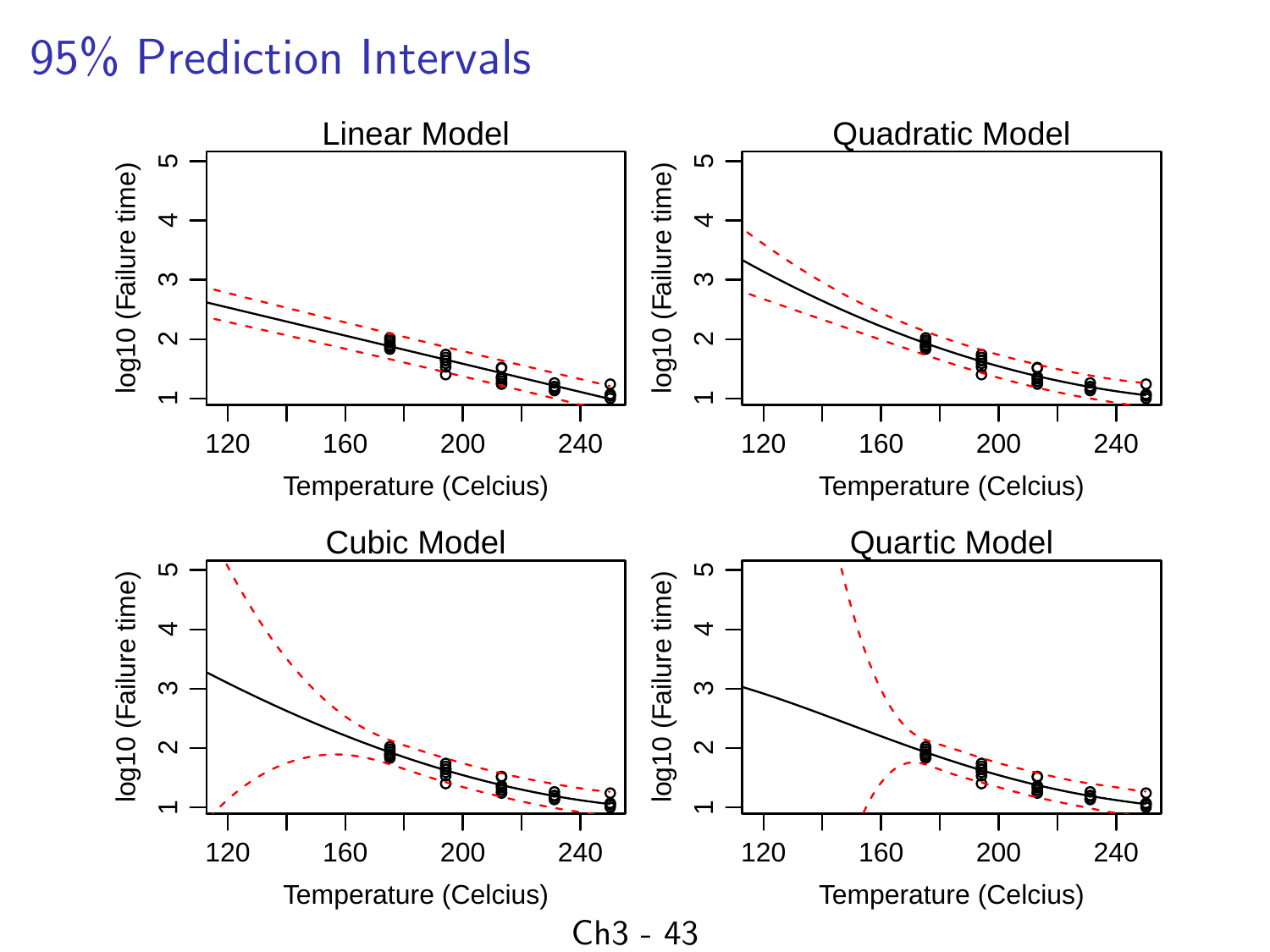### Prediction Intervals at 120◦C

Observe the length of the 95% prediction interval increase with the degree of the polynomial.

```
> predict(lm1, newdata=data.frame(tempC=120),interval="p")
      fit lwr upr
1 2.533201 2.289392 2.777011
```
> predict(lm2, newdata=data.frame(tempC=120),interval="p") fit lwr upr 1 3.138128 2.674383 3.601874

> predict(lm3, newdata=data.frame(tempC=120),interval="p") fit lwr upr 1 3.095342 1.132382 5.058303

> predict(lm4, newdata=data.frame(tempC=120),interval="p") fit lwr upr 1 2.917399 -9.330658 15.16546

Though the quadratic, cubic, and quartic models fit in the range of data points (175 $\degree$ C - 250 $\degree$ C) as well as each other, outside that range the reliability of their prediction changes drastically.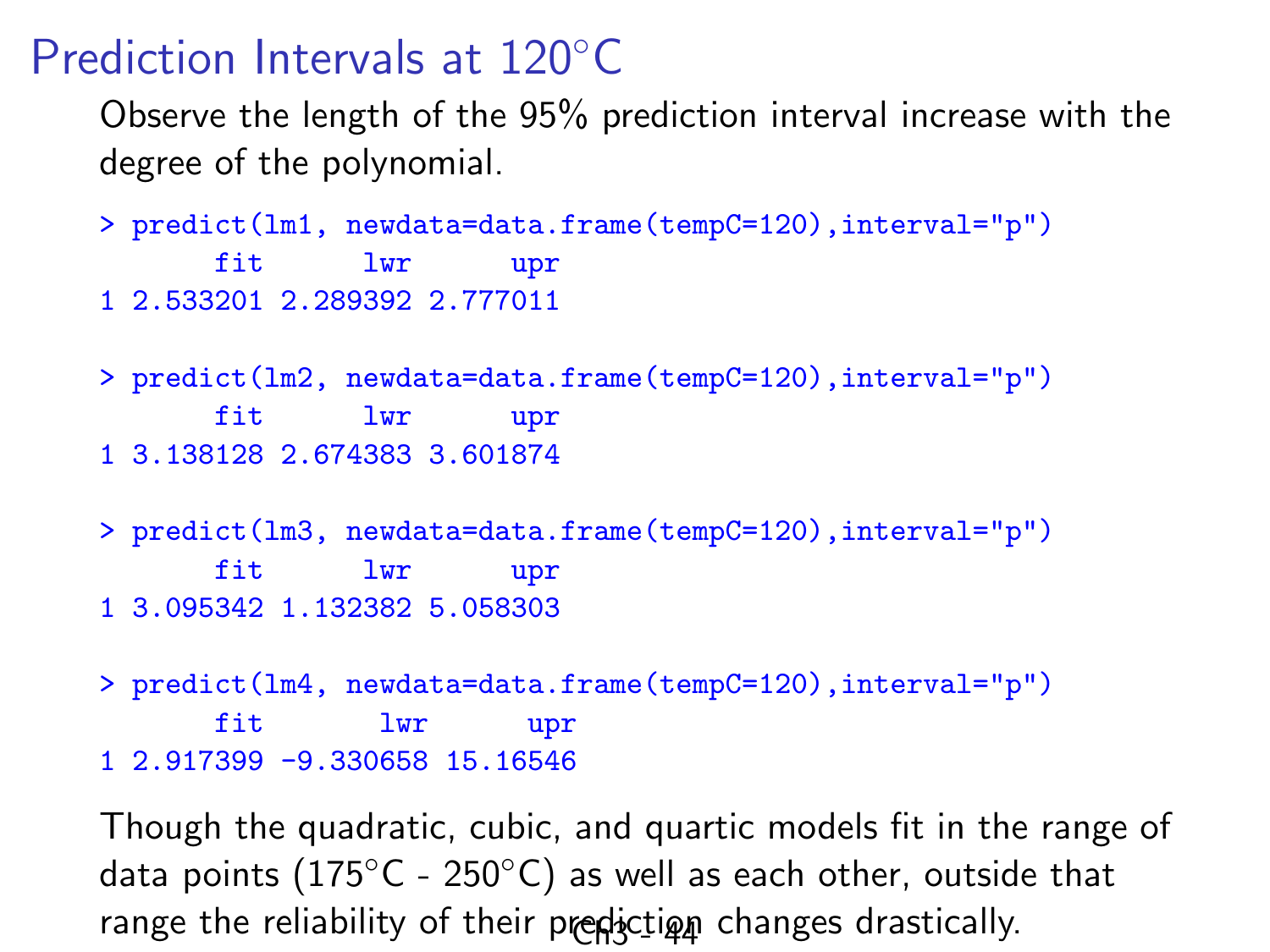Since the Arrhenius model is nested in the means model, we can check its goodness of fit.

```
> anova(lmarr,lmmeans)
Analysis of Variance Table
Model 1: y ~ I(1/(tempC + 273.15))
Model 2: y \tilde{\ } as.factor(tempC)
 Res.Df RSS Df Sum of Sq F Pr(>F)
1 35 0.33093
2 32 0.29369 3 0.037239 1.3525 0.2749
```
The moderately large P-value 0.2749 told us the Arrhenius Model is acceptable relative to the best model.

> predict(lmarr, newdata=data.frame(tempC=120),interval="p") fit lwr upr 1 2.76868 2.525909 3.011451

So the predicted failure time at  $120^{\circ}$ C is  $10^{2.769} = 587.0571$  hours. and the 95% prediction interval is  $(10^{2.526},10^{3.011}) \approx (336,1026)$ hours.

$$
Ch3-45
$$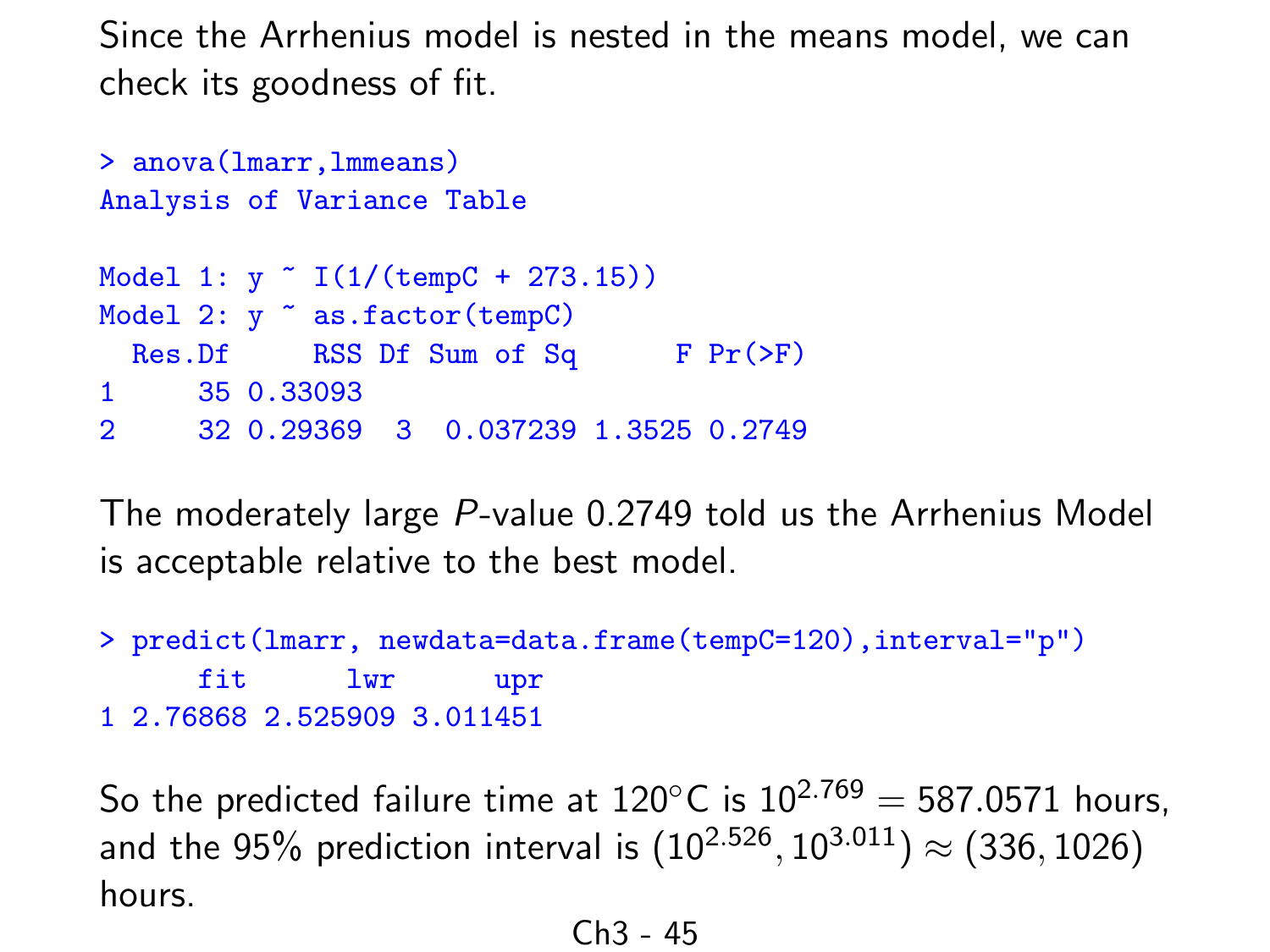95% Prediction Interval Based on the Arrhenius Model

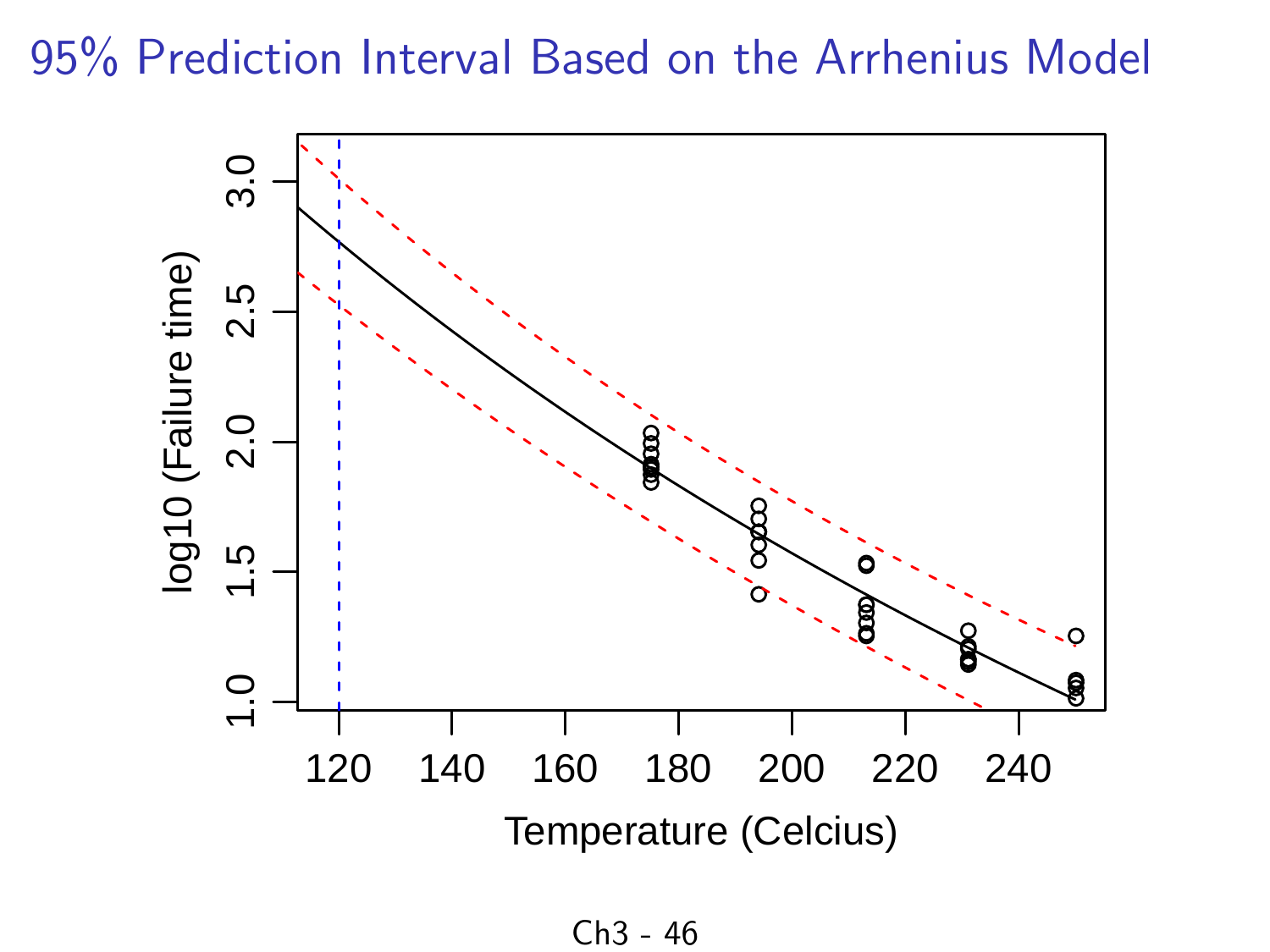# Effects Model for CRD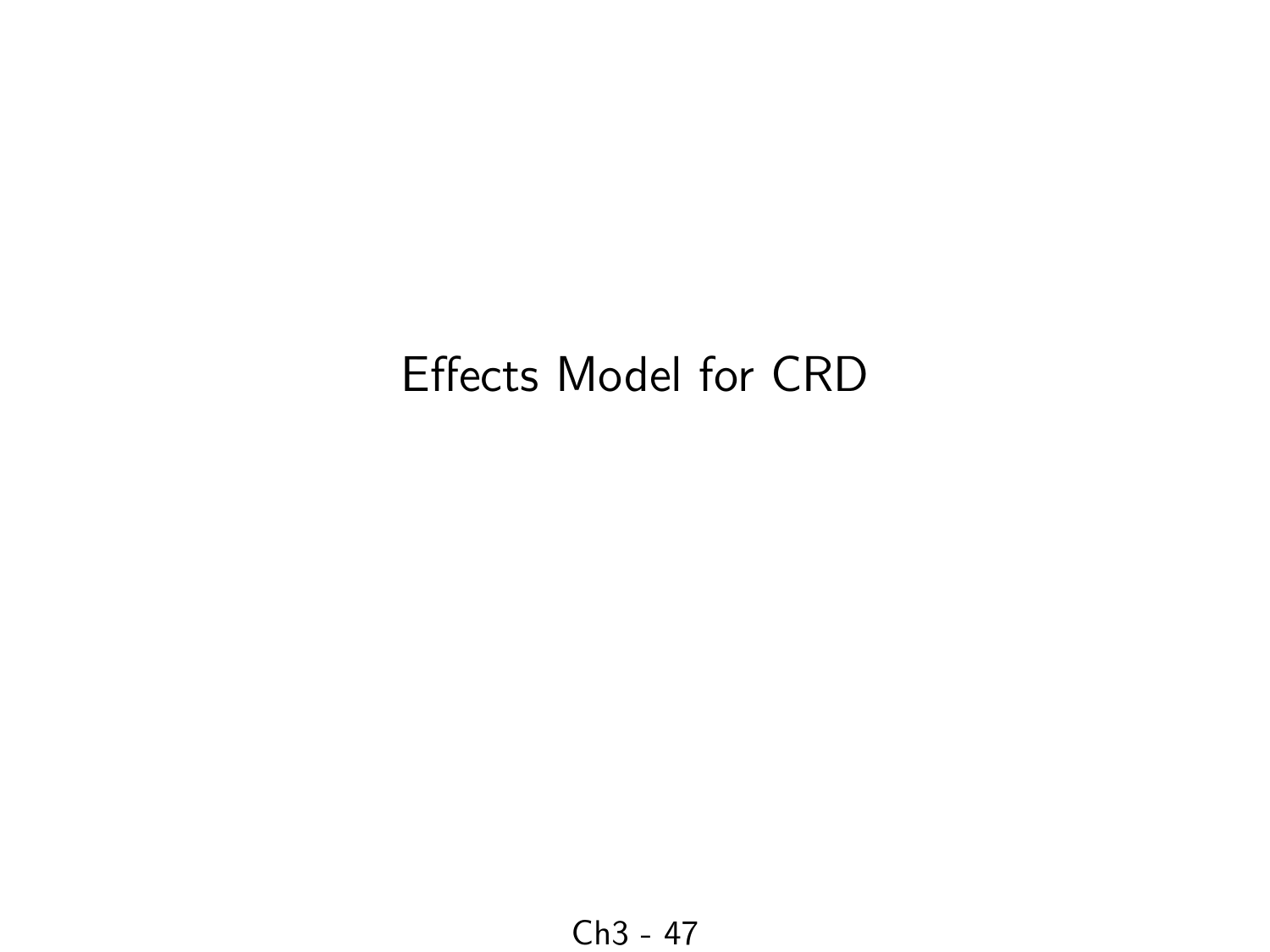### Means Model Is a Multiple Linear Regression Model

For an experiment with  $g$  treatments, the Means model

$$
y_{ij} = \mu_i + \varepsilon_{ij}
$$

can be written as a multiple linear regression model by defining a dummy variable for each treatment group. The dummy variable for the ith treatment is defined as

 $D_i =$  $\int 1$  if the experimental unit receives the *i*th treatment 0 otherwise

The means model can then be written as a regression model

$$
Y_k = \mu_1 D_{1k} + \mu_2 D_{2k} + \cdots + \mu_g D_{gk} + \varepsilon_k
$$

Note that this regression model has no intercept.

$$
Ch3-48
$$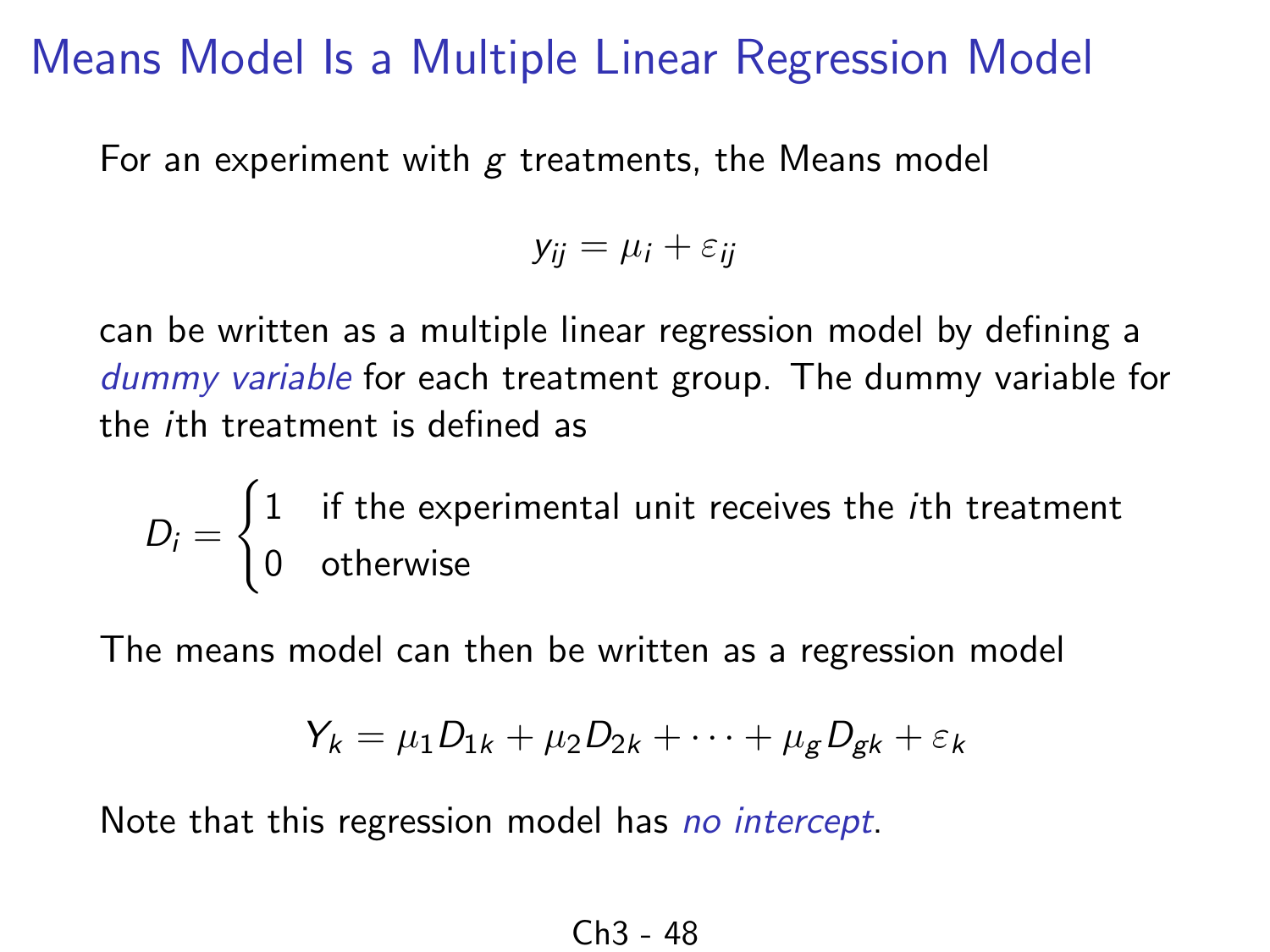In R, putting  $-1$  in the model formula tells R to fit a regression model with no intercept.

```
> resin = read.table("resin2017.txt", header=T)
> lmmeans = lm(y \sim -1 + as.factor(tempC)), data = resin)
> lmmeans
Call:
lm(formula = y^ -1 + as.factor(tempC), data = resin)Coefficients:
as.factor(tempC)175 as.factor(tempC)194 as.factor(tempC)213
            1.932 1.629 1.377
as.factor(tempC)231 as.factor(tempC)250
            1.194 1.057
```
Recall for the resin glue data, the group means  $\overline{\mathsf{y}}_{i\bullet}$  are

| Temperature $(^{\circ}C)$   175 194 213 231 250         |  |  |                    |
|---------------------------------------------------------|--|--|--------------------|
| $\overline{y}_{i\bullet}$ 1.933 1.629 1.378 1.194 1.057 |  |  |                    |
| conied the coefficients 1.032, 1.620                    |  |  | otc are simply the |

Observed the coefficients  $1.932, 1.629, \ldots$ , etc, are simply the group means  $\overline{y}_{i\bullet}$ .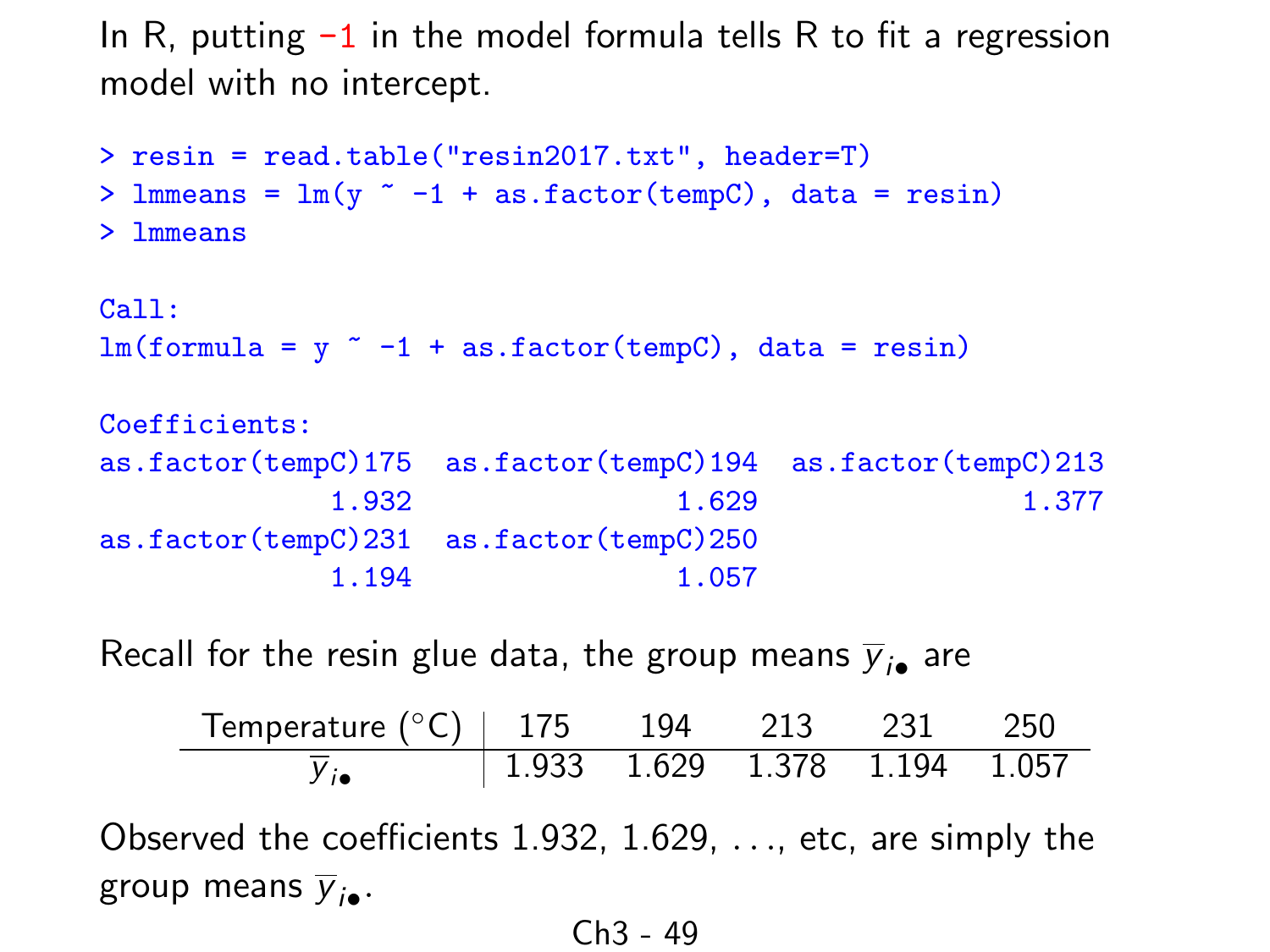The command as.factor(tempC) tells R to create dummy variables for each levels the temperature. Without as.factor(), R will fit the model

$$
y_{ij} = \beta t_i + \varepsilon_{ij}
$$

where  $t_i$  is the temperature in Celsius for treatment group  $i.$ 

```
> lmmeans1 = lm(y - 1 + tempC, data = resin)> lmmeans1
Call:
lm(formula = y ~ -1 + tempC, data = resin)
Coefficients:
  tempC
```
0.006695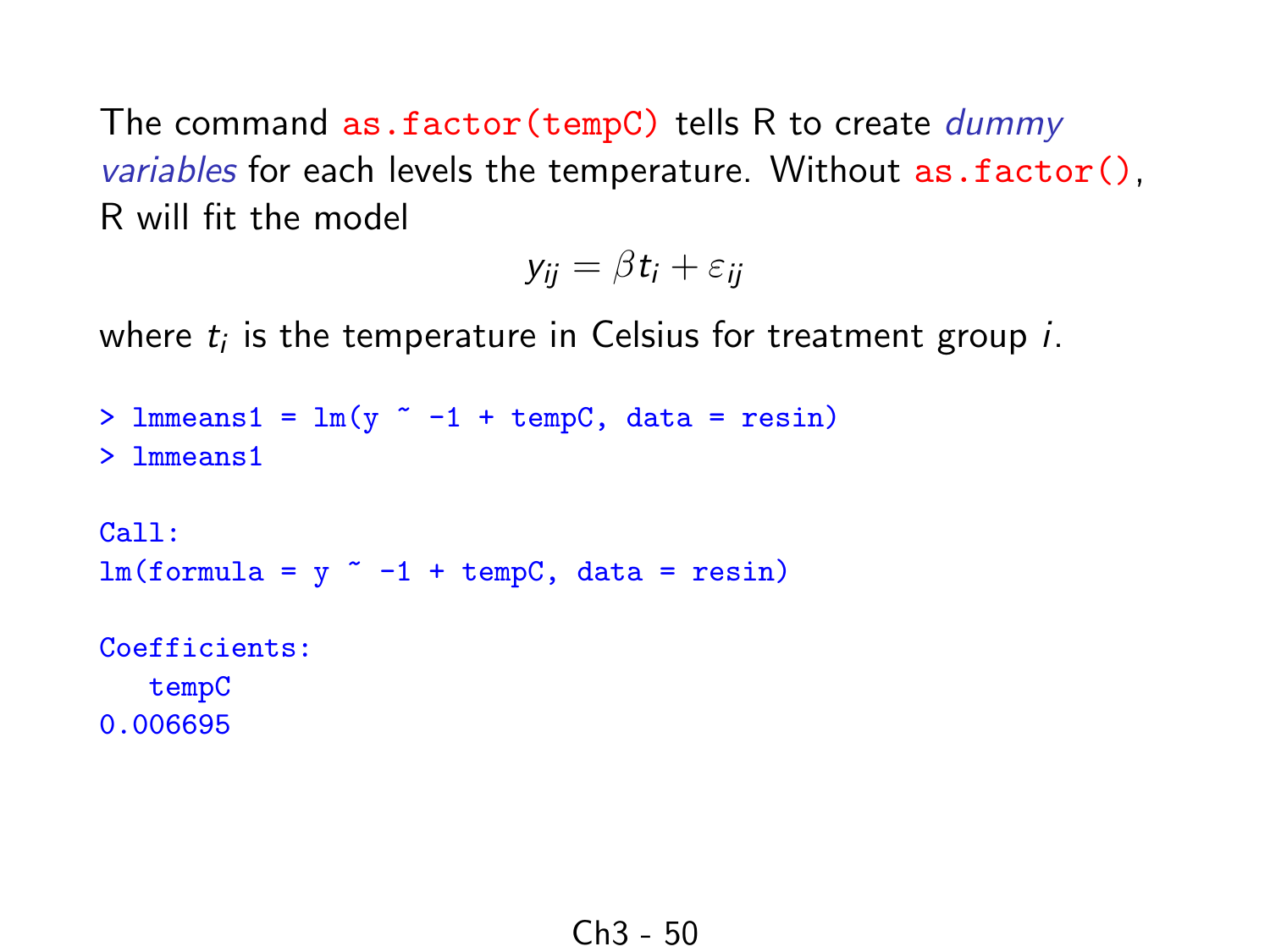### Effects Model for a CRD Experiments

The textbook formulate the means model in another form:

$$
y_{ij} = \mu_i + \varepsilon_{ij}
$$
 (means model)  
=  $\mu + \alpha_i + \varepsilon_{ij}$  (effects model)

- $\triangleright$  Observe the effects model has  $g + 1$  parameters  $\mu, \alpha_1, \ldots, \alpha_g$ , while the means model only has g parameters  $\mu_1, \ldots, \mu_g$
- $\triangleright$  The effects model is **overparameterized**, meaning that it specifies more parameters than we actually need. The two sets of parameters below

$$
(\mu, \alpha_1, \ldots, \alpha_g) \quad \text{and} \quad (\mu - c, \alpha_1 + c, \ldots, \alpha_g + c)
$$

specifies identical means for the responses. Thus the parameters for the effects model cannot be uniquely determined.

 $\blacktriangleright$  These two models are equivalent in the sense that fitted values for responses will be identical.

$$
Ch3-51
$$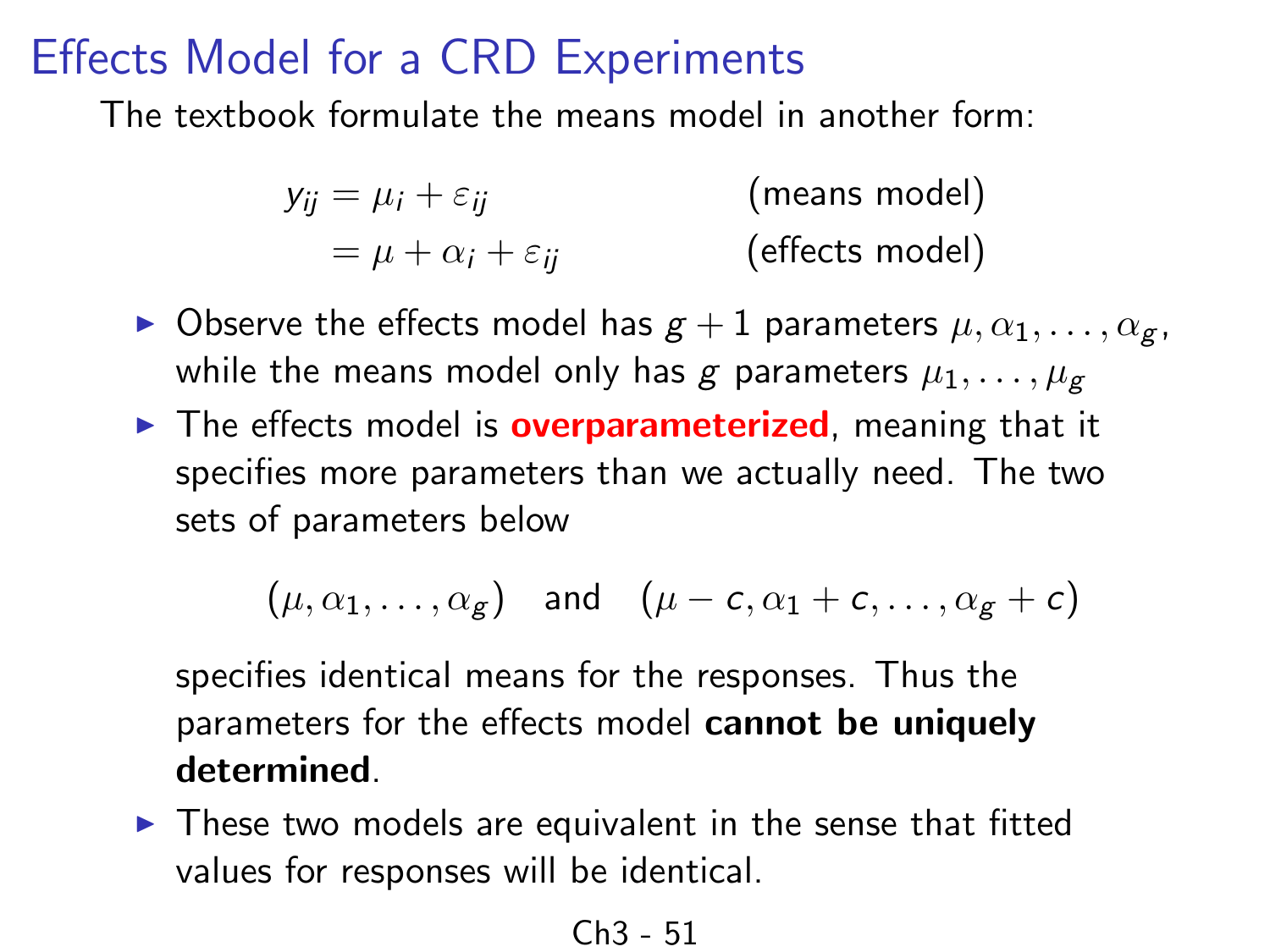There are various ways to deal with overparametrization in the effects model

$$
y_{ij} = \mu + \alpha_i + \varepsilon_{ij}
$$

Some common ways include

letting  $\mu = 0$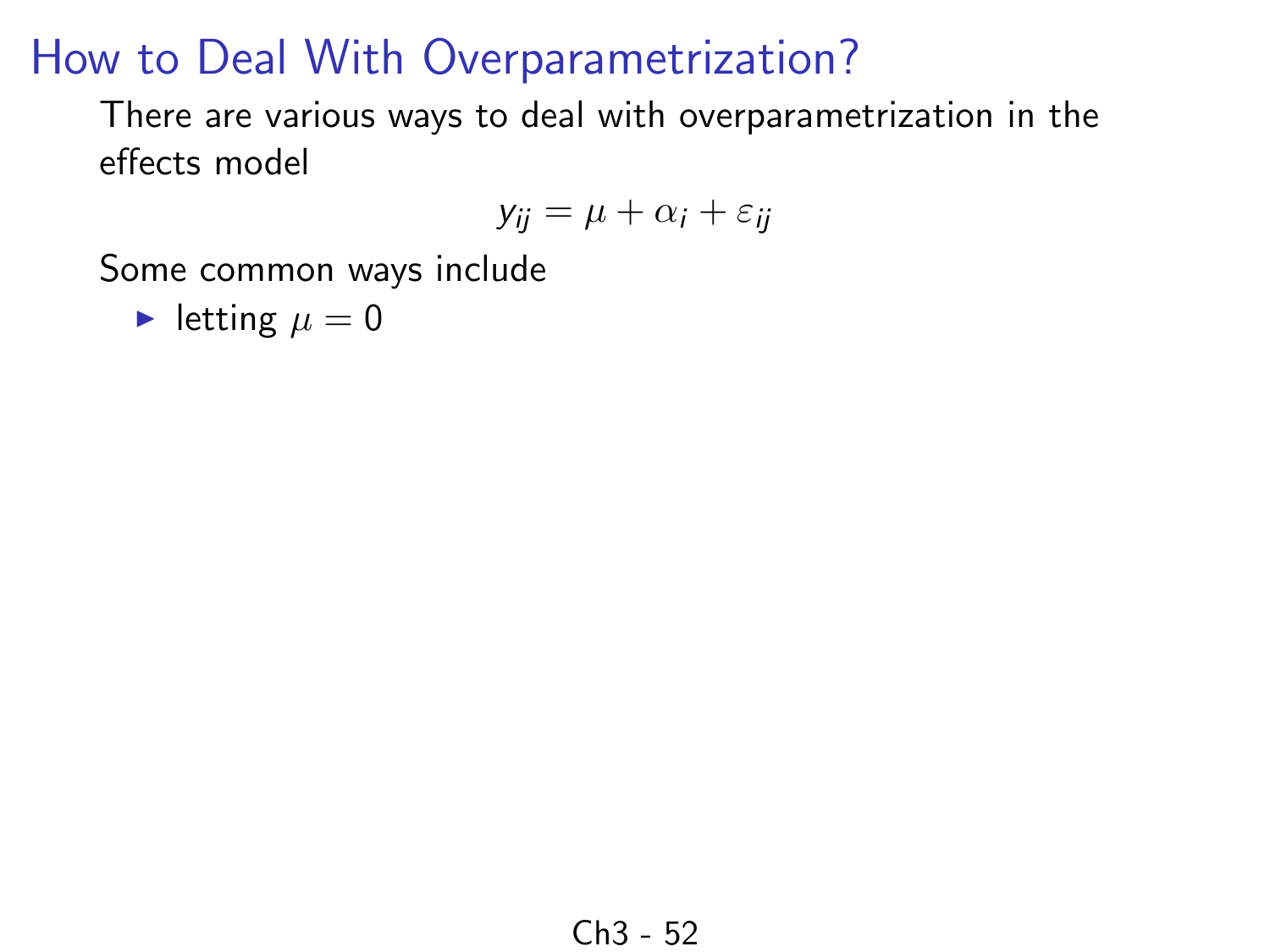There are various ways to deal with overparametrization in the effects model

$$
y_{ij} = \mu + \alpha_i + \varepsilon_{ij}
$$

- letting  $\mu = 0$
- letting one of the  $\alpha_i$ 's to be 0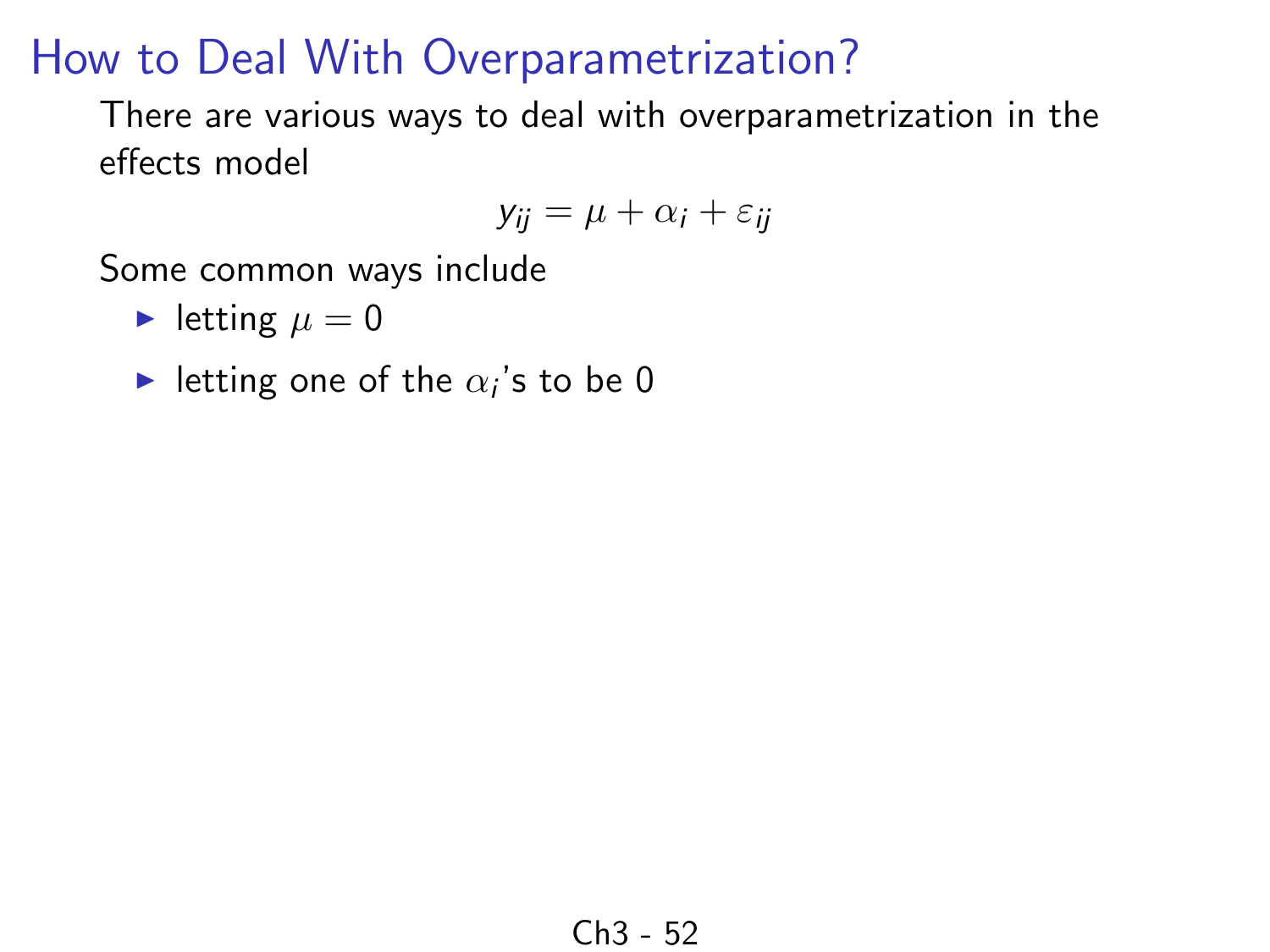There are various ways to deal with overparametrization in the effects model

$$
y_{ij} = \mu + \alpha_i + \varepsilon_{ij}
$$

- letting  $\mu = 0$
- letting one of the  $\alpha_i$ 's to be 0
- In letting  $\alpha_1 + \alpha_2 + \ldots + \alpha_g = 0$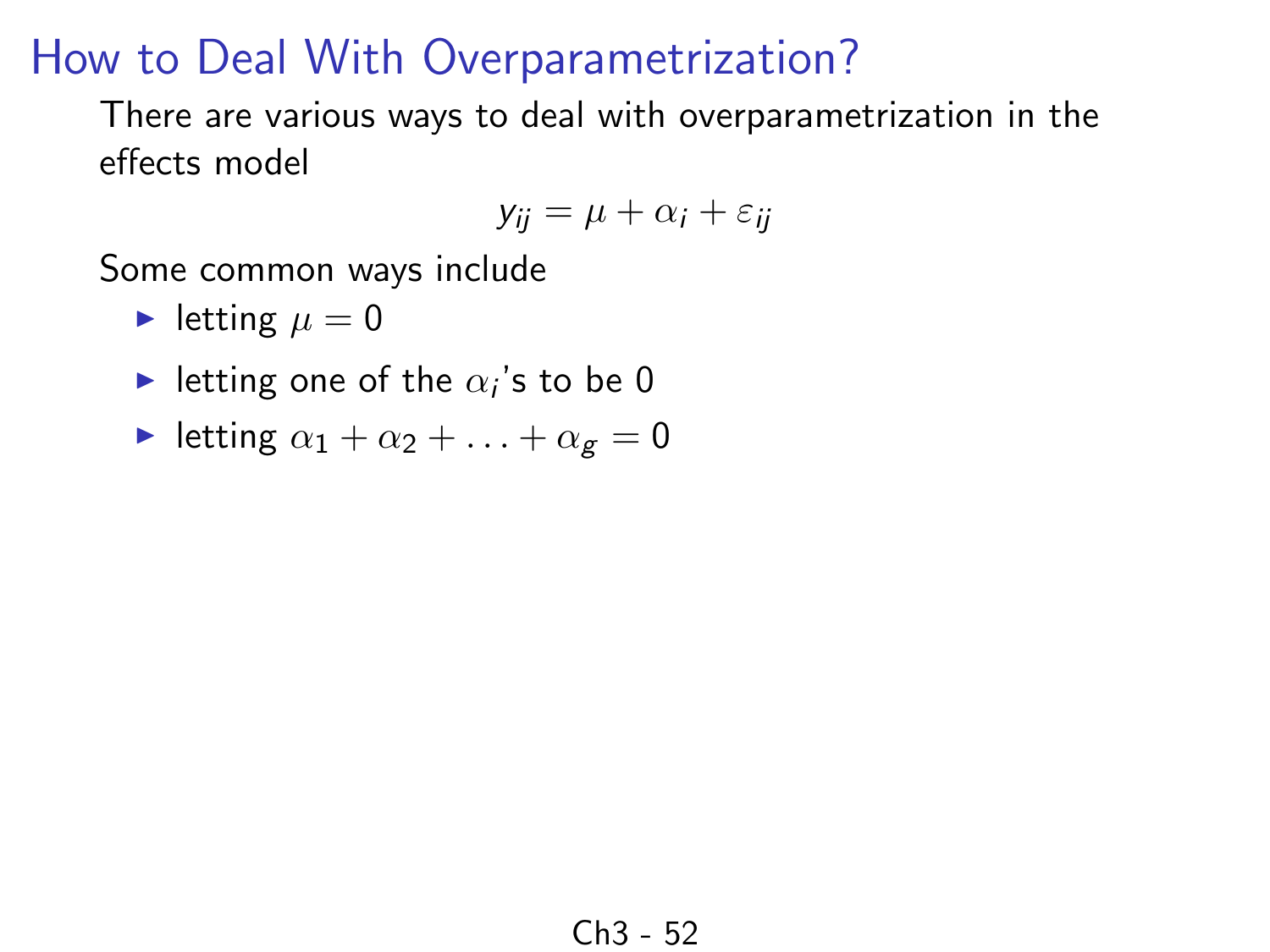There are various ways to deal with overparametrization in the effects model

$$
y_{ij} = \mu + \alpha_i + \varepsilon_{ij}
$$

- letting  $\mu = 0$
- letting one of the  $\alpha_i$ 's to be 0
- In letting  $\alpha_1 + \alpha_2 + \ldots + \alpha_g = 0$ 
	- $\blacktriangleright$  lack natural interpretation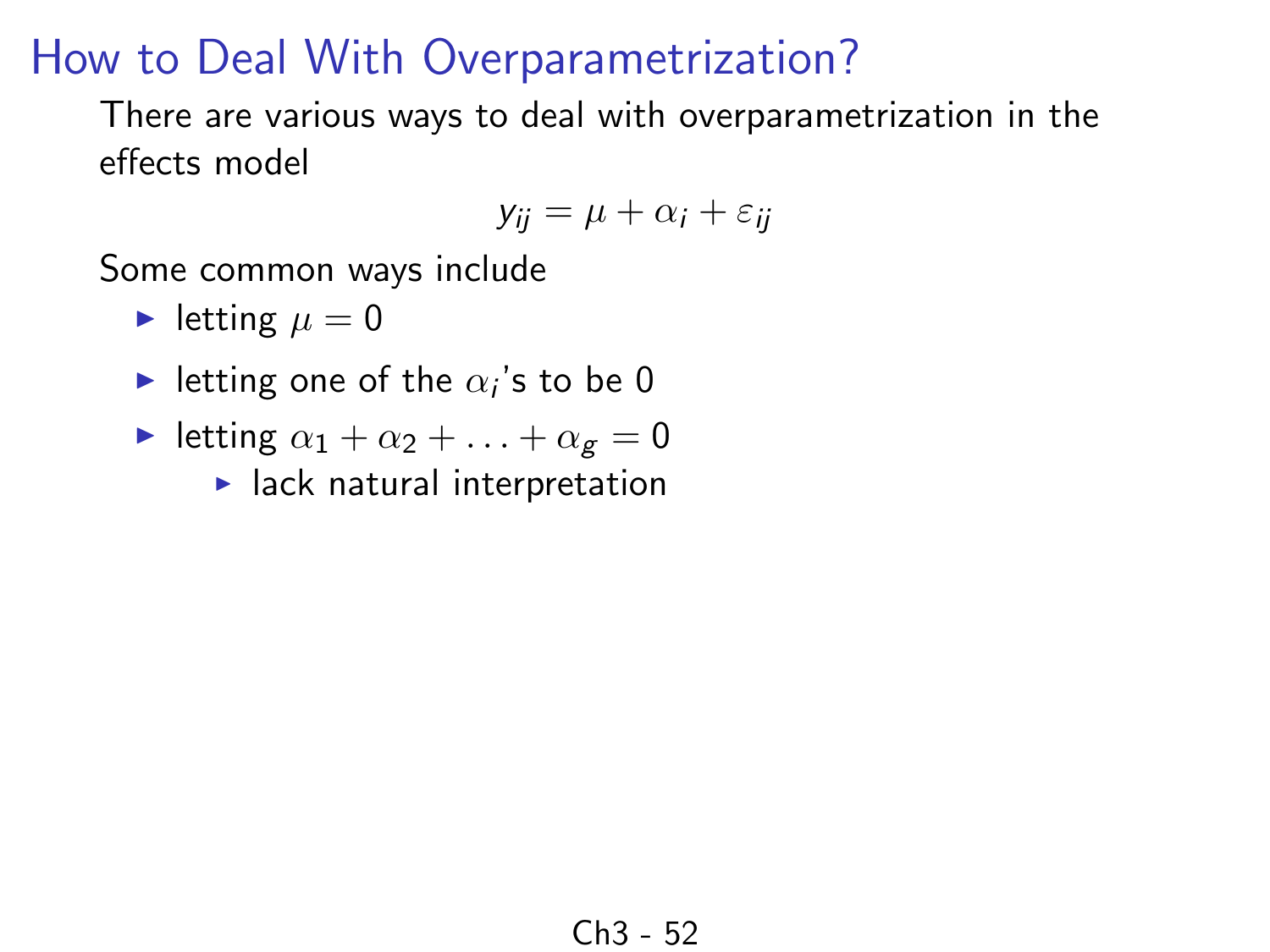There are various ways to deal with overparametrization in the effects model

$$
y_{ij} = \mu + \alpha_i + \varepsilon_{ij}
$$

- letting  $\mu = 0$
- letting one of the  $\alpha_i$ 's to be 0
- In letting  $\alpha_1 + \alpha_2 + \ldots + \alpha_g = 0$ 
	- $\blacktriangleright$  lack natural interpretation
	- $\triangleright$  give simpler formulas when CRD is generalized to factorial designs (Chapter 8).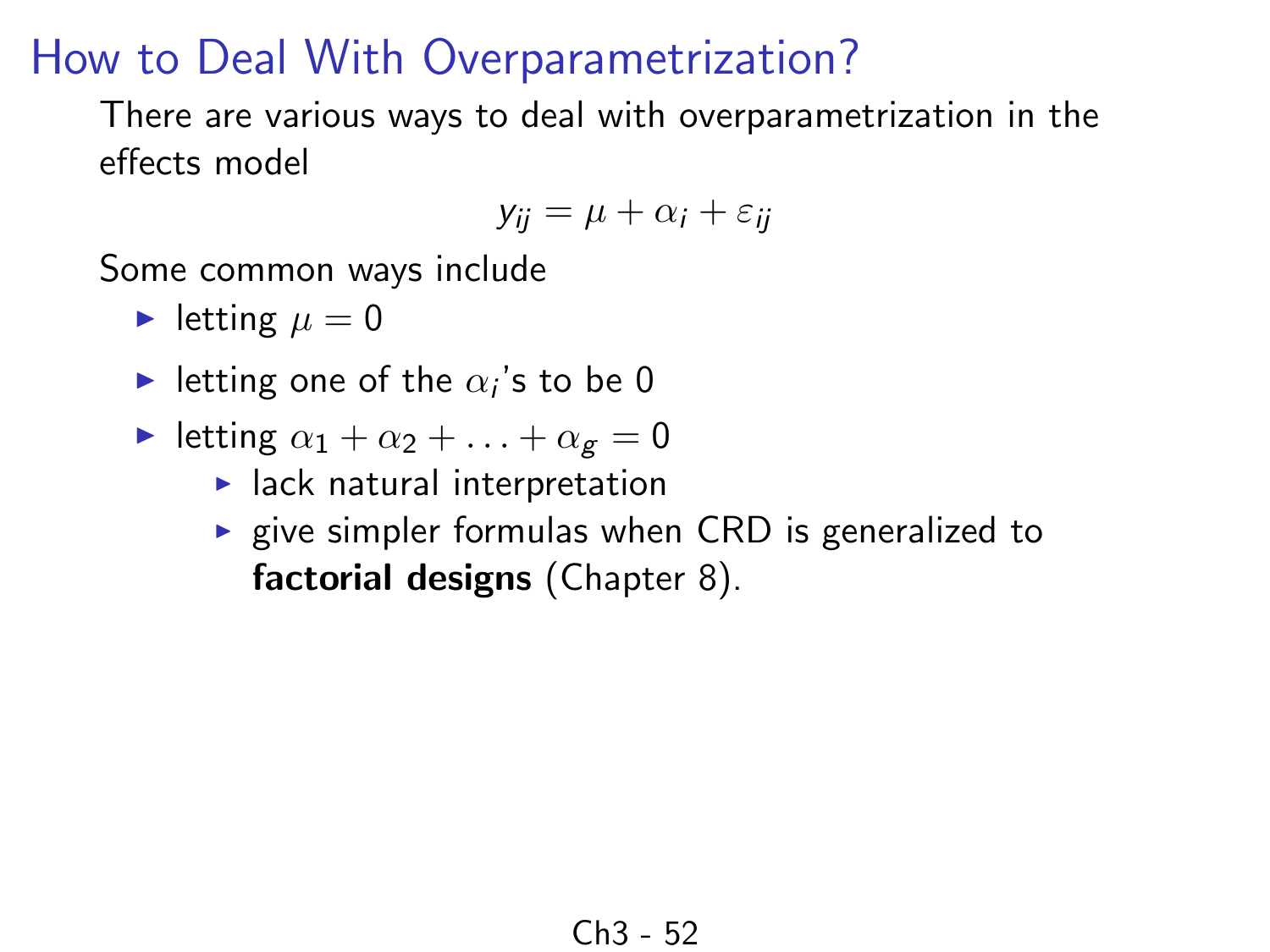There are various ways to deal with overparametrization in the effects model

$$
y_{ij} = \mu + \alpha_i + \varepsilon_{ij}
$$

- letting  $\mu = 0$
- letting one of the  $\alpha_i$ 's to be 0
- In letting  $\alpha_1 + \alpha_2 + \ldots + \alpha_g = 0$ 
	- $\blacktriangleright$  lack natural interpretation
	- $\triangleright$  give simpler formulas when CRD is generalized to factorial designs (Chapter 8).
- In letting  $n_1\alpha_1 + n_2\alpha_2 + \ldots + n_g\alpha_g = 0$ Here  $n_i$  is the number of replicates in the *i*th treatment group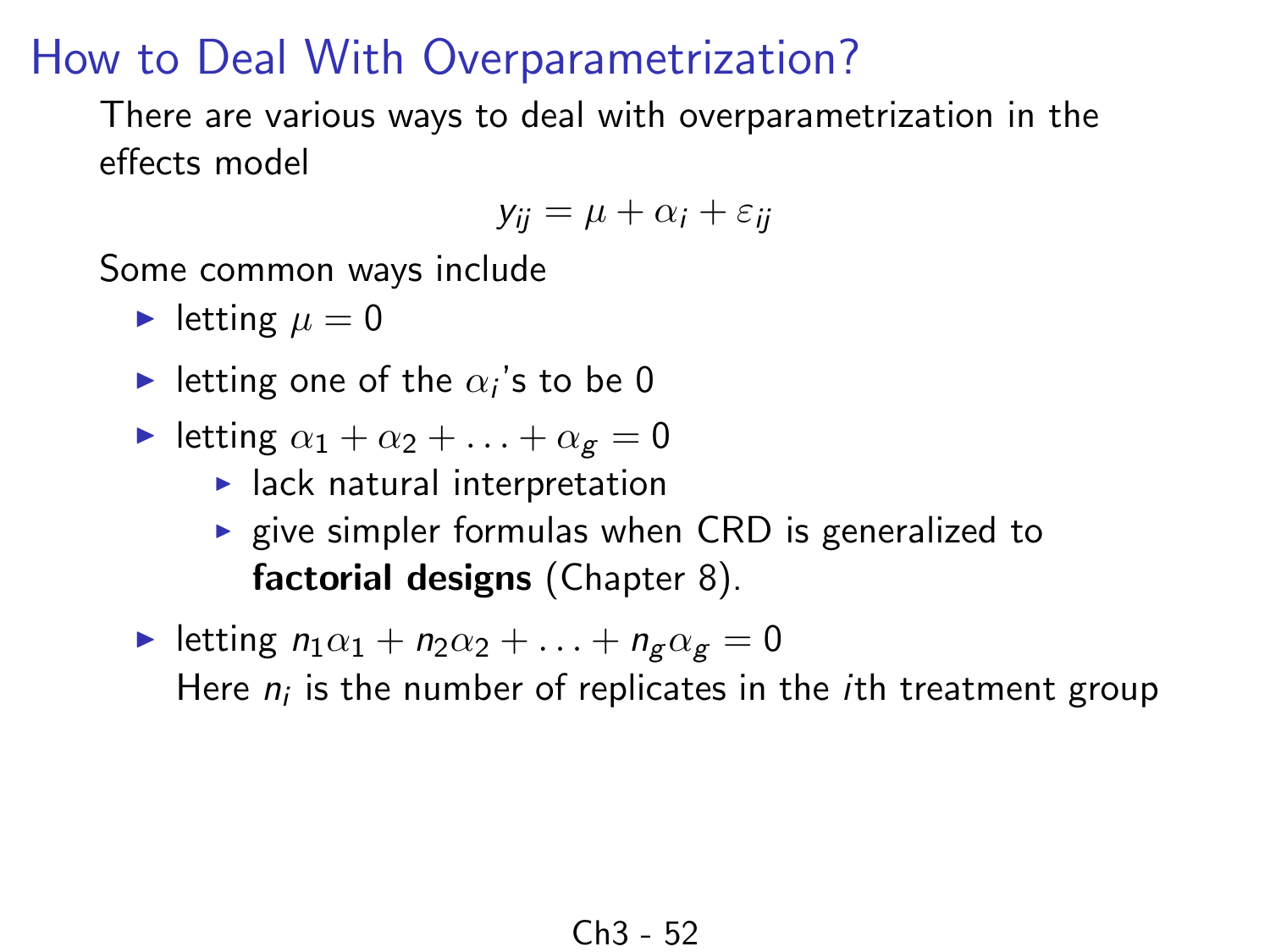There are various ways to deal with overparametrization in the effects model

$$
y_{ij} = \mu + \alpha_i + \varepsilon_{ij}
$$

Some common ways include

- letting  $\mu = 0$
- letting one of the  $\alpha_i$ 's to be 0
- In letting  $\alpha_1 + \alpha_2 + \ldots + \alpha_g = 0$ 
	- $\blacktriangleright$  lack natural interpretation
	- $\triangleright$  give simpler formulas when CRD is generalized to factorial designs (Chapter 8).
- In letting  $n_1\alpha_1 + n_2\alpha_2 + \ldots + n_g\alpha_g = 0$ Here  $n_i$  is the number of replicates in the *i*th treatment group
	- If Under this constraint, least square estimates for  $\mu$  and  $\alpha_i$ 's have the simple form

$$
\widehat{\mu} = \overline{y}_{\bullet \bullet}, \qquad \widehat{\alpha}_i = \overline{y}_{i \bullet} - \overline{y}_{\bullet \bullet}
$$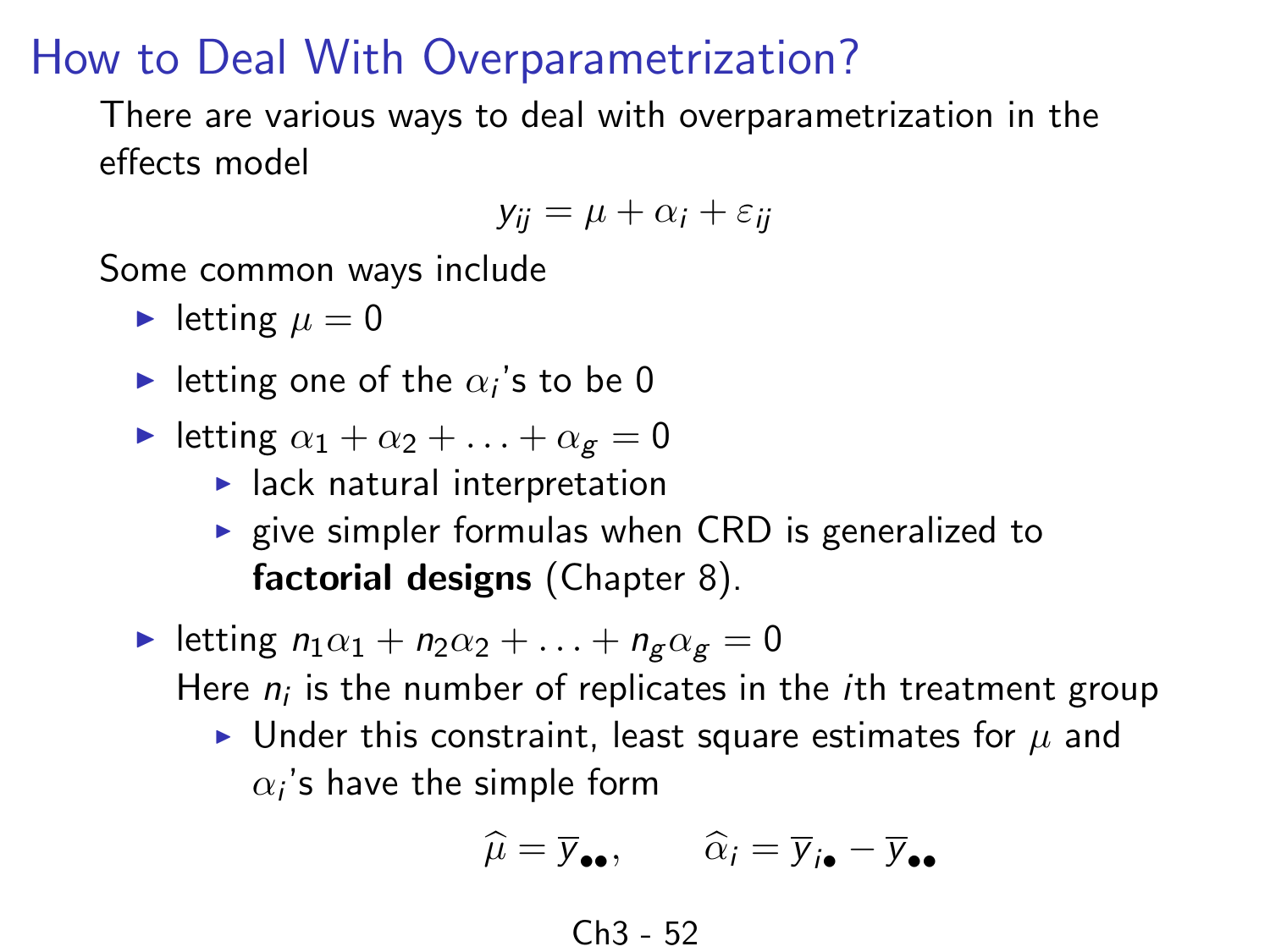# When One of the  $\alpha_i$ 's is Dropped  $...$

Say  $\alpha_1$  is dropped, the mean response for the g treatments are

$$
\mathbb{E}[y_{ij}] = \begin{cases} \mu & \text{for treatment 1} \\ \mu + \alpha_2 & \text{for treatment 2} \\ \vdots & \\ \mu + \alpha_g & \text{for treatment g} \end{cases}
$$

- $\blacktriangleright$  The mean response under the first treatment  $(i = 1)$  is  $\mu$
- $\triangleright$   $\alpha_i$  = the difference between the mean response of the *i*th treatment and that of the 1st treatment. One can compare the effect of the ith treatment and the 1st treatment by testing  $\alpha_i = 0$
- $\triangleright$  Useful for comparing treatments